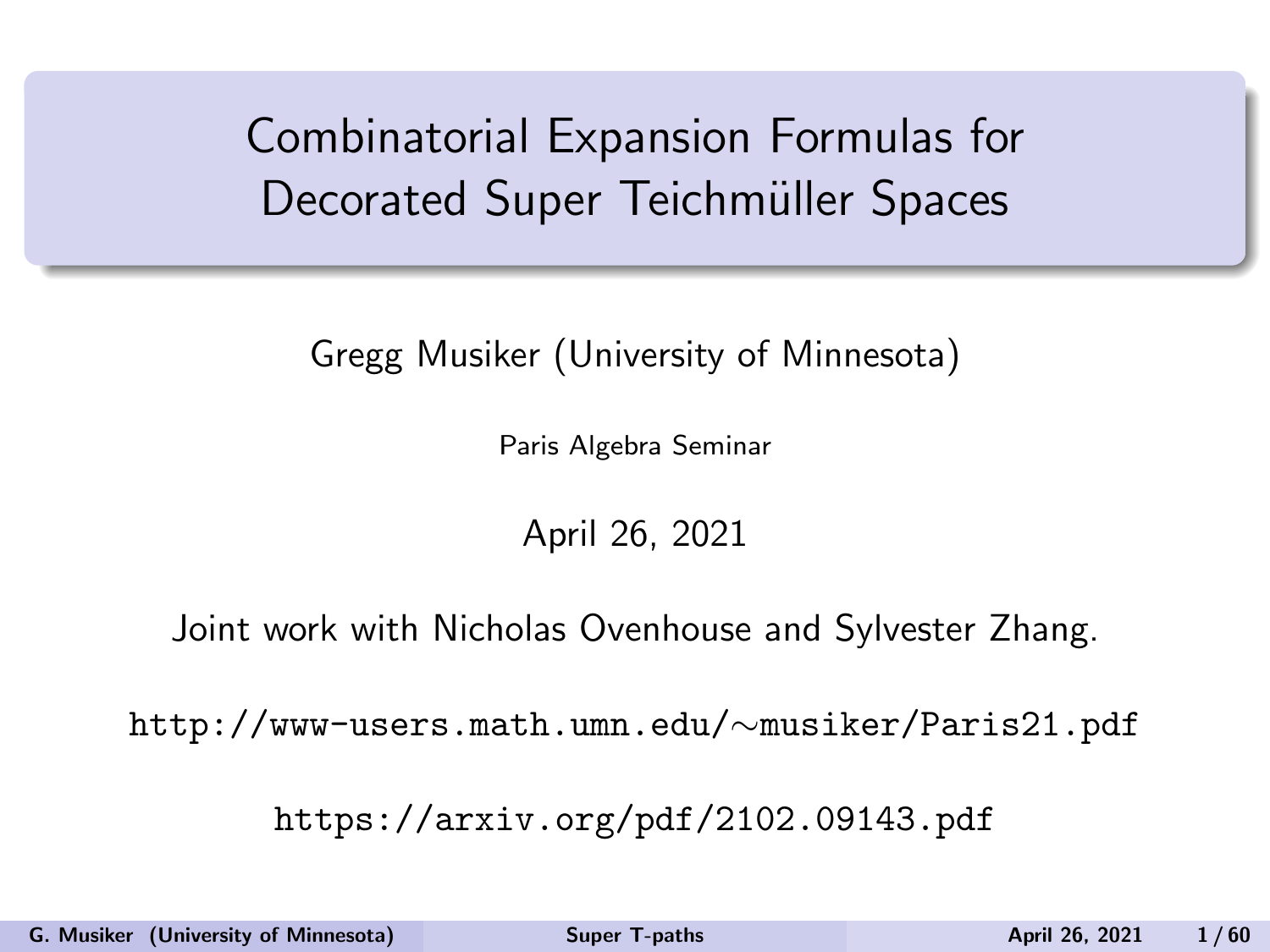# Motivation



### This Talk

Providing combinatorial formulas for  $\lambda$ -lengths and  $\mu$ -invariants in decorated super-Teichmüller spaces assoicated to polygons, and their relationship to superfriezes and (steps towards) super cluster algebras.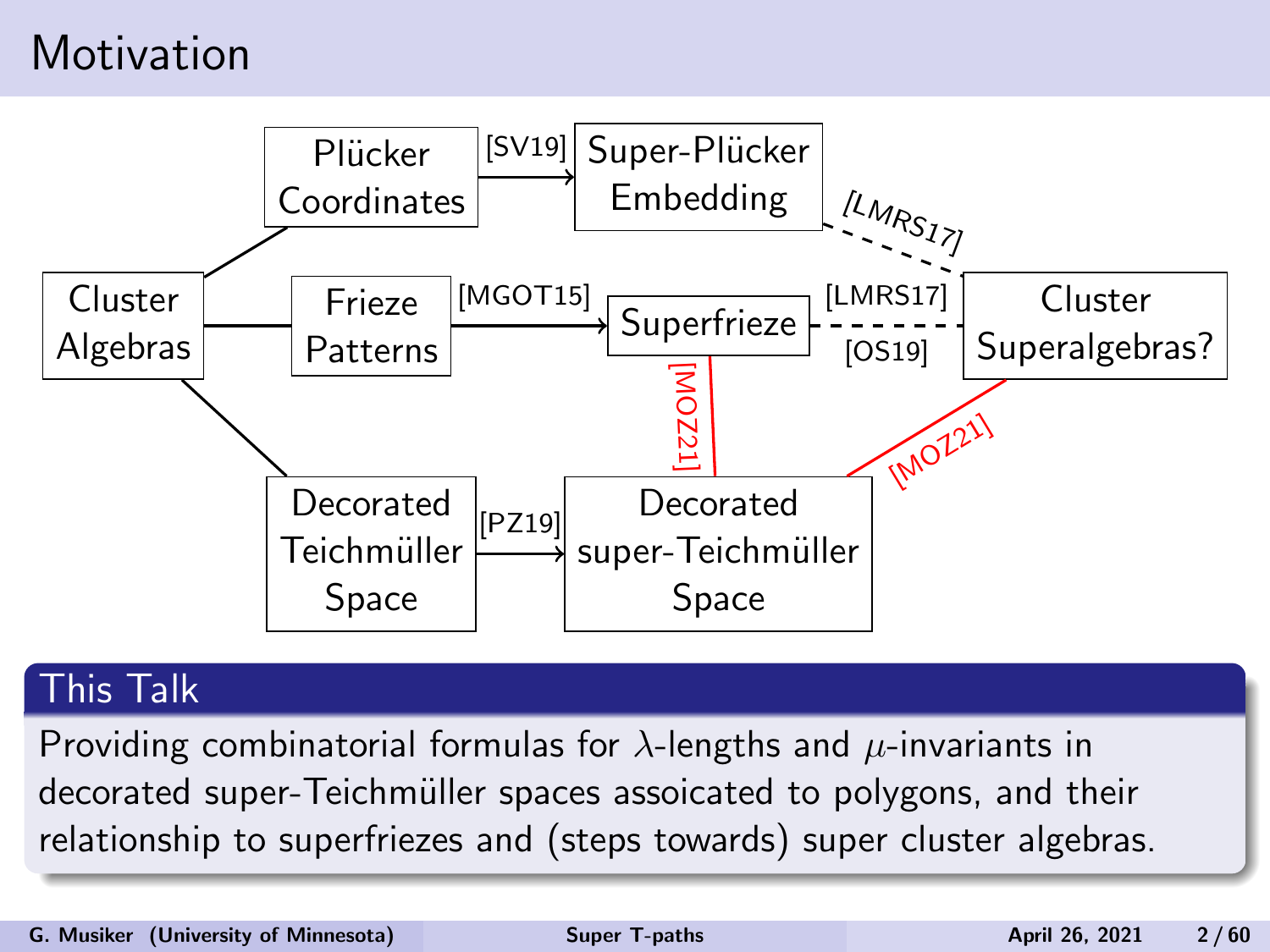# What is a Cluster Algebra?

### Definition (Sergey Fomin and Andrei Zelevinsky 2001)

A cluster algebra  $\mathcal A$  (of geometric type) is a subalgebra of  $k(x_1, \ldots, x_n, x_{n+1}, \ldots, x_{n+m})$  constructed cluster by cluster by certain exchange relations.

Generators:

Specify an initial finite set of them, a Cluster,  $\{x_1, x_2, \ldots, x_{n+m}\}.$ Construct the rest via Binomial Exchange Relations:

$$
x_{\alpha}x'_{\alpha} = \prod x_{\gamma_i}^{d_i^+} + \prod x_{\gamma_i}^{d_i^-}.
$$

The set of all such generators are known as Cluster Variables, and the initial pattern  $B$  of exchange relations determines the Seed.

Relations:

Induced by the Binomial Exchange Relations.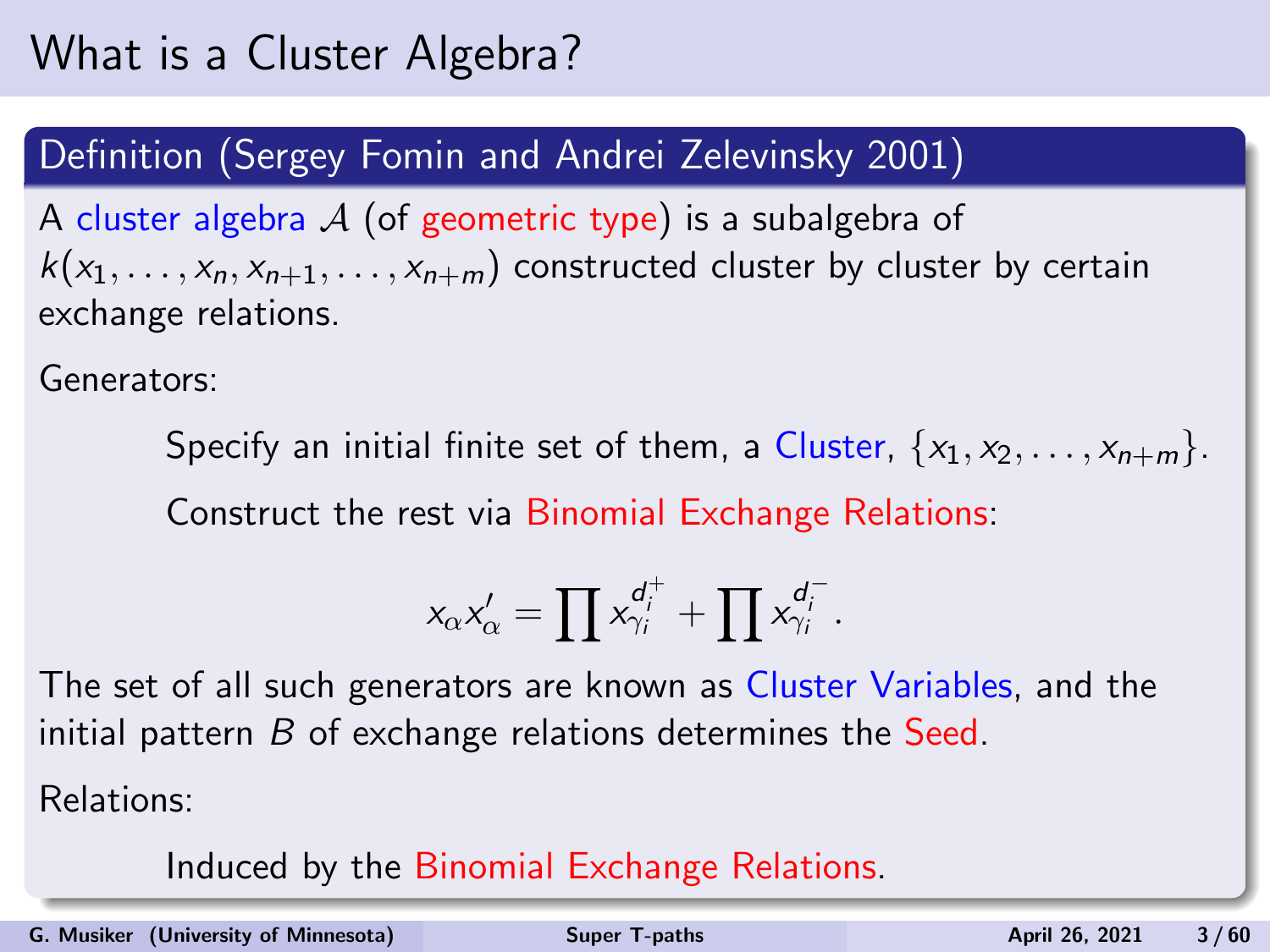# Example: Coordinate Ring of Grassmannian(2,  $n + 3$ )

Let  $Gr_{2,n+3} = \{V | V \subset \mathbb{C}^{n+3}, \text{ dim } V = 2\}$  planes in  $(n+3)$ -space

Elements of  $Gr_{2,n+3}$  represented by 2-by- $(n+3)$  matrices of full rank.

Plücker coordinates  $p_{ii}(M) =$  det of 2-by-2 submatrices in columns *i* and *j*.

The coordinate ring  $\mathbb{C}[Gr_{2,n+3}]$  is generated by all the  $p_{ii}$ 's for  $1 \le i \le j \le n+3$  subject to the Plücker relations given by the 4-tuples

$$
p_{ik}p_{j\ell}=p_{ij}p_{k\ell}+p_{i\ell}p_{jk} \text{ for } i < j < k < \ell.
$$

**Claim.**  $\mathbb{C}[Gr_{2,n+3}]$  has the structure of a cluster algebra. Clusters are each maximal algebraically independent sets of  $p_{ii}$ 's.

Each have size  $(2n + 3)$  where  $(n + 3)$  of the variables are frozen and n of them are exchangeable.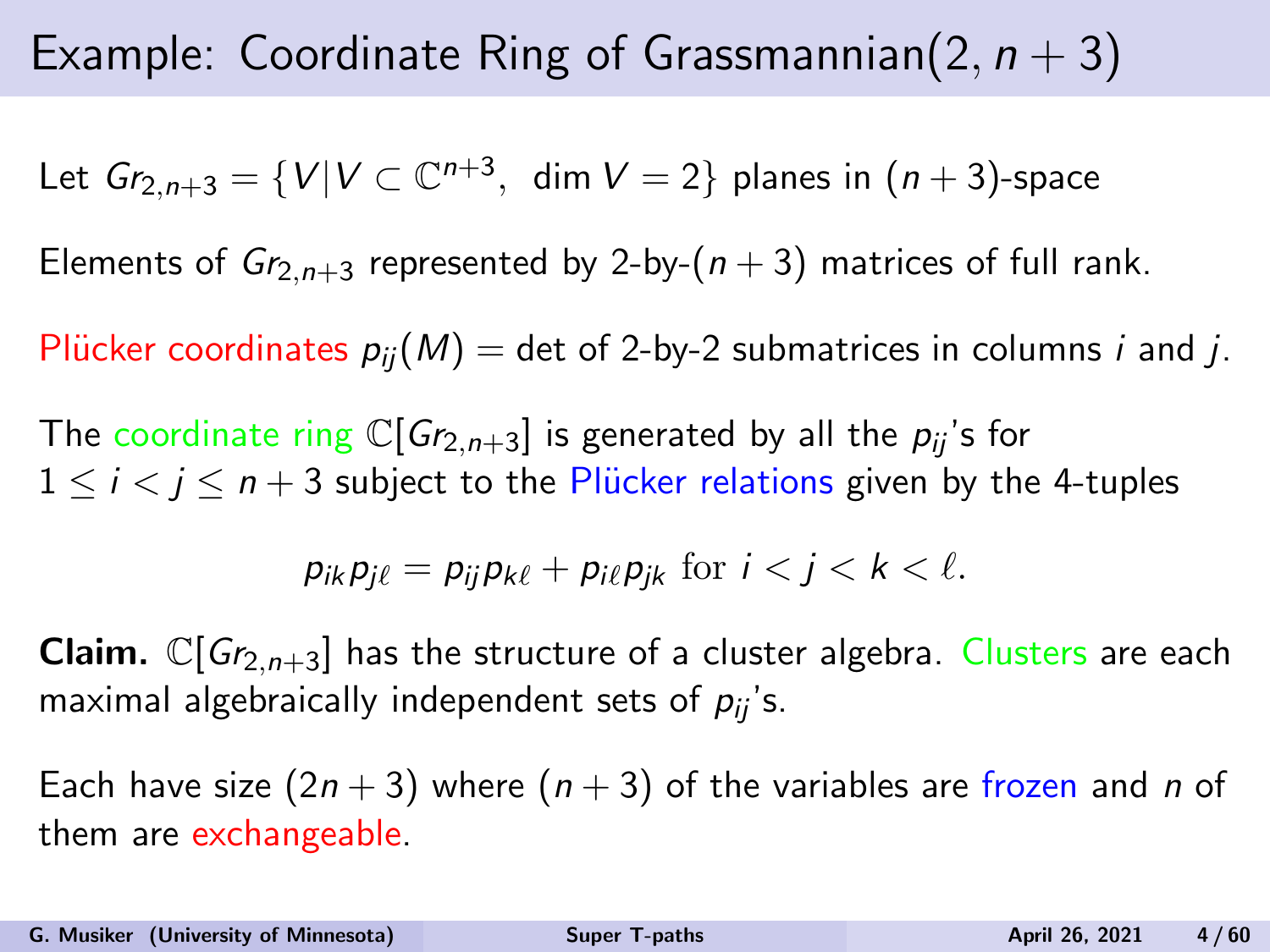# Example: Coordinate Ring of Grassmannian(2,  $n + 3$ )

**Cluster algebra structure** of  $Gr_{2,n+3}$  as a triangulated  $(n+3)$ -gon.

Frozen Variables / Coefficients  $\longleftrightarrow$  sides of the  $(n+3)$ -gon

Cluster Variables  $\longleftrightarrow$   $\{p_{ii} : |i - j| \neq 1 \mod (n + 3)\} \longleftrightarrow$  diagonals

Seeds  $\longleftrightarrow$  triangulations of the  $(n+3)$ -gon

Clusters  $\longleftrightarrow$  Set of  $p_{ii}$ 's corresponding to a triangulation

Can exchange between various clusters by flipping between triangulations.

This is called mutation, and we will present a detailed example later.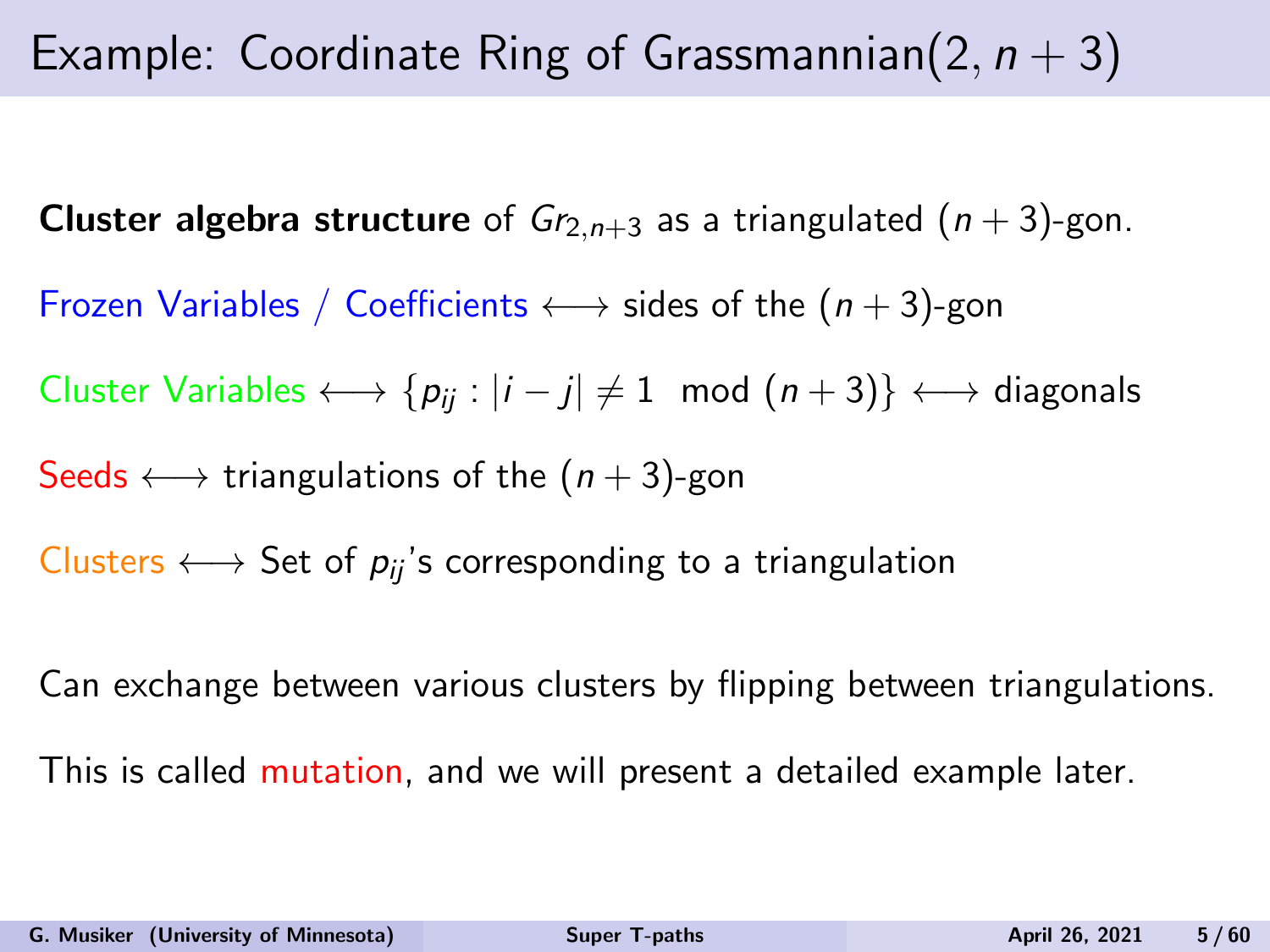## Frieze Patterns

A Conway-Coxeter *frieze*  $\mathcal{F} = \{\mathcal{F}_{ij}\}_{i\leq j}$  is an array of rows such that  $\mathcal{F}_{i,j} = 0$  and  $\mathcal{F}_{i,j+1} = 1$ , and, for every diamond

$$
\begin{array}{cc}\n & B \\
A & D \\
C & \n\end{array}
$$

of entries in the frieze, the equation  $AD - BC = 1$  is satisfied.

| $\begin{array}{ccccccccccccccccc} \cdots & & 0 & & 0 & & 0 & & 0 & & 0 & & 0 & & 0 \end{array}$ |  |  |  |  |  |  |  |  |
|-------------------------------------------------------------------------------------------------|--|--|--|--|--|--|--|--|
| $1 \quad 1 \quad 1 \quad 1 \quad 1 \quad 1 \quad 1 \quad 1 \quad \cdots$                        |  |  |  |  |  |  |  |  |
| $\cdots$ 3 1 2 2 1 3 1                                                                          |  |  |  |  |  |  |  |  |
| 2 2 1 3 1 2 2 …                                                                                 |  |  |  |  |  |  |  |  |
| $\cdots$ 1 1 1 1 1 1 1 1                                                                        |  |  |  |  |  |  |  |  |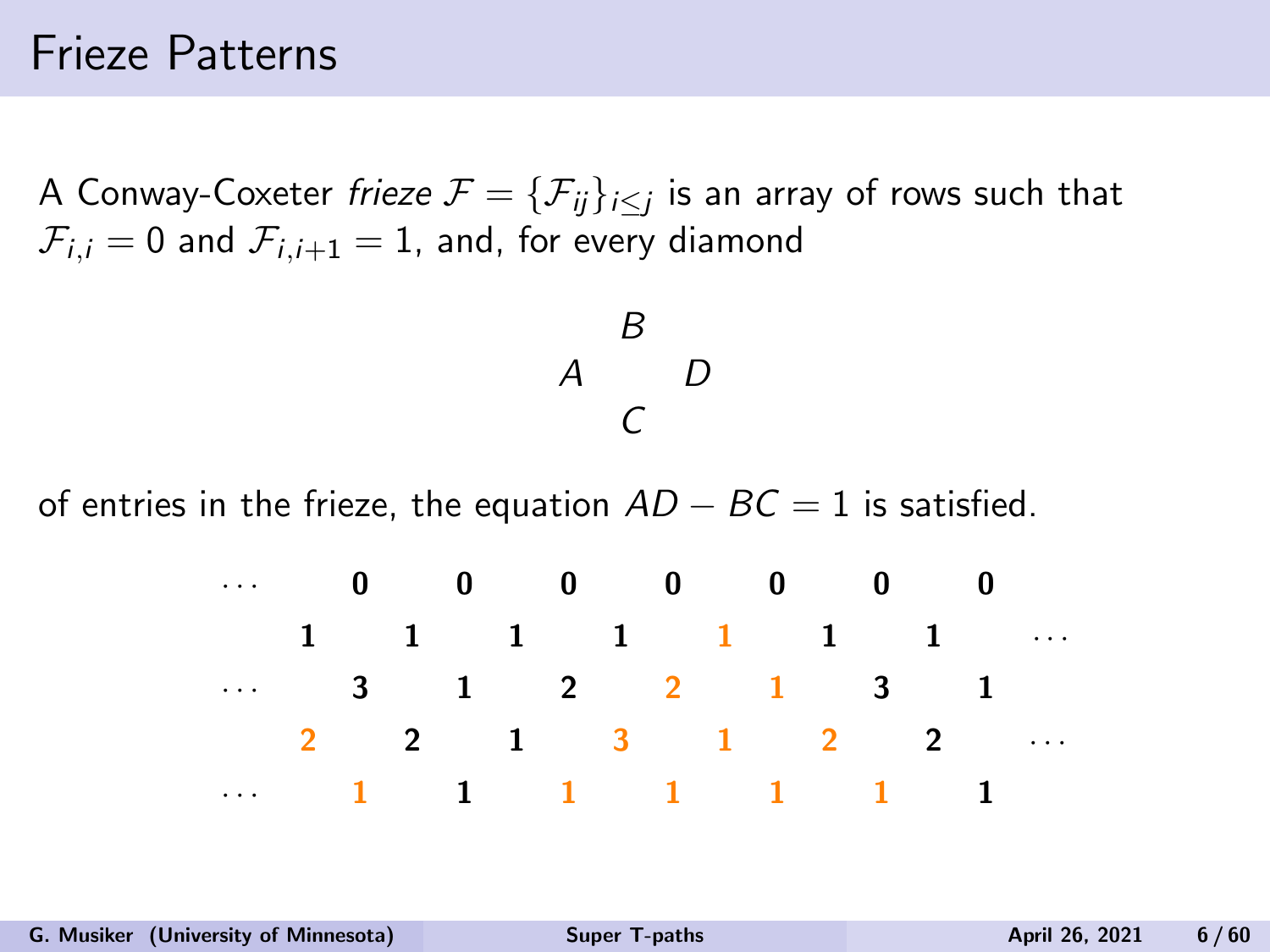## Frieze Patterns

Diagonals of a polygon correspond to entries of a finite frieze. The diamond condition  $AD - BC = 1$  stands in for the Plücker relation  $p_{ik} p_{i\ell} = p_{ii} p_{k\ell} + p_{i\ell} p_{ik}$  for  $i < j < k < \ell$ .

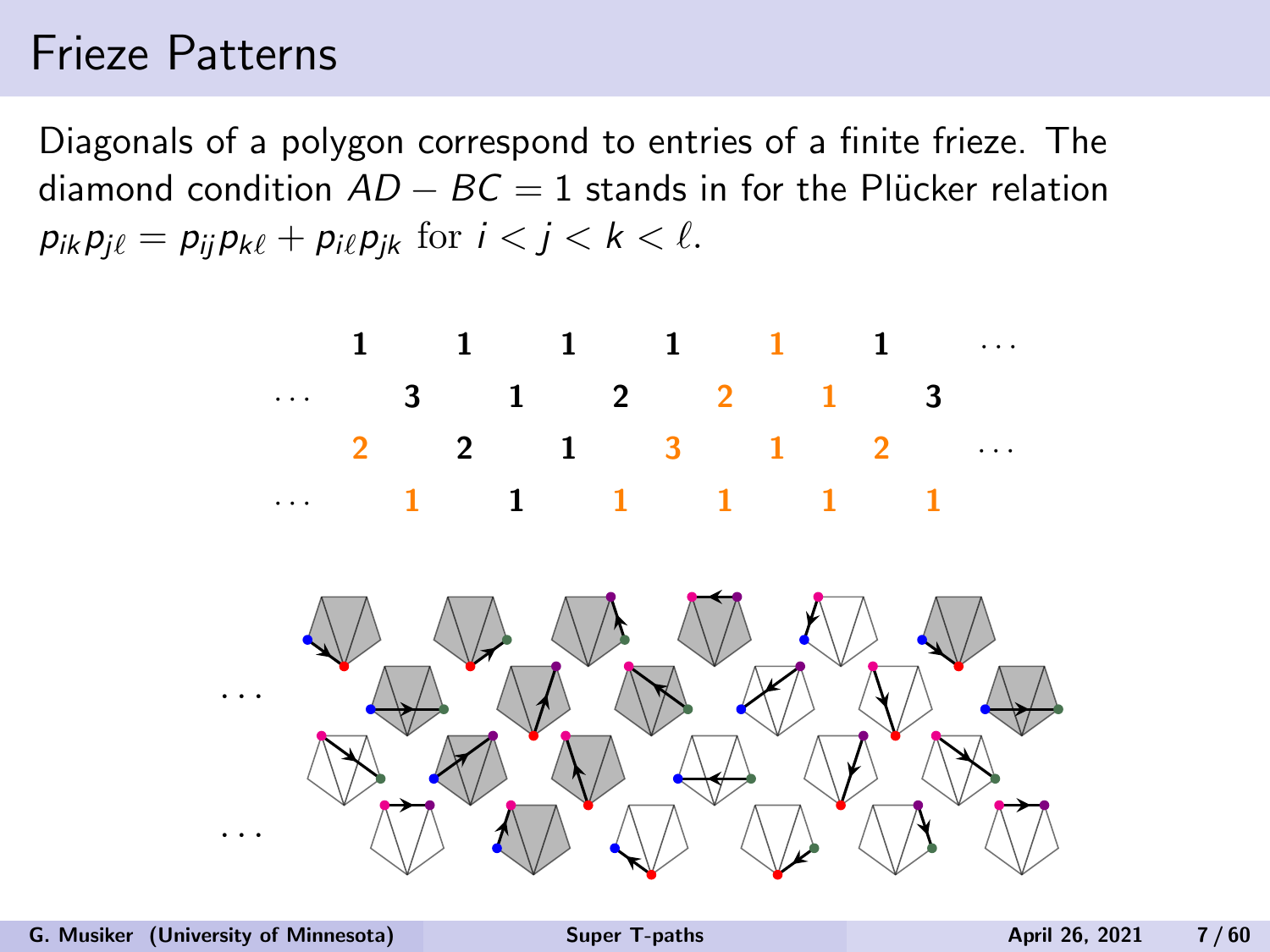# Frieze Patterns (of Laurent polynomials)

Diagonals of a polygon correspond to entries of a finite frieze. The diamond condition  $AD - BC = 1$  stands in for the Plücker relation  $p_{ik} p_{i\ell} = p_{ii} p_{k\ell} + p_{i\ell} p_{ik}$  for  $i < j < k < \ell$ .

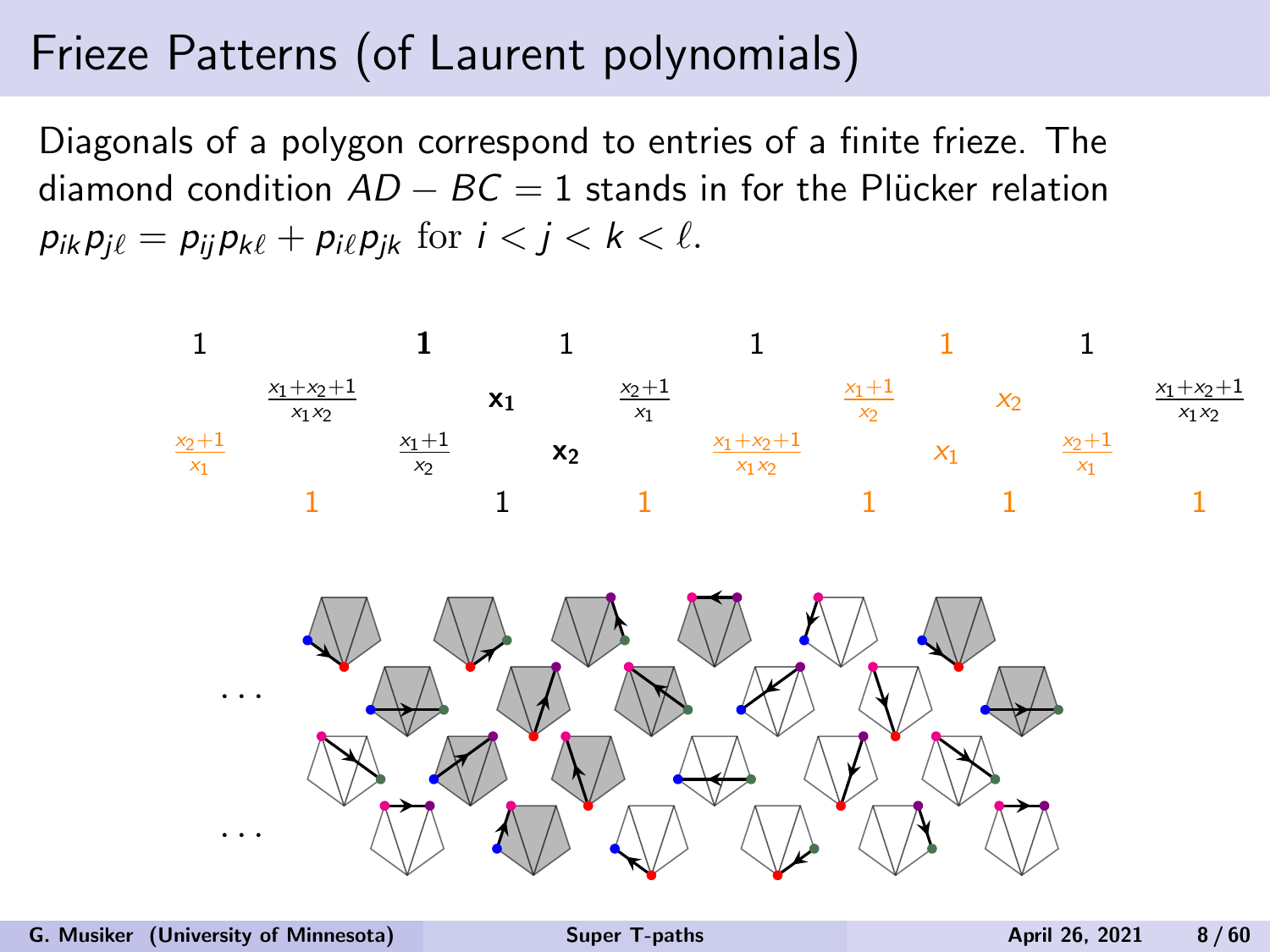# Teichmüller and Decorated Teichmüller Spaces

Let  $S = S_{\mathcal{g}}^n$  be a smooth oriented surface (possibly with boundary) of genus g equipped with a collection of marked points  $p_1, p_2, \ldots, p_n$ . Here  $n > 0$ . The marked points either lie on boundary components, or in the interior of  $S$ , in which case they are called punctures.

Roughly speaking, the Teichmüller space of such a surface is

 $T(S)$  = the set of hyperbolic structures on S/isotopy.

#### **Definition**

Define the Teichmüller space of  $S$  to be the quotient space

$$
\mathcal{T}(S) = \text{Hom}(\pi_1(S), \text{PSL}(2,\mathbb{R})) / \text{PSL}(2,\mathbb{R}).
$$

#### Definition (Penner)

When  $n > 0$ , any such surface  $S = S^n_{\mathcal{g}}$  also admits a *decorated Teichmüller space*, which is a trivial  $\mathbb{R}^n_{>0}$ -bundle over  $\mathcal{T}(S)$ , denoted  $\tilde{\mathcal{T}}(S)$ .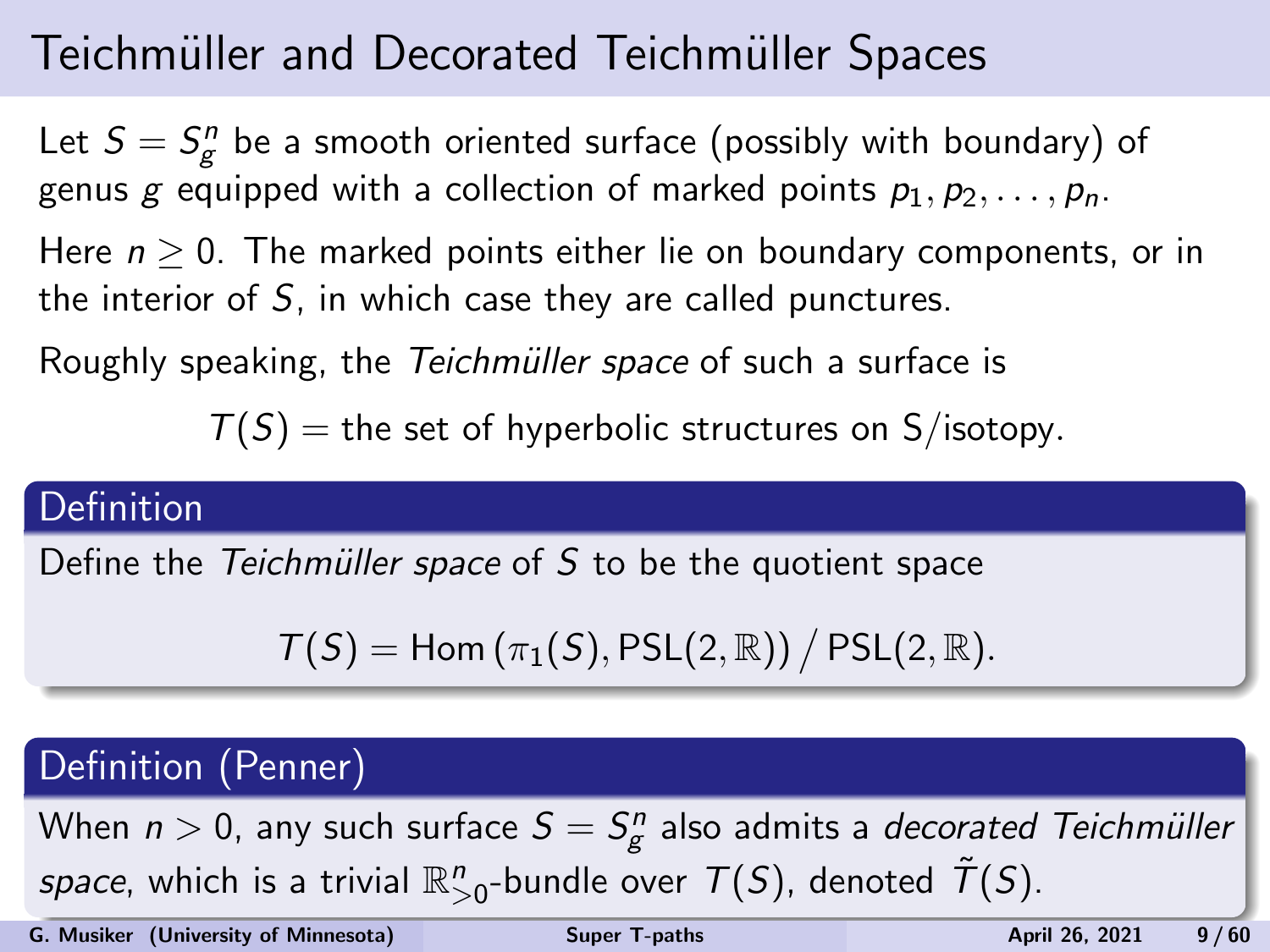## Decorated Teichmüller Theory

Throughout the rest of the paper, let  $S = S_0^n$  be a disk with  $n$  marked points on its unique boundary (i.e. a polygon). Such surfaces admit the *Poincaré disk*  $D$  model as a hyperbolic structure. √

$$
\mathbb{D} := \{ z = x + yi \in \mathbb{C} : |z| < 1 \}, \text{ with metric } ds = 2 \frac{\sqrt{dx^2 + dy^2}}{1 - |z|^2}.
$$

### Definition ( $\lambda$ -length via horocycles)

 $h_2$ 

A horocycle is a smooth curve in the hyperbolic plane with constant geodesic curvature 1. In  $\mathbb{D}$ , it is a Euclidean circle tangent to an infinite point, which is the center.

For a pair of horocycles  $h_1, h_2$ , the  $\lambda$ -length between them is

 $\lambda(h_1,h_2)=\mathrm{e}^{\delta/2}$ 

where  $\delta$  is the hyperbolic distance between the two intersections.

δ

 $h_1$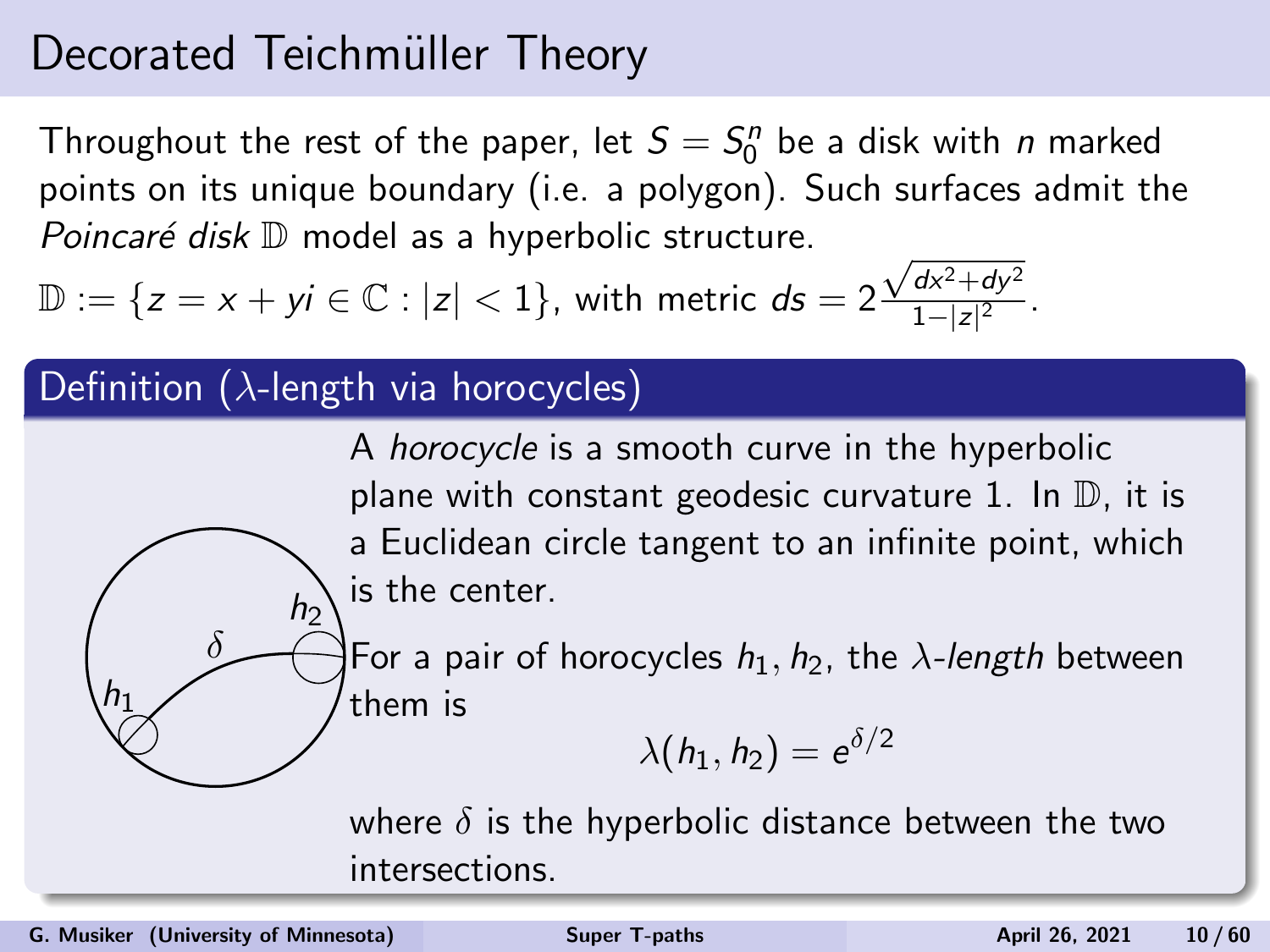## Ptolemy Relations

Given a quadruple of horocycles with distinct centers (a decorated ideal quadrilateral), one has the Ptolemy transformation induced by flipping the diagonal of the quadrilateral.



At the level of  $\lambda$ -lengths, this induces the identity

$$
\lambda(e)\lambda(f)=\lambda(a)\lambda(c)+\lambda(b)\lambda(d).
$$

Note that we will often abbreviate this as  $ef = ac + bd$ .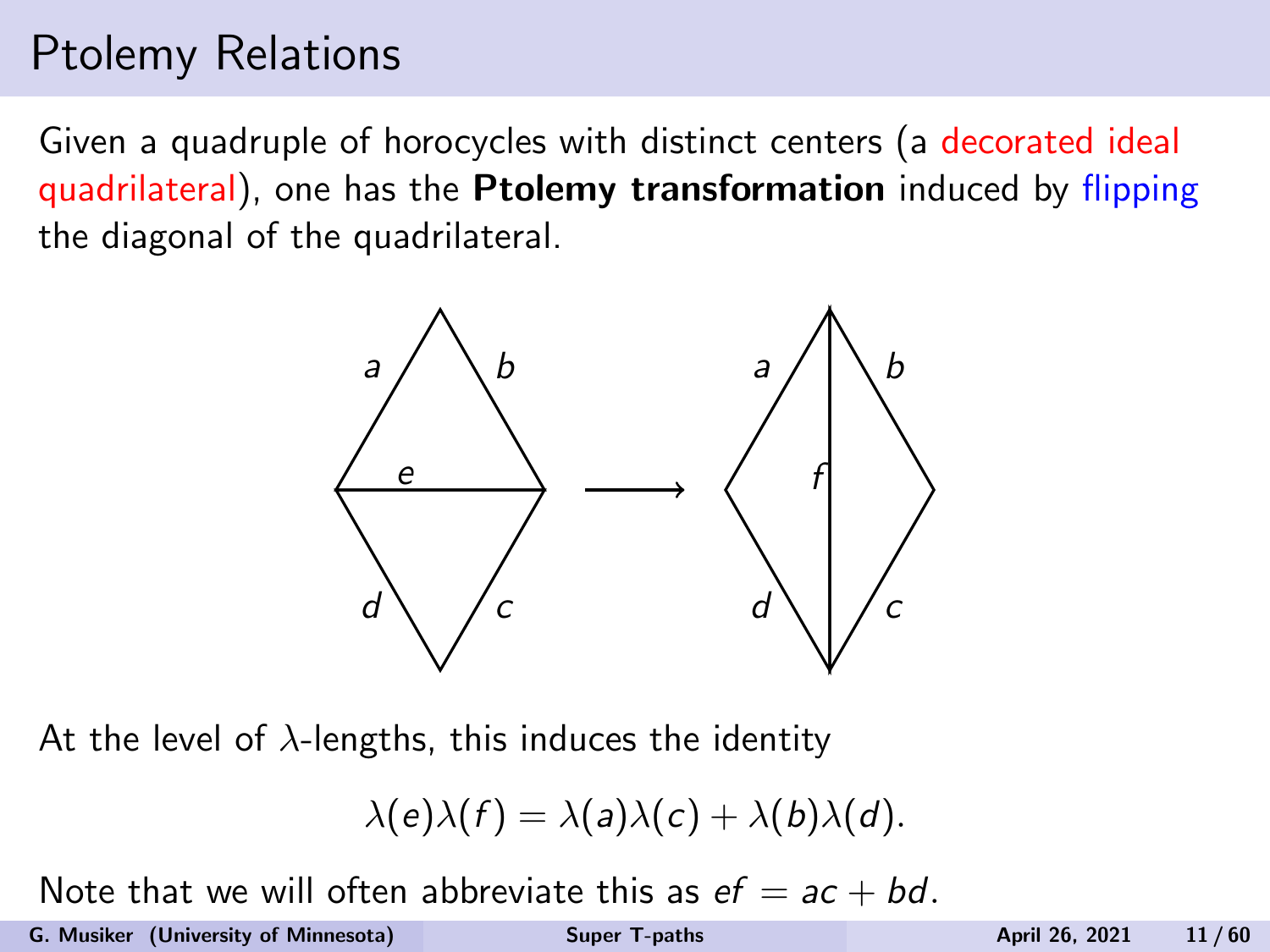### Plücker Relations, Frieze Patterns, and Ptolemy Relations

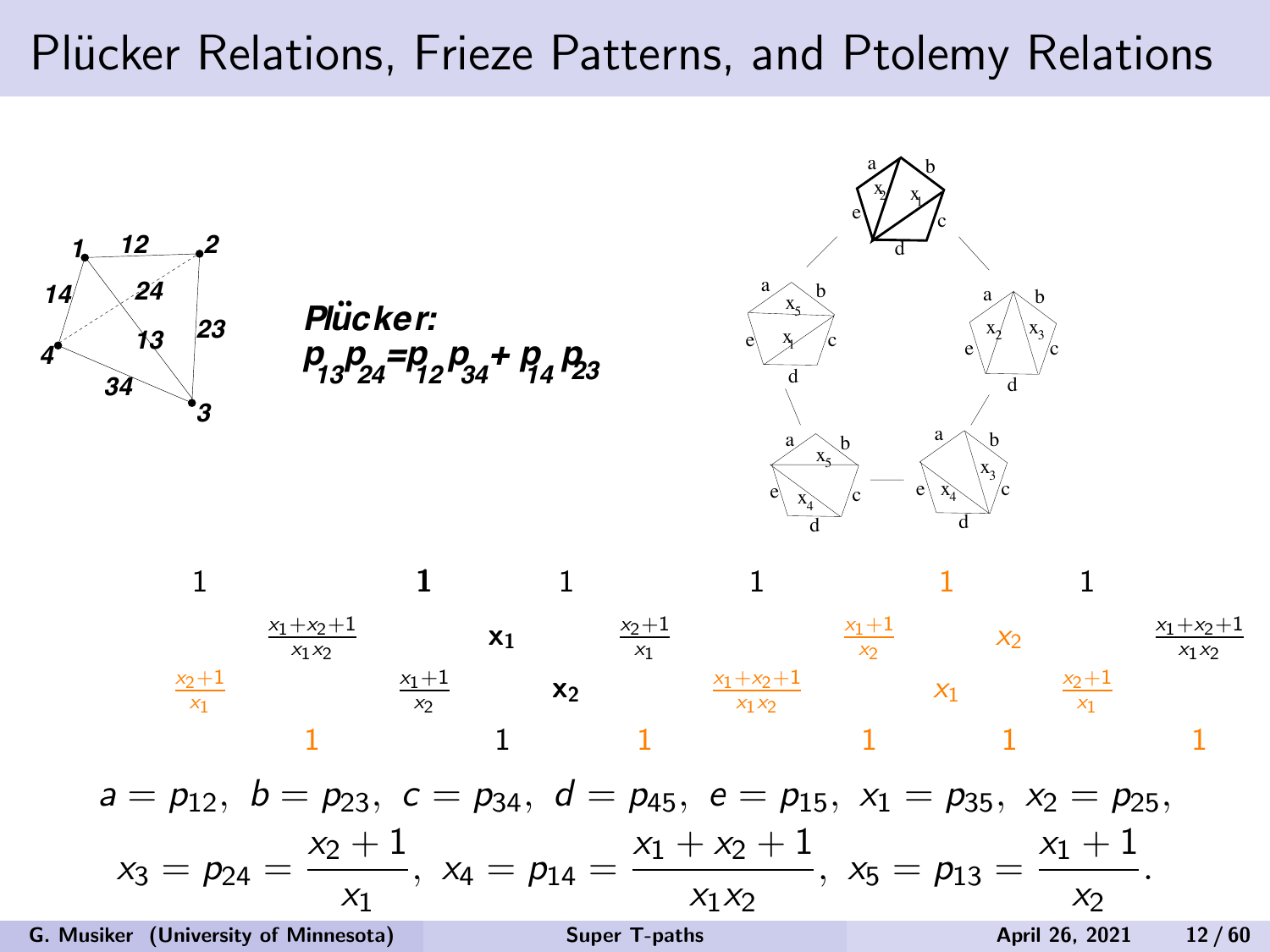## Structural Theorems for Cluster Algebras

### Theorem (Fomin-Zelevinsky 2001, The Laurent Phenomenon)

For any cluster algebra defined by initial seed  $({x_1, x_2, \ldots, x_{n+m}}, B)$ , all cluster variables of  $A(B)$  are Laurent polynomials in  $\{x_1, x_2, \ldots, x_{n+m}\}$ (with no coefficient  $x_{n+1}, \ldots, x_{n+m}$  in the denominator).

Because of the Laurent Phenomenon, any cluster variable  $x_{\alpha}$  can be expressed as  $\frac{P_{\alpha}(x_1,...,x_{n+m})}{x_1^{\alpha_1}...x_n^{\alpha_n}}$  where  $P_{\alpha}\in\mathbb{Z}[x_1,\ldots,x_{n+m}]$  and the  $\alpha_i$ 's  $\in\mathbb{Z}$ .

Theorem (Lee-Schiffler 2014, Gross-Hacking-Keel-Kontsevich 2015, Prooof of the Positivity Conjecture)

For any cluster variable  $x_{\alpha}$  and any initial seed (i.e. initial cluster  $\{x_1, \ldots, x_{n+m}\}\$  and initial exchange pattern B), the polynomial  $P_{\alpha}(x_1,\ldots,x_n)$  has nonnegative integer coefficients.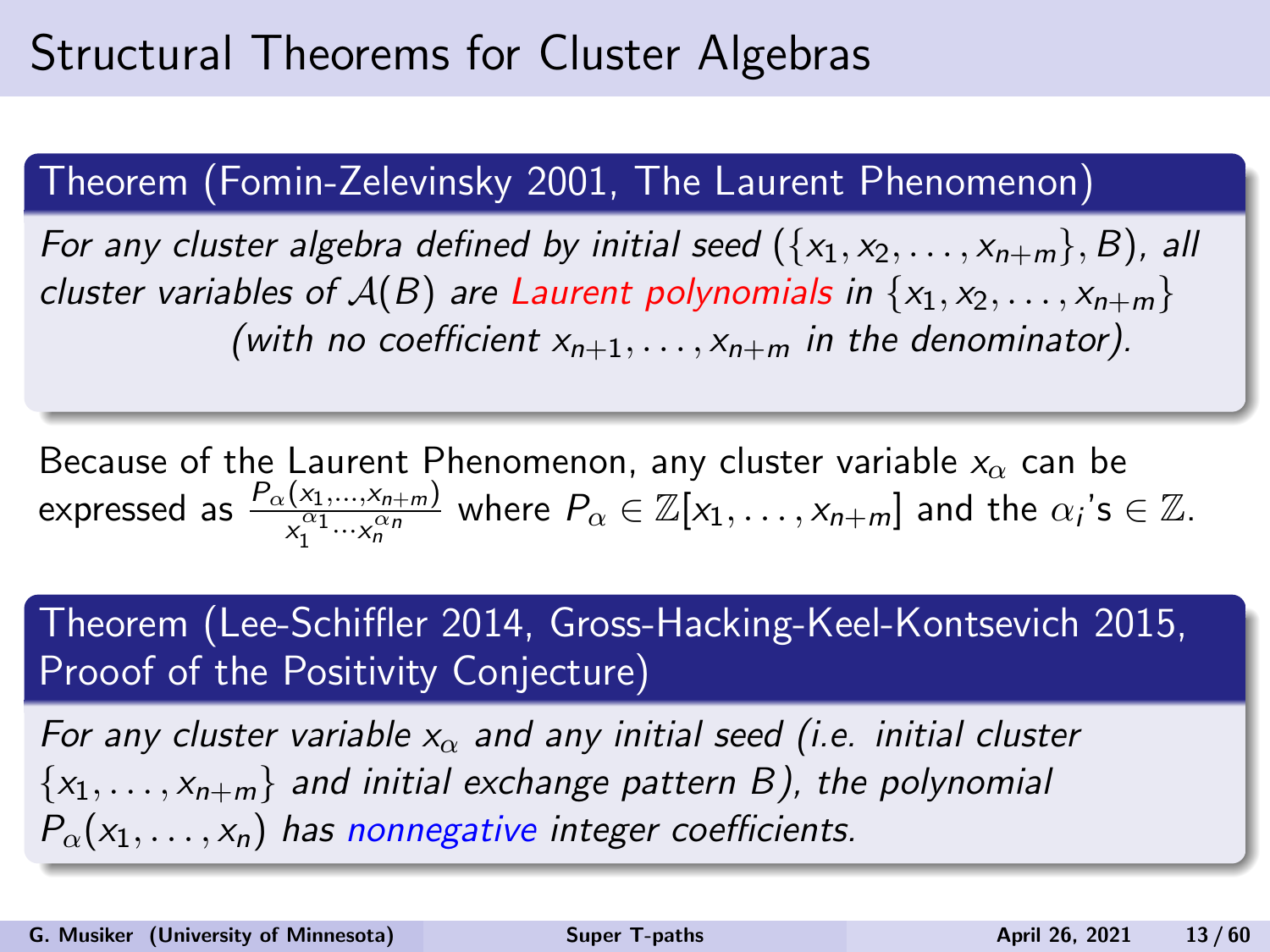# Cluster Algebras from Surfaces

### Theorem (Fomin-Shapiro-Thurston 2006)

Given a Riemann surface with marked points (S, M), one can define a corresponding cluster algebra  $A(S, M)$ .

$$
Seed \leftrightarrow Triangulation \ \ T = \{\tau_1, \tau_2, \ldots, \tau_n\}
$$

Cluster Variable  $\leftrightarrow$  Arc  $\gamma$  ( $x_i \leftrightarrow \tau_i \in \mathcal{T}$ )

Cluster Mutation (Binomial Exchange Relations)  $\leftrightarrow$  Flipping Diagonals.

(Based on earlier work of Gekhtman-Shapiro-Vainshtein and Fock-Goncharov.)

From the perspective of hyperbolic geometry, Laurent expansions of cluster variables may be expressed as  $\lambda$ -lengths of arcs, which can be measured by choosing a point in Penner's decorated Teichmüller space.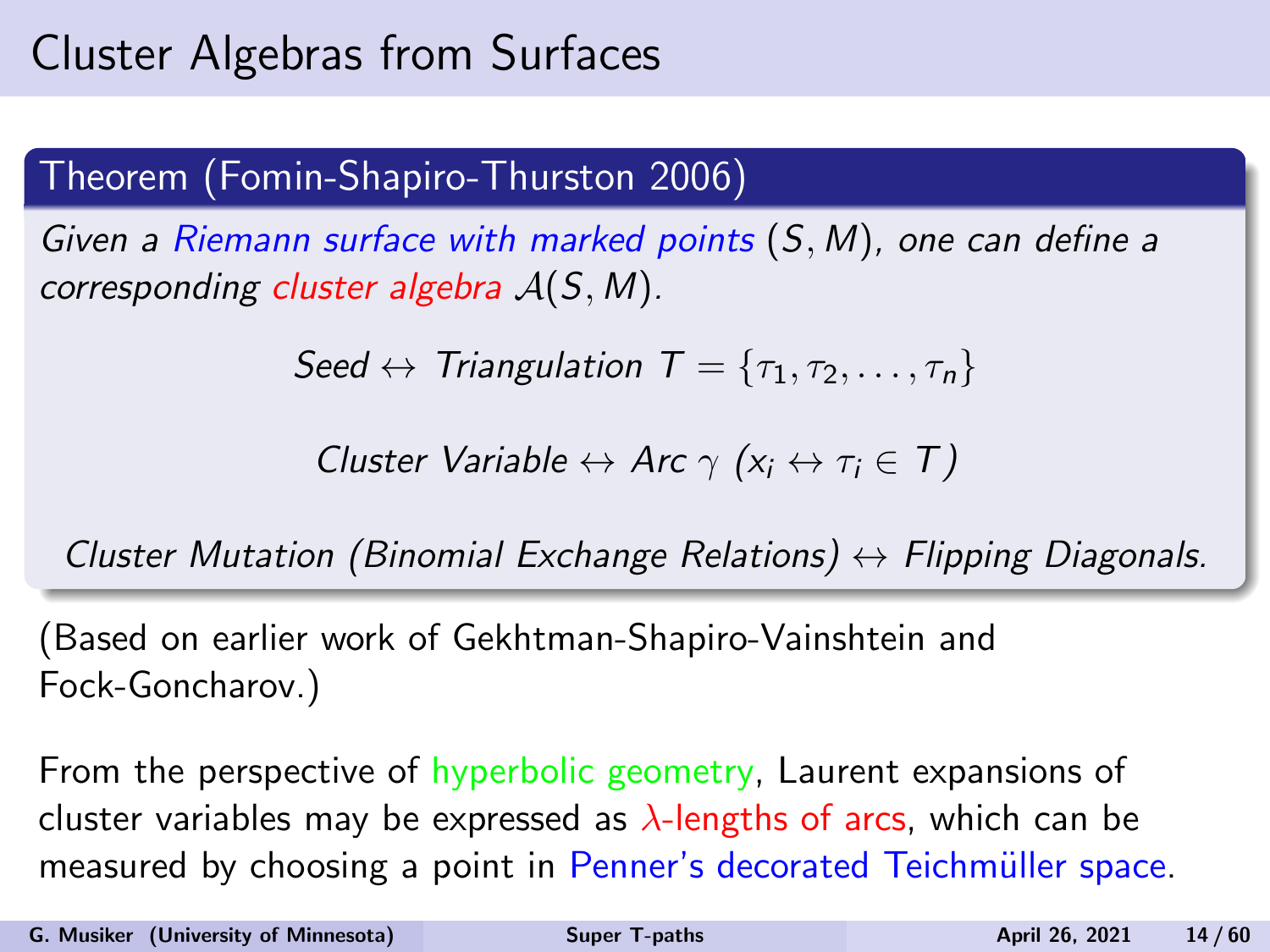### Theorem (Schiffler 2006)

Let A be any cluster algebra of type  $A_n$ , i.e. with a seed  $\Sigma$  defined by a triangulation  $T$  of an  $(n+3)$ -gon.

Then the Laurent expansion of every cluster variable with respect to the seed  $\Sigma$  has non-negative coefficients.

Proof via explicit combinatorial formulas in terms of T-paths.

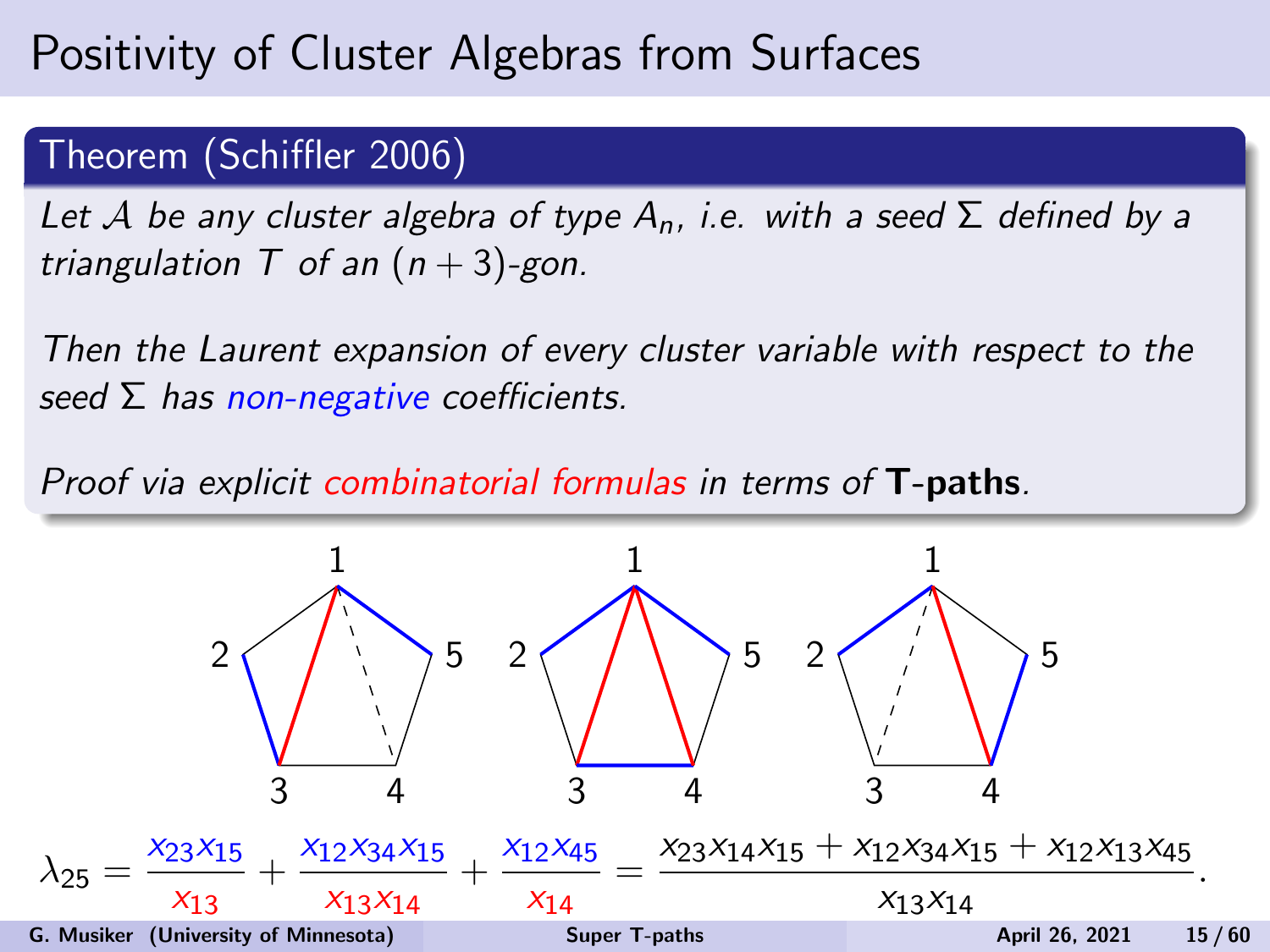### Theorem (Schiffler-Thomas 2007, Schiffler 2008)

Let  $A(S, M)$  be any cluster algebra arising from an unpunctured surface S with marked points M, with principal coefficients, and let  $\Sigma$  be any initial seed. Here  $\Sigma$  correponds to a triangulation of S with respect to the marked points M.

Then the Laurent expansion of every cluster variable with respect to the seed  $\Sigma$  has non-negative coefficients.

Proof via explicit combinatorial formulas in terms of T-paths.

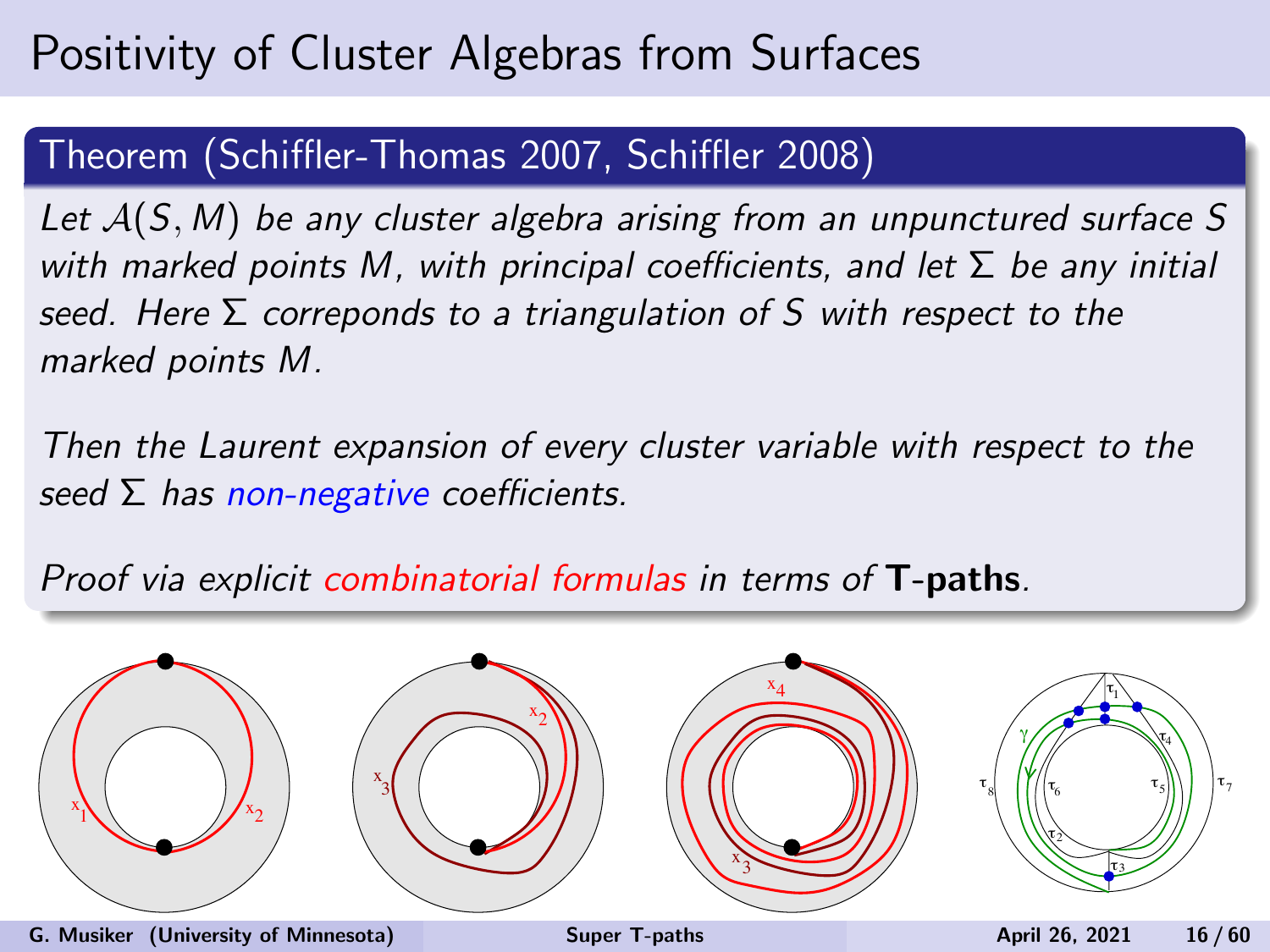### Theorem (M-Schiffler 2008)

Let  $A(S, M)$  be any cluster algebra arising from an unpunctured surface, with principal coefficients, and let  $\Sigma$  be any initial seed.

Then the Laurent expansion of every cluster variable with respect to the seed  $Σ$  has non-negative coefficients.

Proof via explicit combinatorial formulas in terms of snake graphs.

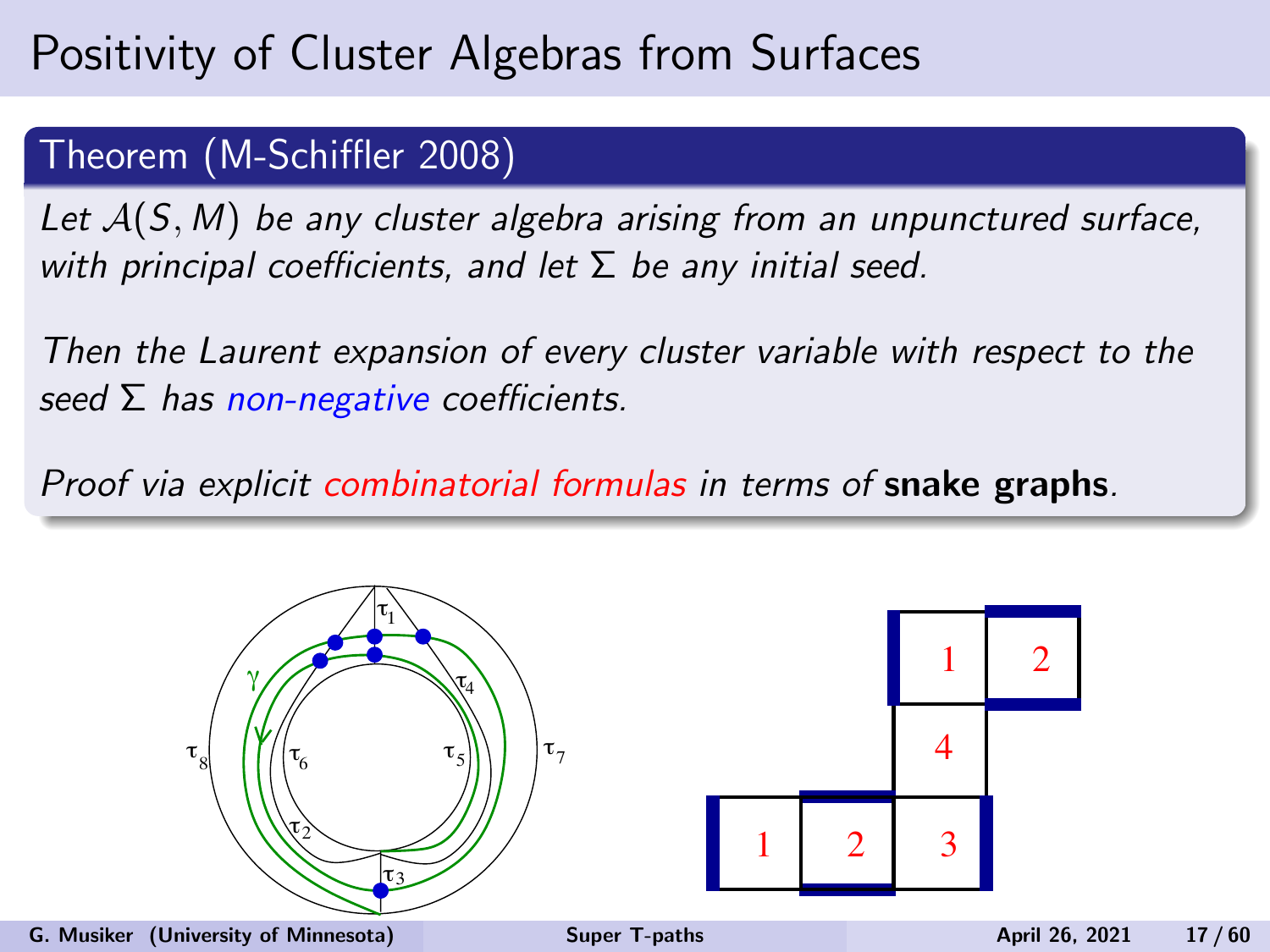### Theorem (M-Schiffler-Williams 2009)

Let  $A(S, M)$  be any cluster algebra arising from a surface (with or without punctures), where the coefficient system is of geometric type, and let  $\Sigma$  be any initial seed.

Then the Laurent expansion of every cluster variable with respect to the seed  $Σ$  has non-negative coefficients.

Proof via explicit combinatorial formulas in terms of snake graphs.



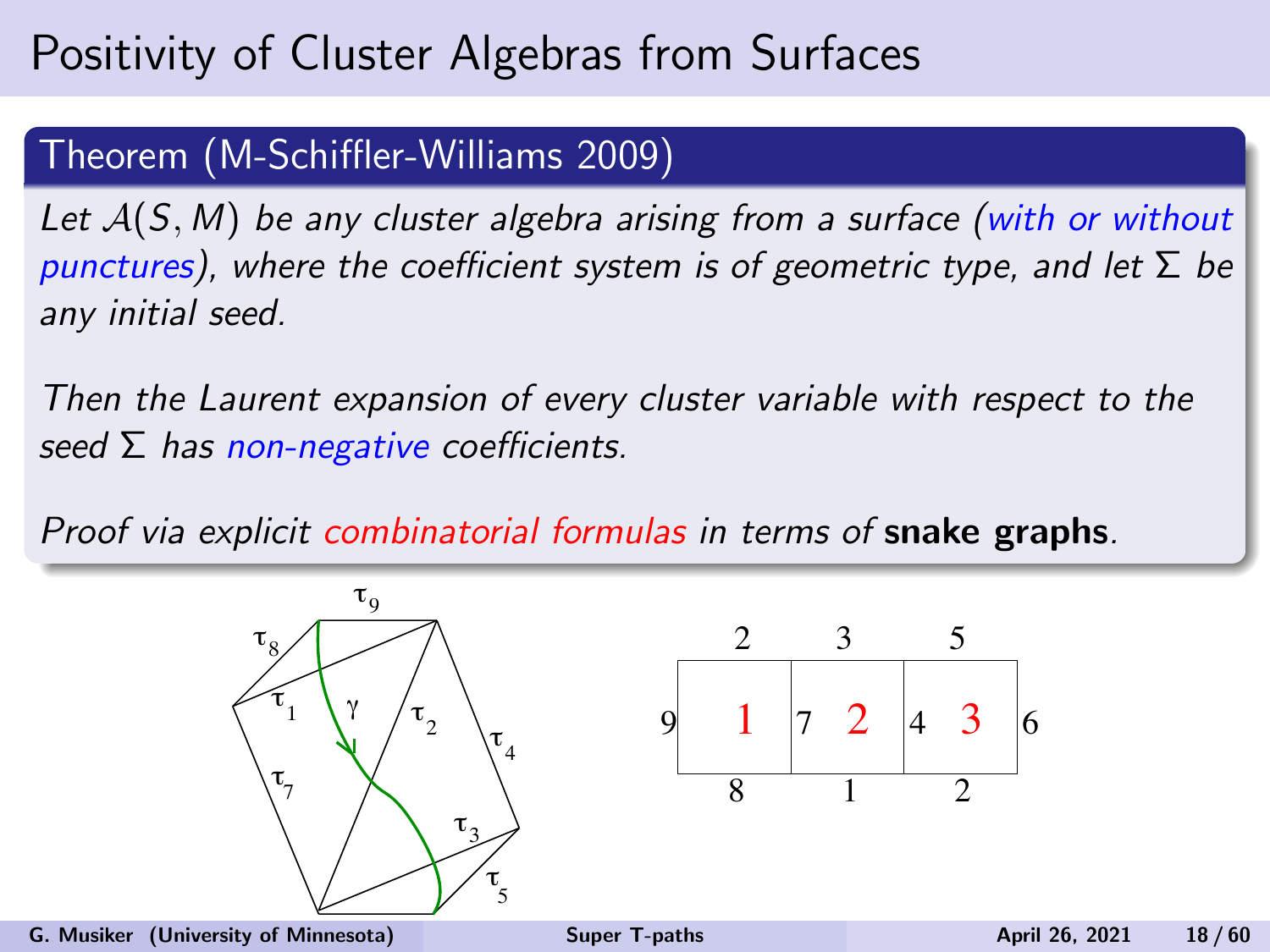# Superalgebras (and towards Superspace)

A super algebra is a  $\mathbb{Z}_2$ -graded algebra.

i.e.  $A = A_0 \oplus A_1$ , (the "even" and "odd" parts) and

$$
A_iA_j \subseteq A_{i+j} \text{ for } i,j \in \{0,1\} \text{ mod } 2
$$

The algebra A generated by  $x_1, \dots, x_n, \theta_1, \dots, \theta_m$ , subject to the following relations

$$
x_i x_j = x_j x_i \t x_i \theta_j = \theta_j x_i \t \theta_i \theta_j = -\theta_j \theta_i
$$

is a superalgebra. In particular  $\theta_i^2=0.$ 

Here  $A_0$  is spanned by monomials with an even number of  $\theta$ 's and  $A_1$  is spanned by monomials with an odd number of  $\theta$ 's.

E.g. 
$$
x_1x_2 + x_1\theta_1\theta_3 + x_2\theta_1\theta_2\theta_3\theta_4 \in A_0
$$
,  $x_1\theta_1\theta_2\theta_3 + x_1x_4\theta_2 + \theta_4 \in A_1$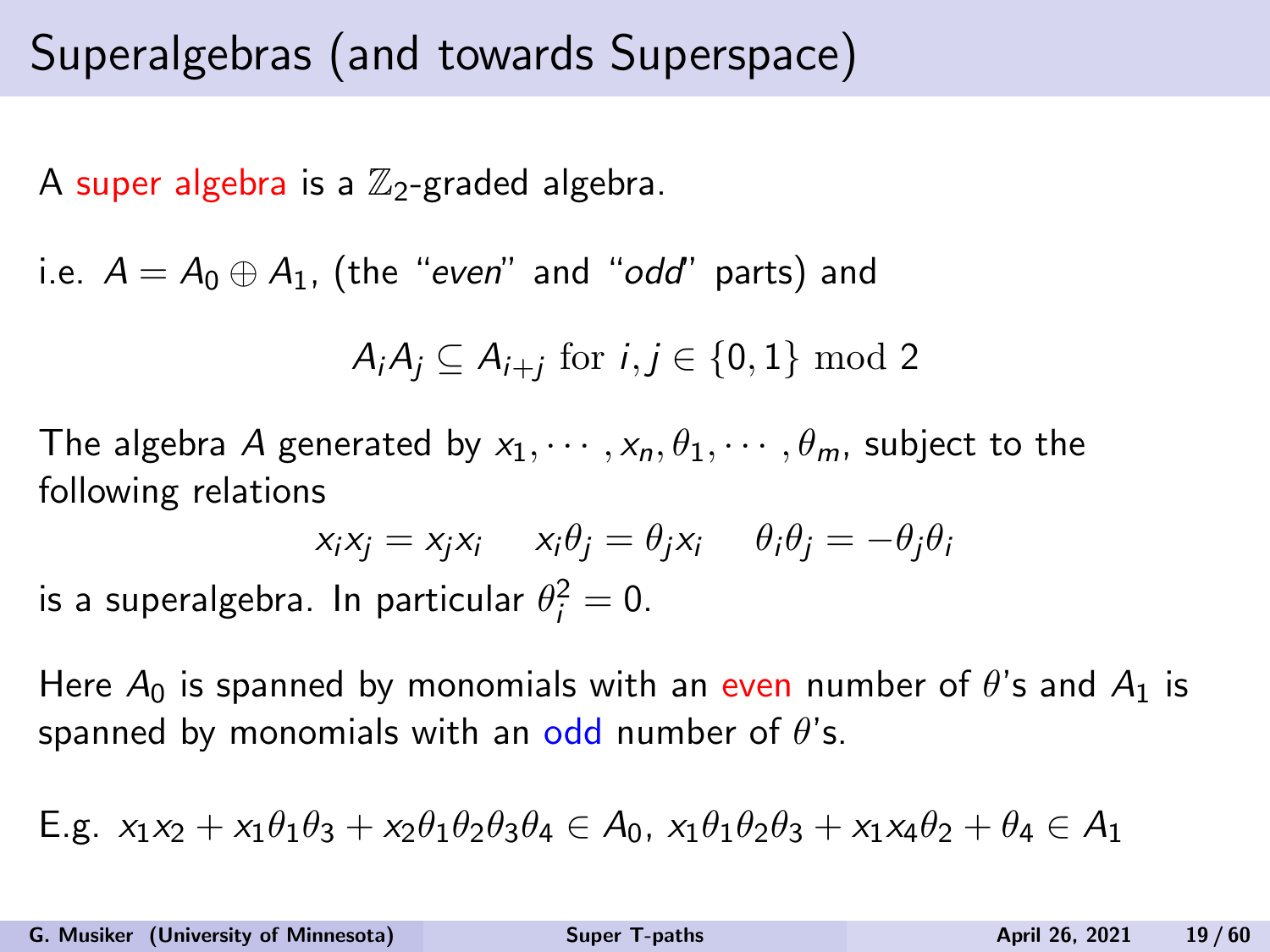# Decorated Super-Teichmüller Spaces [\[PZ19\]](#page-59-3)

• By replacing  $PSL(2, \mathbb{R})$  with  $OSp(1|2)$ , Penner and Zeitlin define the super-Teichmüller space of a surface  $S$  to be

 $ST(S) = Hom(\pi_1(S), OSp(1|2))/OSp(1|2)$ 

- Similar to the bosonic case, the decorated space is encoded by a collection of horocycles centered at each ideal point, which leads to the definition of super  $\lambda$ -length.
- But unlike the bosonic case, we need additional invariants to accommodate for the extra degree of freedom coming from the odd dimension.
- They associate an odd variable to each triangle (triple of ideal points), and call them the  $\mu$ -invariants.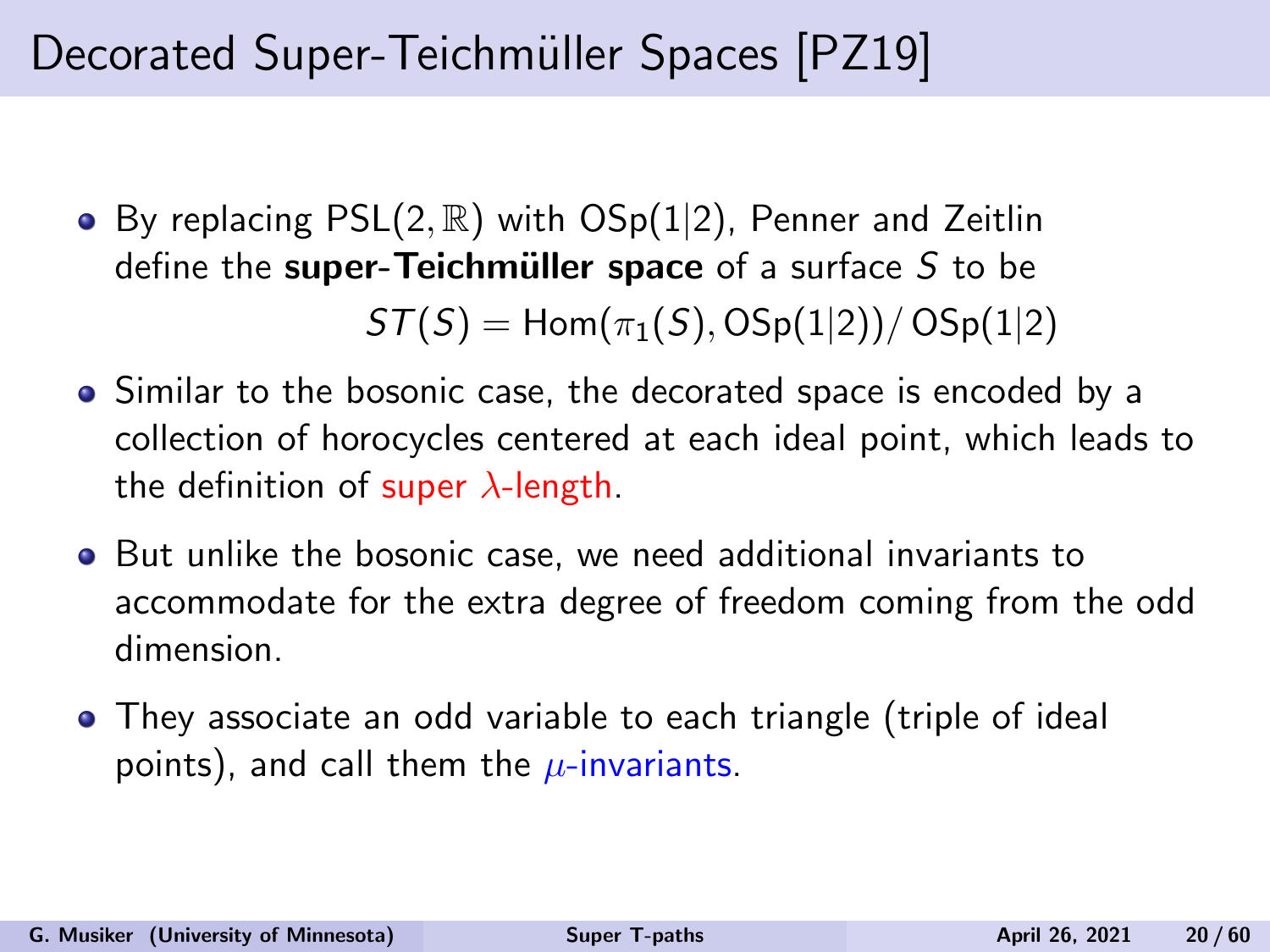# Spin Structures

Components of  $ST(S)$  are indexed by the set of spin structures on S.

Cimasoni-Reshetikhin formulated the set of spin structures of S in terms of the set of isomorphism classes of Kasteleyn orientations of a fatgraph spine of S.

Dual to this formulation, we consider the set of spin structures on S to be the set of equivalence classes of orientations on triangulations of S of the following equivalence relation.



where  $\epsilon_a, \epsilon_b, \epsilon_c$  are orientations on the edges, and  $\theta$  is the  $\mu$ -invariant associated to the triangle.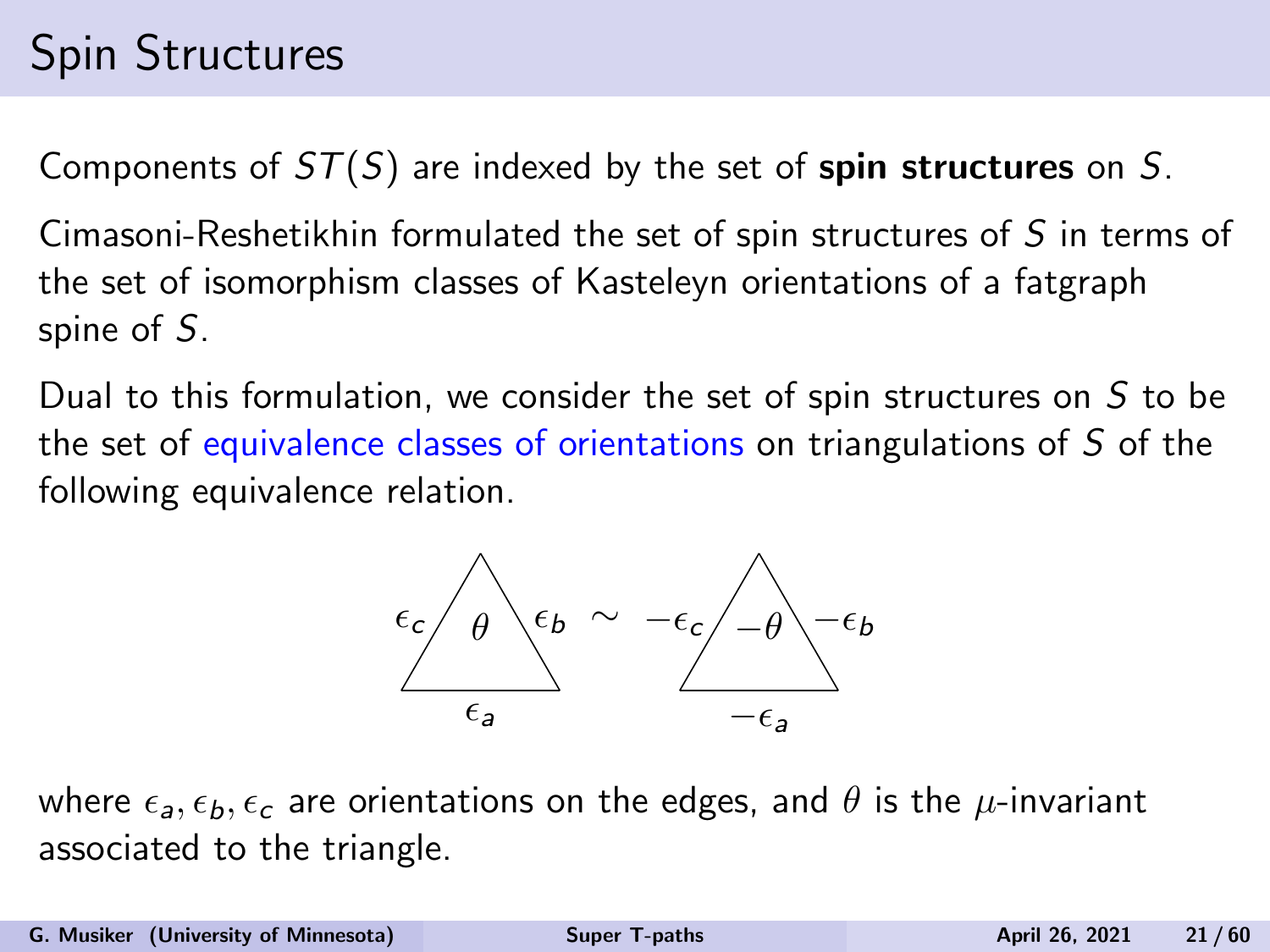The Ptolemy transformation on super  $\lambda$ -length coordinates is given as follows.



$$
ef = (ac + bd) \left( 1 + \frac{\sigma \theta \sqrt{\chi}}{1 + \chi} \right), \quad \chi = \frac{ac}{bd}
$$

$$
\sigma' = \frac{\sigma - \sqrt{\chi} \theta}{\sqrt{1 + \chi}} \quad \text{and} \quad \theta' = \frac{\theta + \sqrt{\chi}\sigma}{\sqrt{1 + \chi}}
$$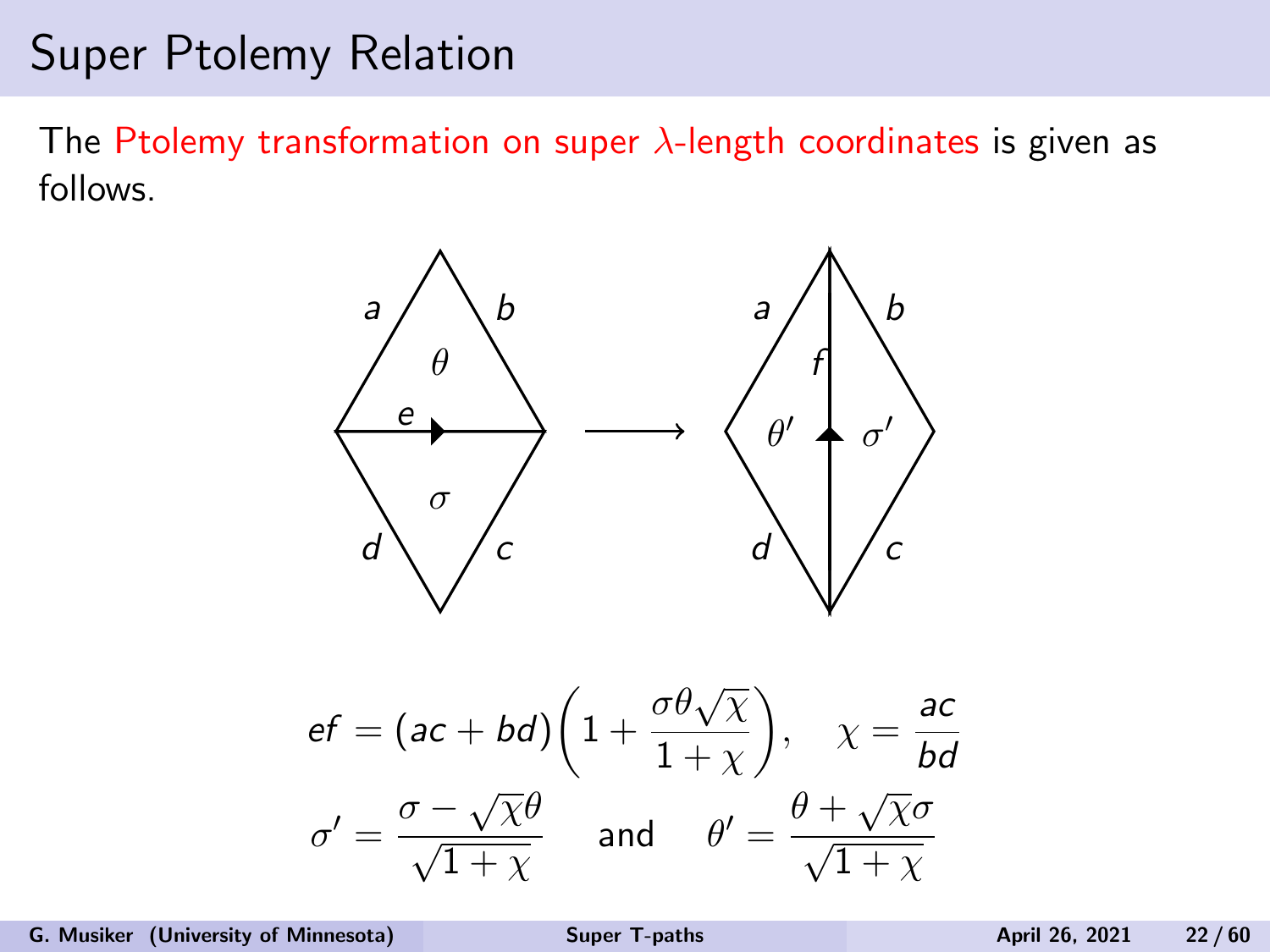The Ptolemy transformation on super  $\lambda$ -length coordinates is given as follows.



$$
ef = ac + bd + \sqrt{abcd} \space \sigma\theta
$$

$$
\sigma' = \frac{\sigma\sqrt{bd} - \theta\sqrt{ac}}{\sqrt{ac + bd}} \quad \text{and} \quad \theta' = \frac{\theta\sqrt{bd} + \sigma\sqrt{ac}}{\sqrt{ac + bd}}
$$

$$
\sigma\theta = \sigma'\theta'
$$

G. Musiker (University of Minnesota) [Super T-paths](#page-0-0) April 26, 2021 23/60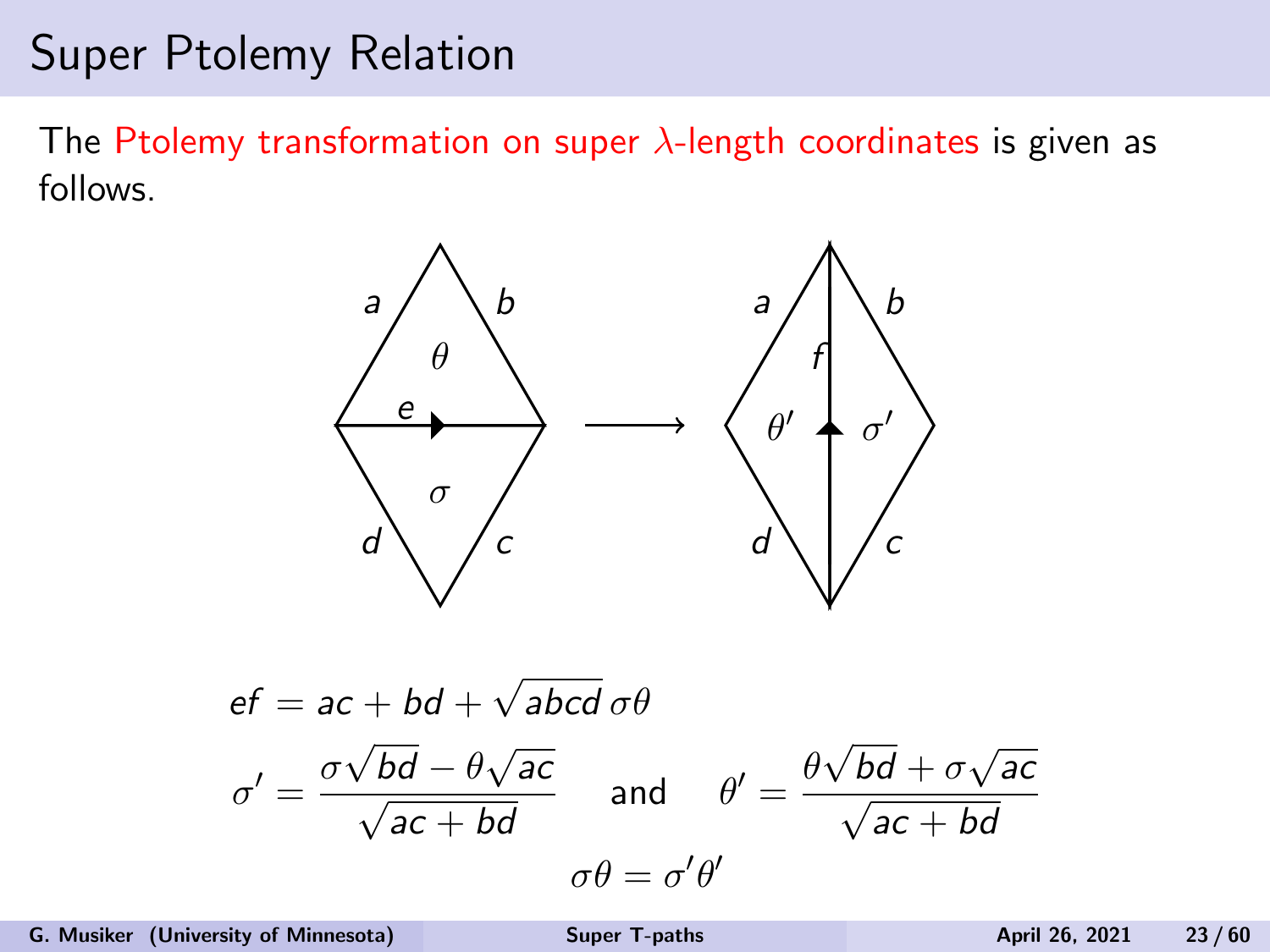Super-flip also reverses the orientation of the edge b.



#### Remark

- Super Ptolemy moves are not involutions:  $\mu_i^8 = I$ .
- The even-degree-0 terms of a super  $\lambda$ -length are exactly the (ordinary)  $\lambda$ -length in the bosonic decorated space.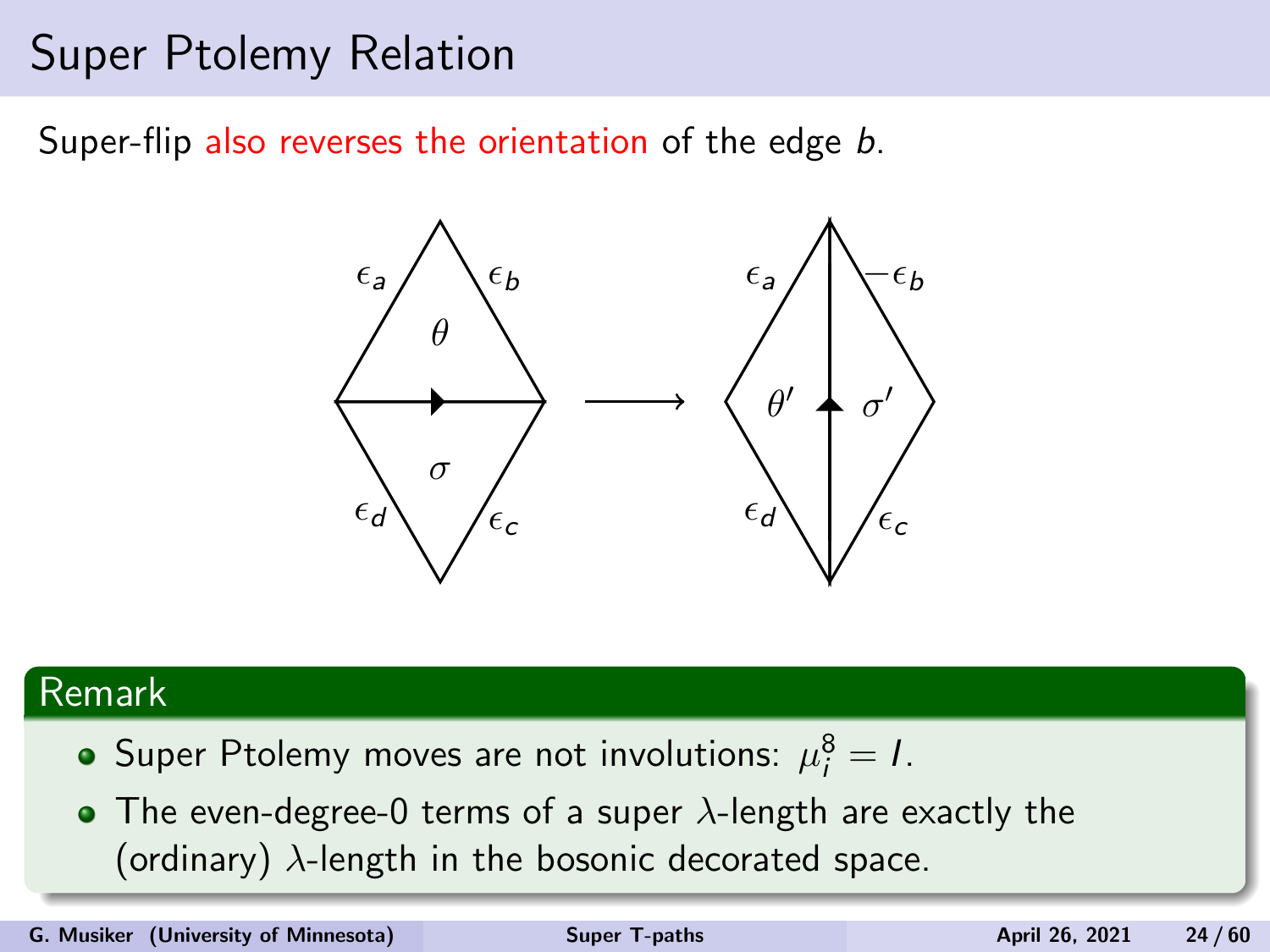If we flip a diagonal twice



the orientations of the triangle  $\theta$  are reversed and  $\theta$  is changed to  $-\theta$ .



This orientation is equivalent to the original one, i.e. both the first and third pictures represent the same spin structure.

G. Musiker (University of Minnesota) [Super T-paths](#page-0-0) April 26, 2021 25/60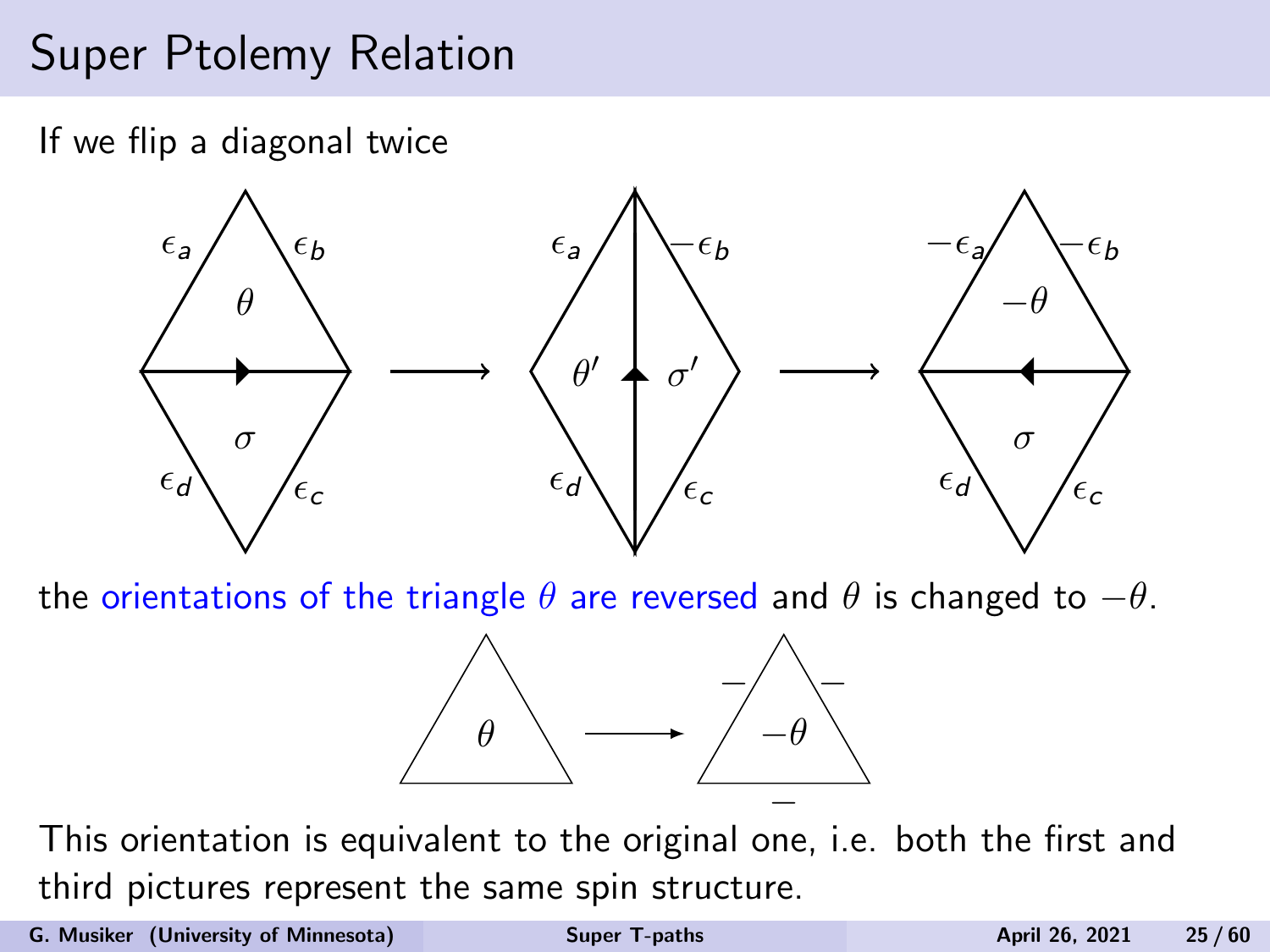## Super Ptolemy Relation - Example



Start with a Pentagon with given orientation.

The boundary orientations are ignored, because they are irrelevant in the calculations.

What are  $\lambda_{24}$ ,  $\lambda_{25}$ , and  $\lambda_{35}$ ?

We first flip the edge  $x_1$ .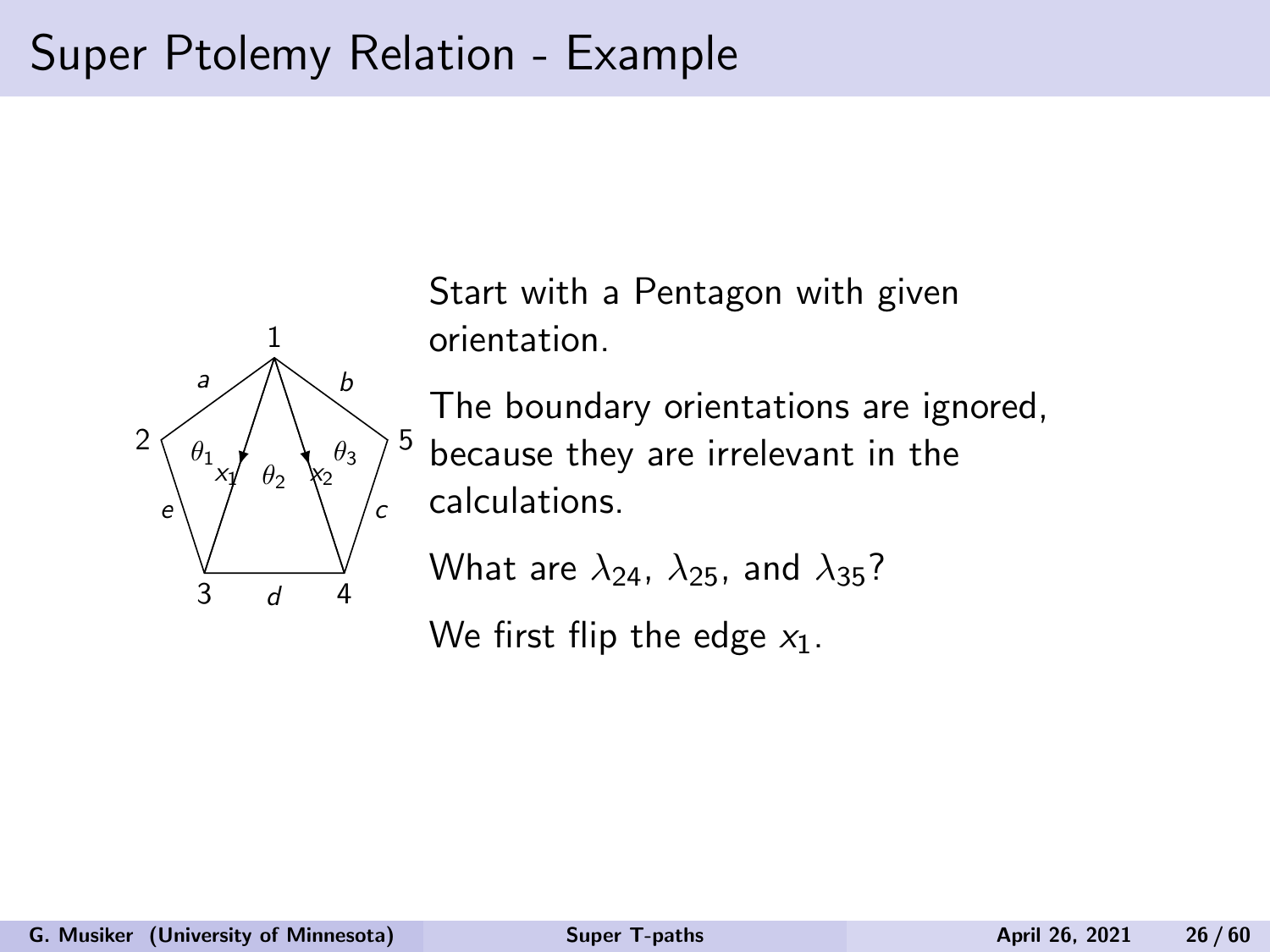## Super Ptolemy Relation - Example



Here the red color indicates that the orientation on the boundary edge has been reversed.

Next we flip  $x_2$ .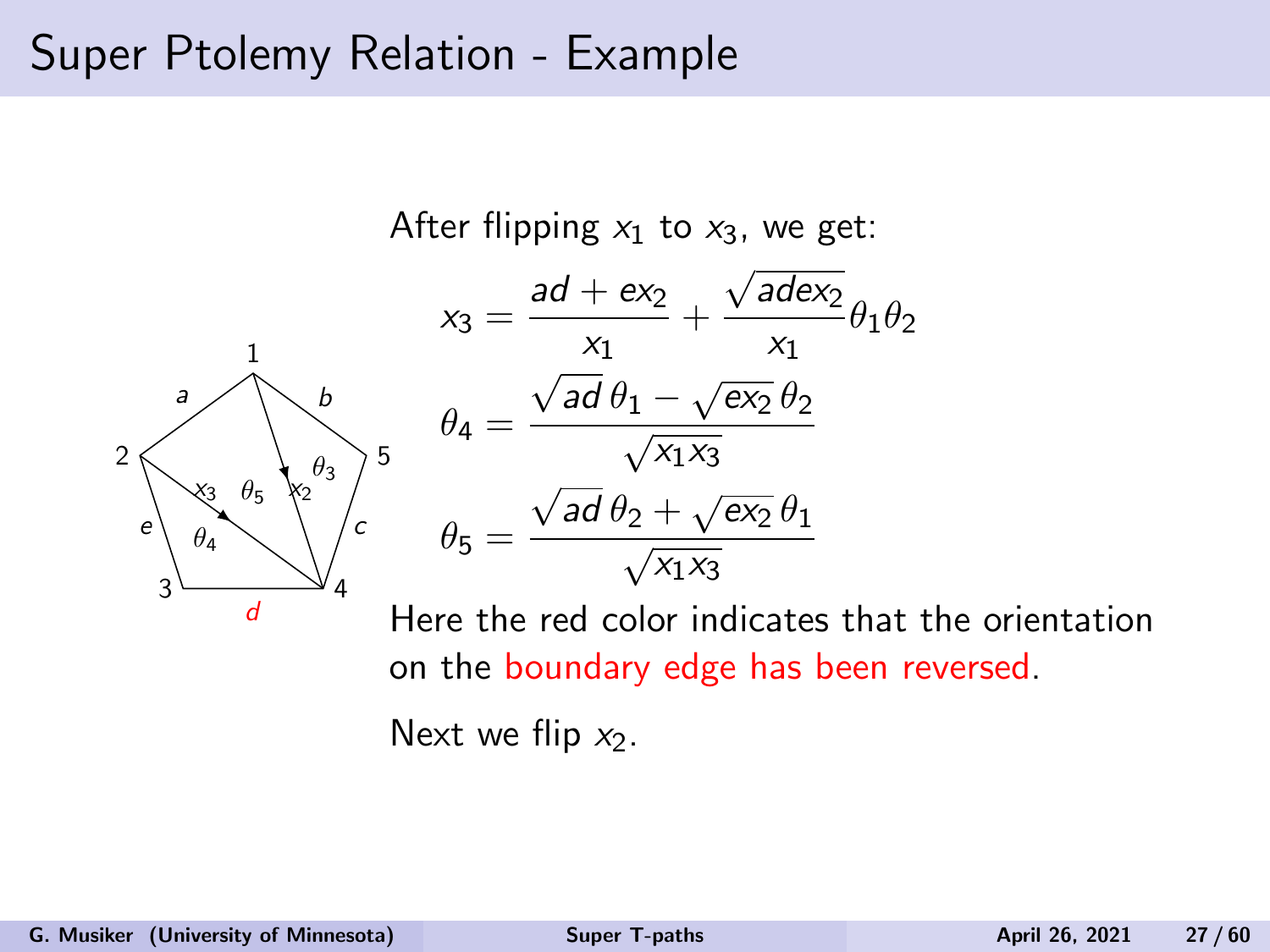### Super Ptolemy Relation - Example



**Question:** If we now flip  $x_3$  to  $x_5$ , what do we expect  $x_5$  to look like?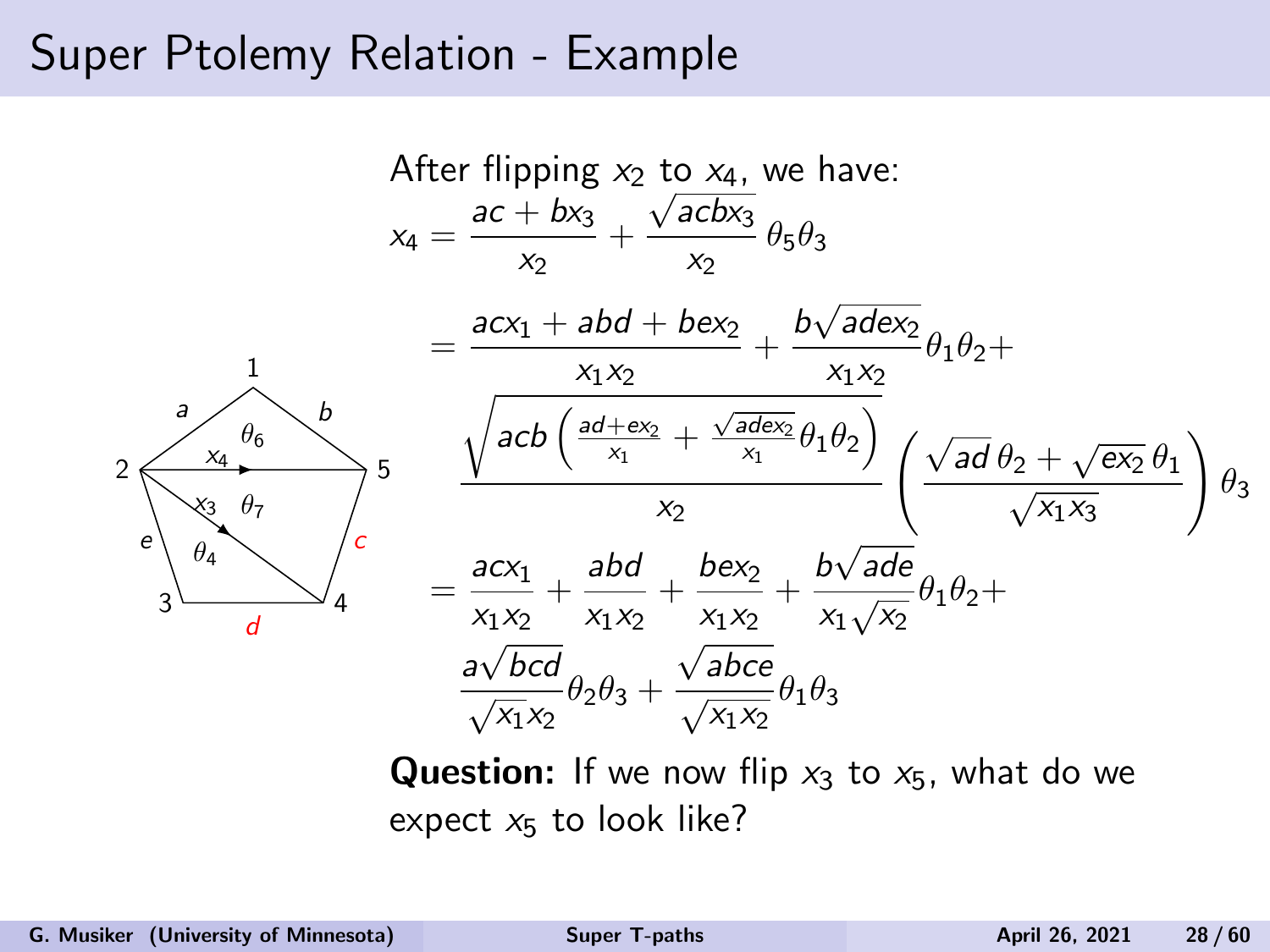# Main Question

In a cluster algebra  $A$ , any cluster variable can be expressed as a positive Laurent polynomial in the initial cluster, i.e.

$$
A\subset\mathbb{R}[x_1^{\pm 1},\cdots,x_n^{\pm 1}].
$$

#### **Questions**

- Does the super  $\lambda$ -length satisfy some Laurent phenomenon?
- Is there a "positivity" for terms with anti-commuting variables?

### Answers (Spoiler Alert)

- Super  $\lambda$ -lengths live in  $\mathbb{R}[x_1^{\pm \frac{1}{2}}, \cdots, x_1^{\pm \frac{1}{2}}|\theta_1, \cdots, \theta_{n+1}].$
- There exists an ordering on the odd variables, called *positive ordering*, such that if we multiply  $\theta$ 's in the positive ordering then the coefficients are positive.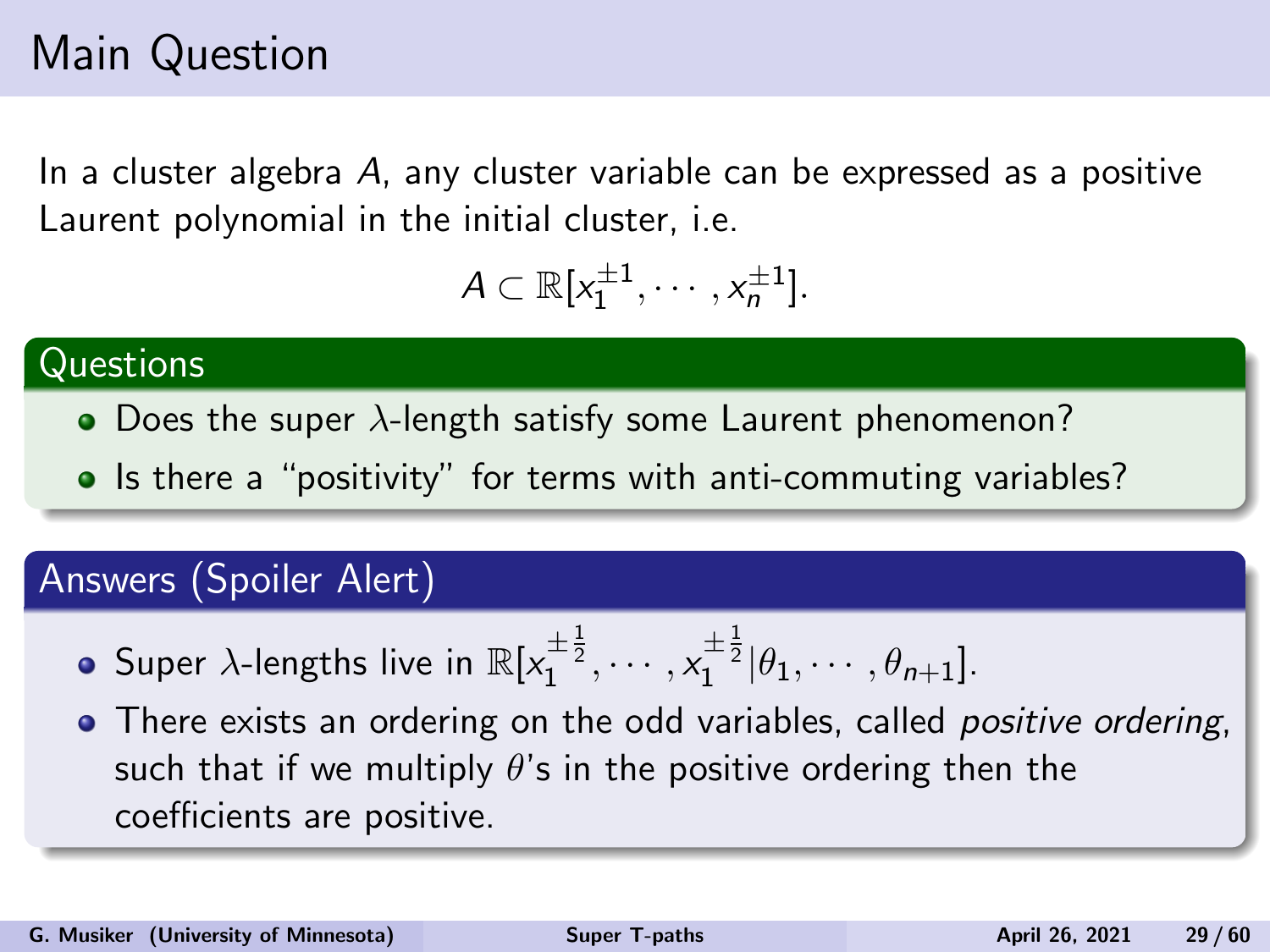## Super Ptolemy Relation - Example Continued

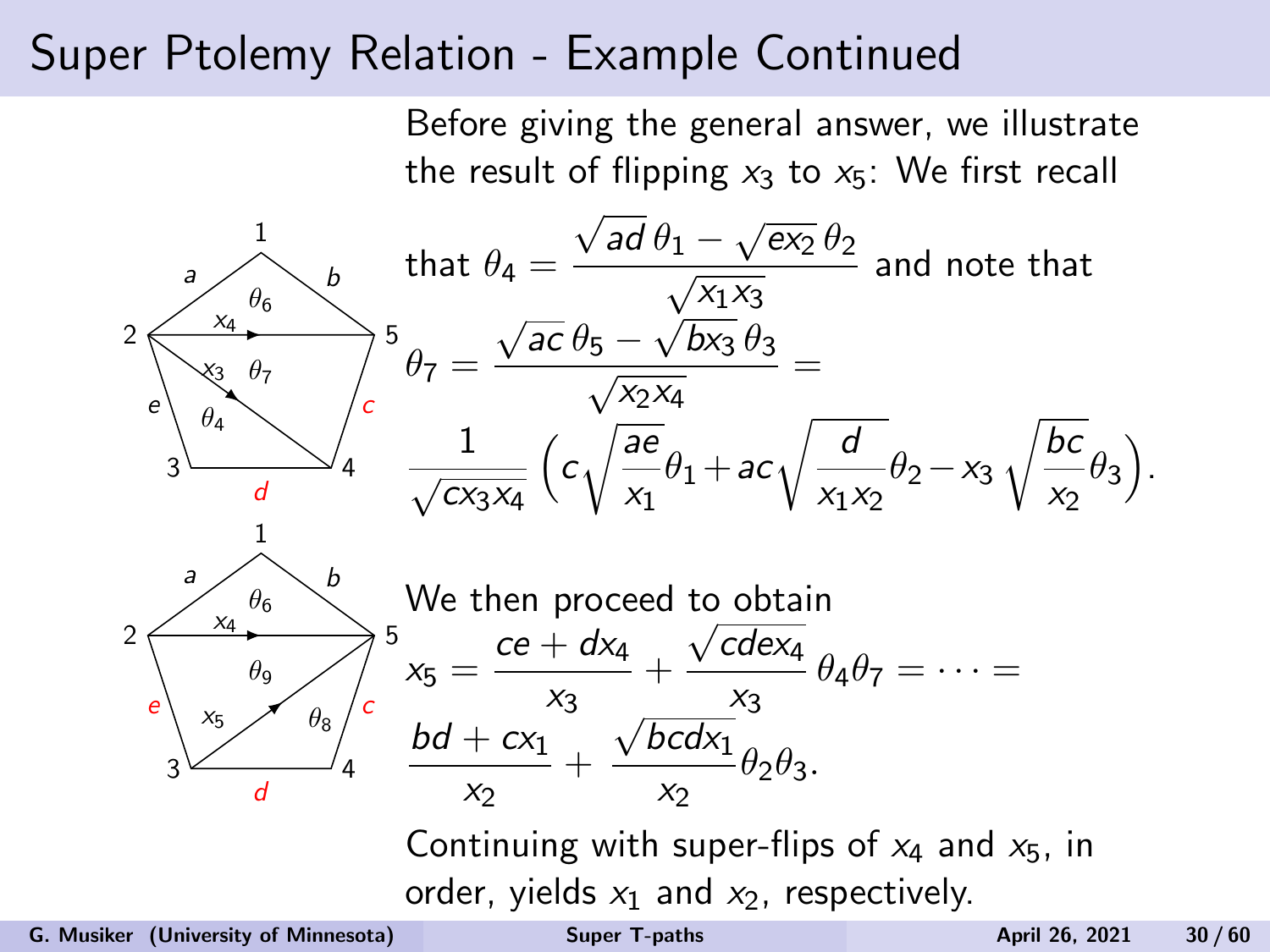# Schiffler's T-paths [\[Sch08\]](#page-59-6)

Let  $T$  be a triangulation of a polygon, thought of as a graph of vertices and edges.

A T-path from i to j is a path in T starting at vertex i, ending at j, such that

- $(T1)$  the path does not use any edge twice
- (T2) the path has an odd number of edges
- $(T3)$  the even-numbered edges cross the diagonal  $(i, j)$
- (T4) The intersections of the path and  $(i, j)$  move from progressively i to j.
	- Let  $T_{ii}$  denote the set of T-paths from *i* to *j*.

For a T-path  $\gamma = (x_1, x_2, \dots)$ , define it's weight to be

$$
\text{wt}(\gamma) = \prod_{i \text{ odd}} \lambda(x_i) \prod_{i \text{ even}} \lambda(x_i)^{-1}
$$

where  $\lambda(\mathsf{x}_i)$  denote the  $\lambda$ -length of the edge  $\mathsf{x}_i.$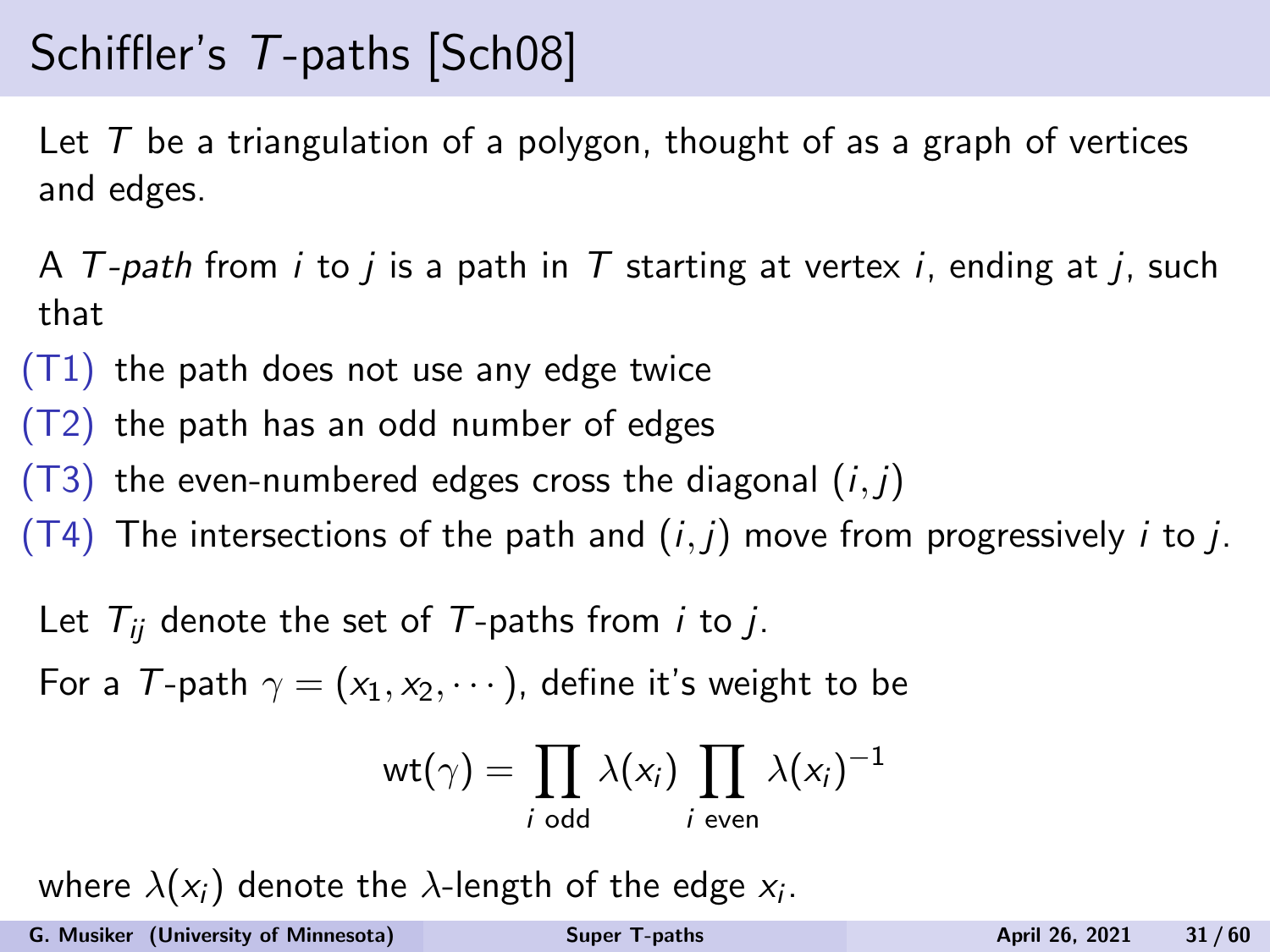# Schiffler's T-paths [\[Sch08\]](#page-59-6)

### Theorem (Schiffler)

$$
\lambda(x_{i,j}) = \sum_{t \in \mathcal{T}_{i,j}} \mathsf{wt}(t)
$$

Here are the T-paths in  $T_{25}$ . (odd steps are blue and even steps are red)

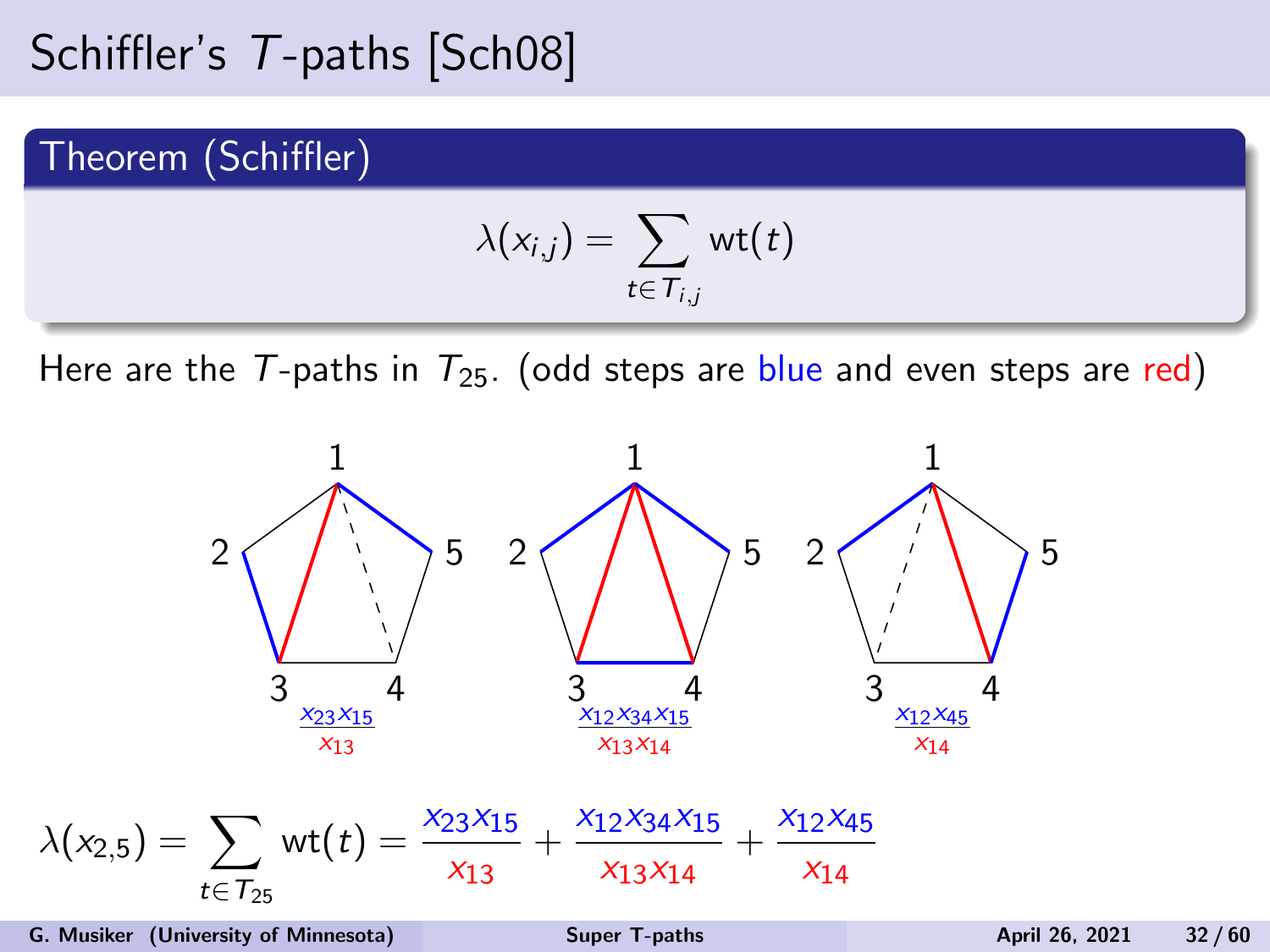## Main Result: Super T-paths

From now on we only consider triangulations with a longest arc crossing all internal diagonals.

In other words, every triangle has a boundary edge. Call the end points of the longest arc a and b.

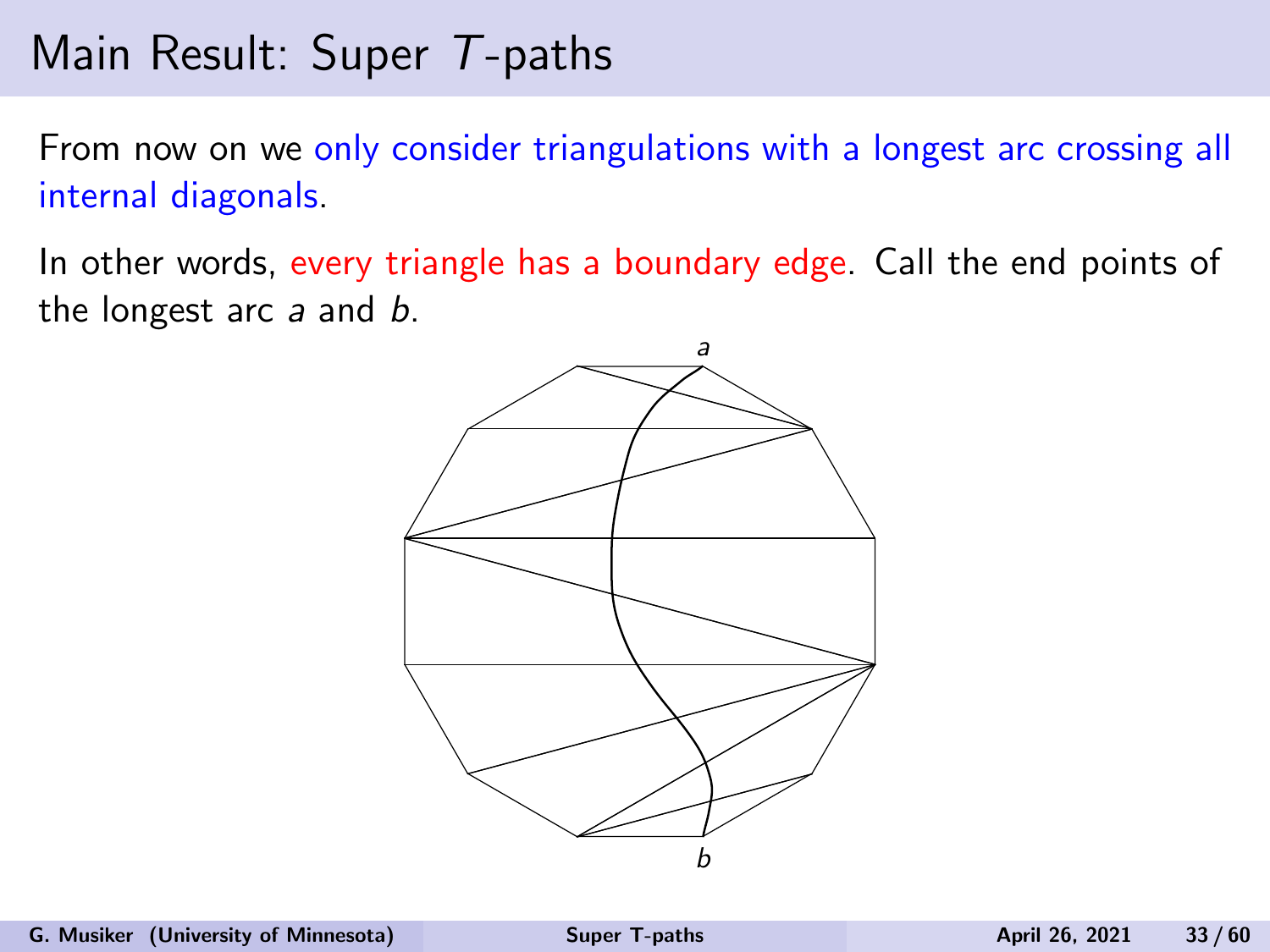# Fan Decomposition



For a triangulation  $T$ , we will define a canonical fan decomposition.

The arc  $(a, b)$  intersect with internal diagonals, and create smaller triangles (colored yellow).

Vertices of these yellow triangles are called fan centers, denoted  $c_1, \dots, c_n$ , ordered by their distance from a. And we further denote  $a = c_0$ and  $b = c_{n+1}$ .

The sub-triangulation bounded by  $c_{i-1}, c_i, c_{i+1}$  is called the  $i$ -th fan segment of  $T$ .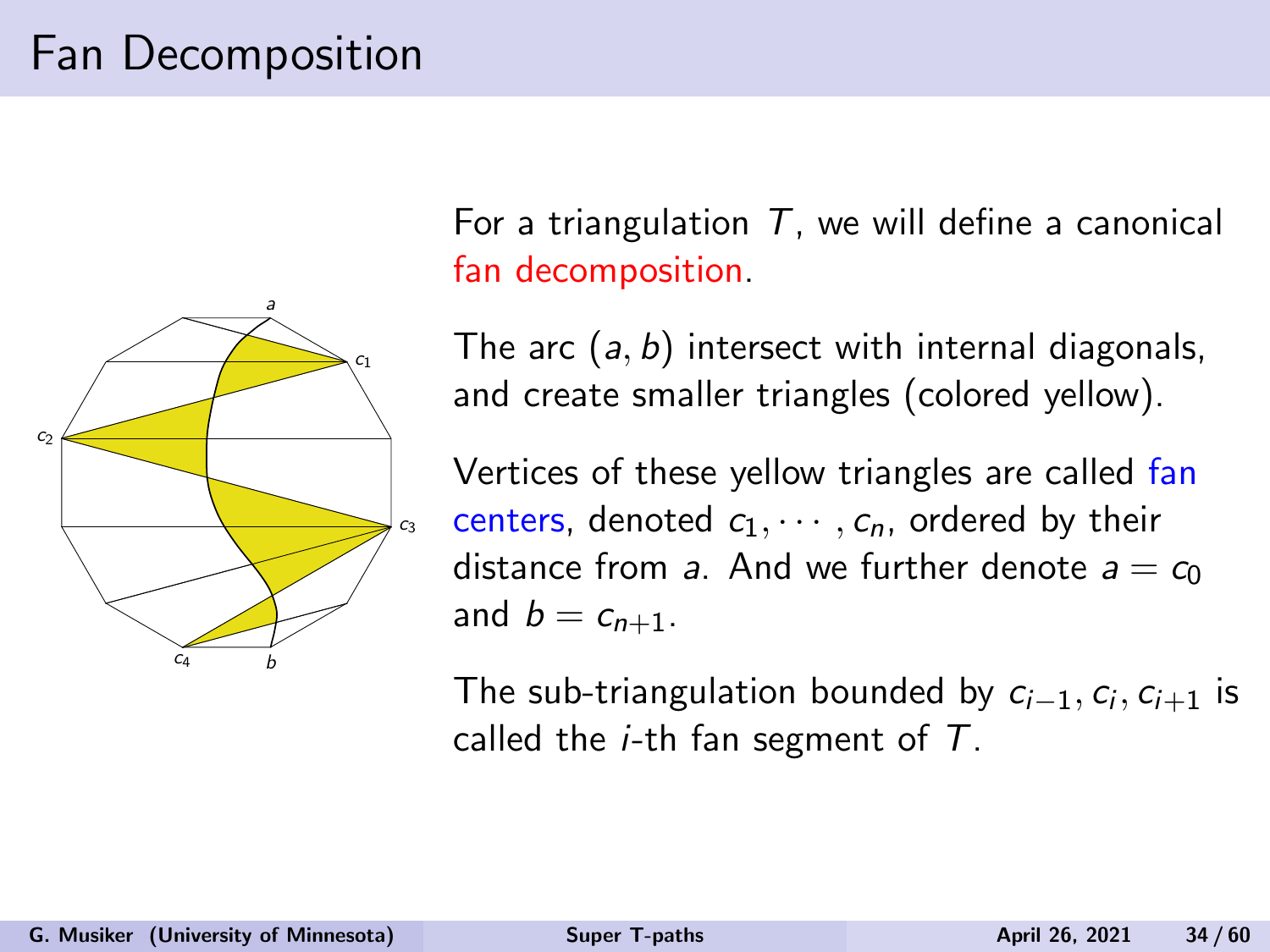## Default Orientation and Positive Ordering



We define a default orientation on the interior diagonals.

- Edges inside each fan segment are directed away from the center.
- Others are oriented as  $c_1 \rightarrow c_2 \rightarrow \cdots \rightarrow c_n$ .

We define a positive ordering on  $\mu$ -invariants.

- $\bullet$   $\mu$ -invariants in a fan are ordered counterclockwise around the center.
- **a** "Alternate" across the fans.

 $\alpha_1 > \alpha_2 > \alpha_3 > \gamma_1 > \gamma_2 > \gamma_3 > \delta_2 > \delta_1 > \beta_2 > \beta_1$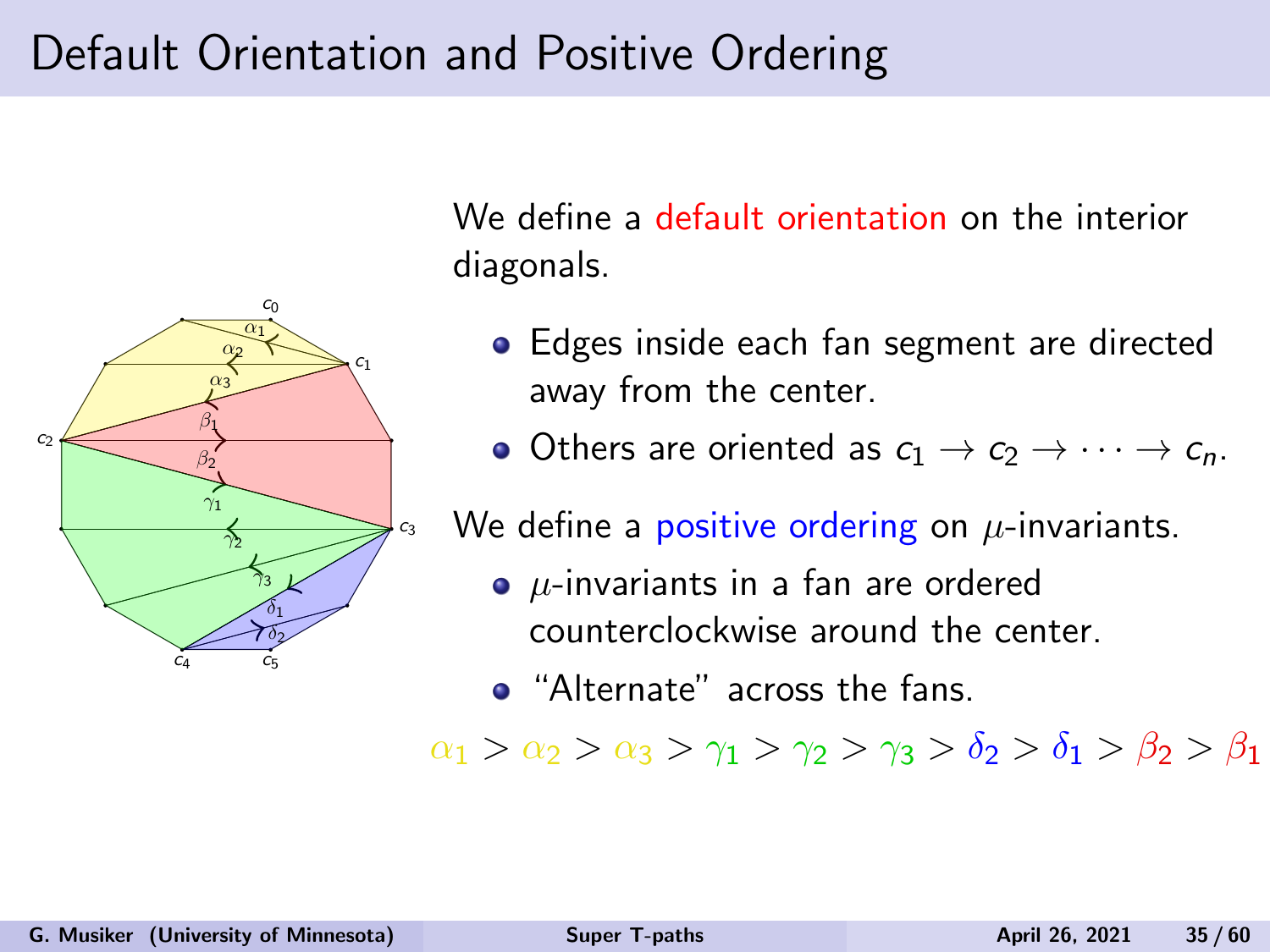# The Auxiliary Graph



For each triangle in  $T$ , we place an internal vertex.

The internal vertices are connected to the nearest fan centers by  $\sigma$ -edges. The  $\sigma$ -edges are considered to cross the arc  $(a, b)$ .

Every pair of internal vertices are connected by a teleportation, called a  $\tau$ -edge. (Note that the  $\tau$ -edges are drawn to be overlapping.)

The resulting graph  $\Gamma^{a,b}_\mathcal{T}$  is the **auxiliary graph** associated to  $\{T, a, b\}$ .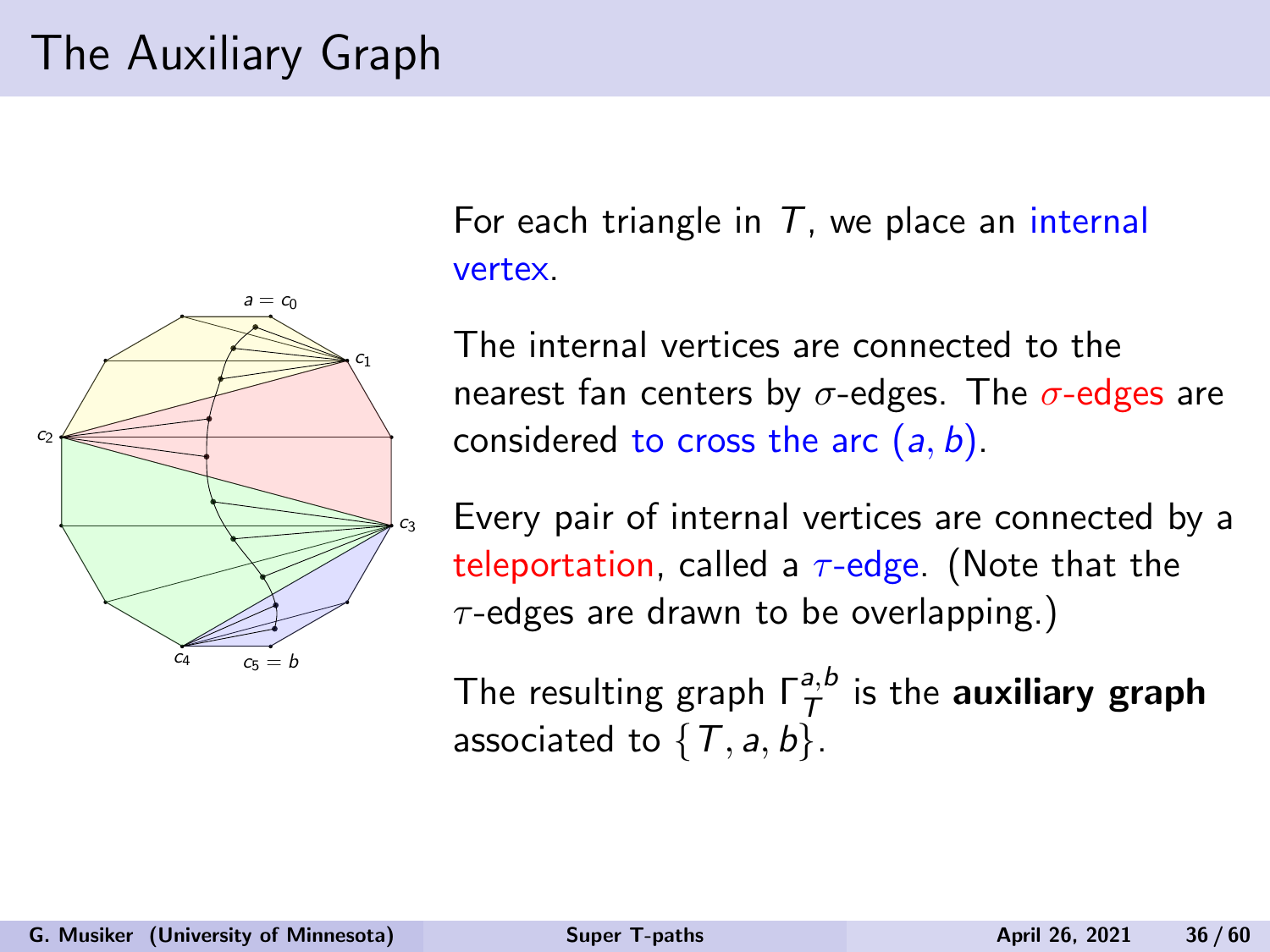Finally, we define super  $T$ -paths to be paths on the auxiliary graph such that:

- $(T1)$  the path does not use any edge twice.
- (T2) the path has an odd number of edges.
- $(T3)$  the even-numbered edges cross the diagonal  $(a, b)$ .
- $(T4)$  The intersections of the path and  $(a, b)$  move from progressively a to b.
- (T5)  $\sigma$ -edges must be even and  $\tau$ -edges must be odd.
	- Let  $\tilde{\mathcal{T}}_{a,b}$  denote the set of  $\mathsf{super}\ \ \mathcal{T}\text{-paths}$  on  $\mathsf{\Gamma}_\mathcal{T}^{a,b}.$

Note that, every ordinary  $\mathcal T$ -path is also a super  $\mathcal T$ -path:  $\mathcal T_{\mathsf a,\mathsf b}\subset \tilde{\mathcal T}_{\mathsf a,\mathsf b}$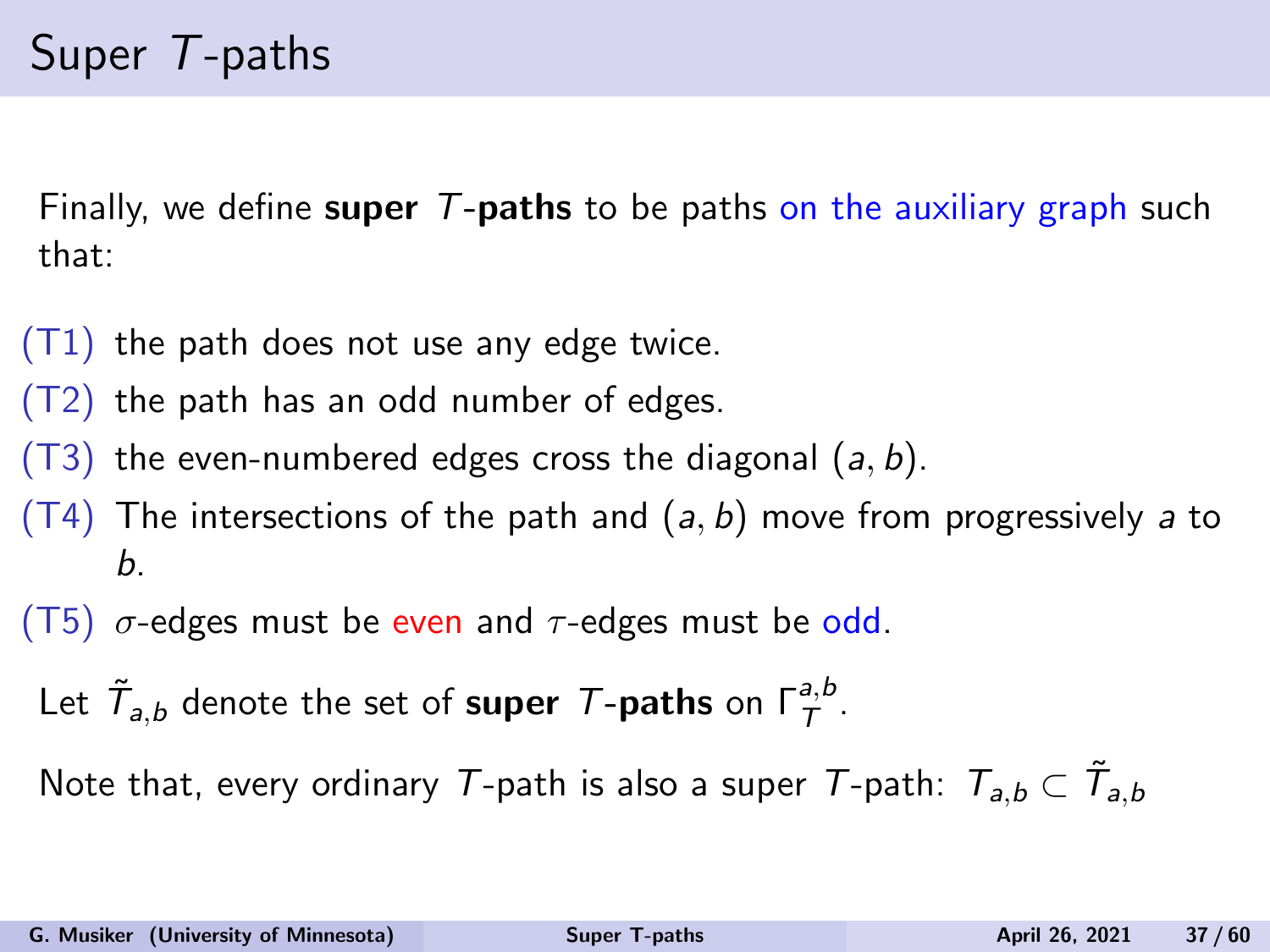## Super T-paths: Examples

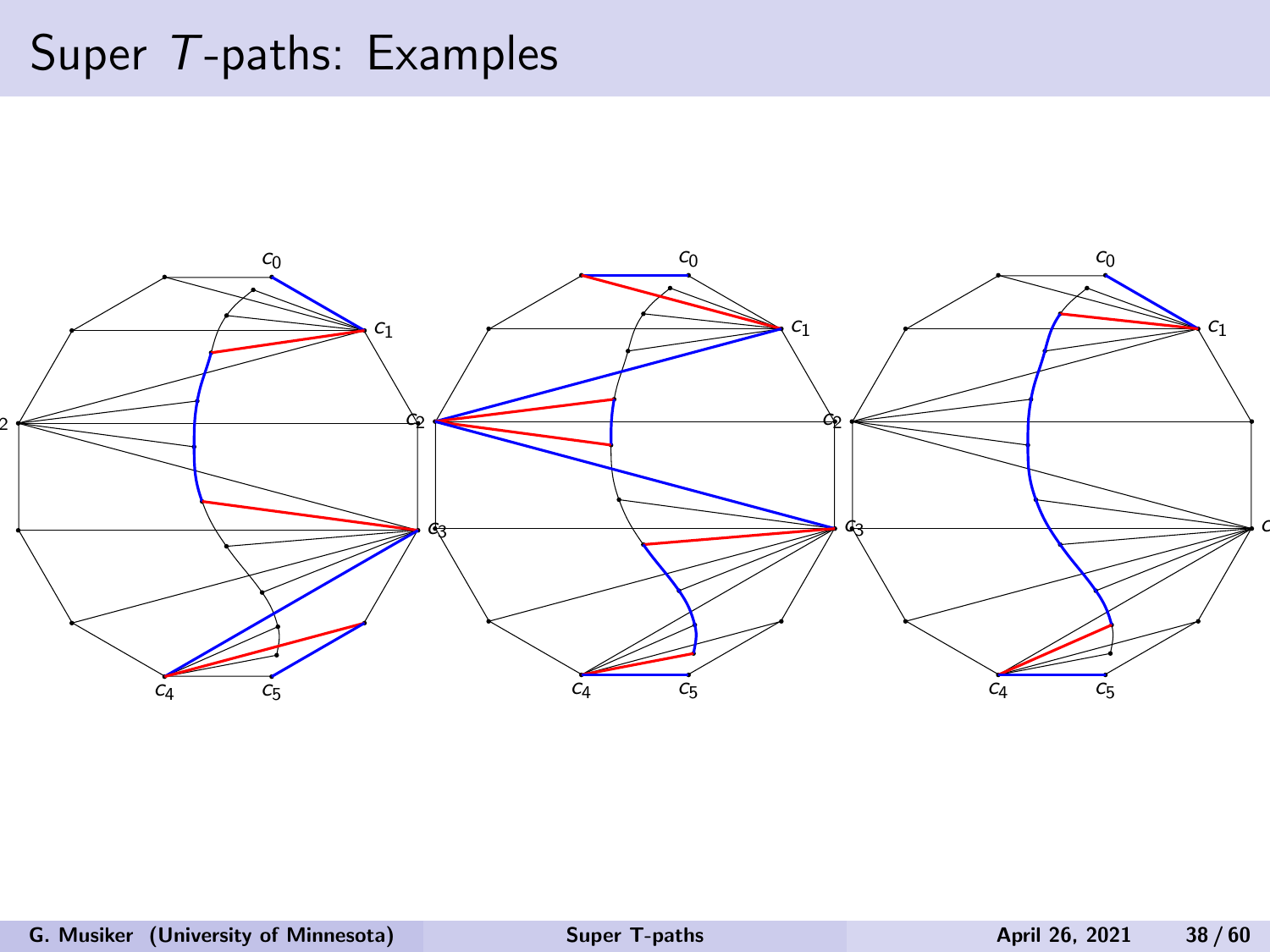## Weights of Super T-paths

If a super T-path uses edges  $t_1, t_2, \ldots$ , we define its weight as follows.

- If  $t_i$  is a diagonal in the triangulation, then:  $wt(t_i) = \lambda(t_i)$  if *i* odd, and  $\mathrm{wt}(t_i)=\lambda(t_i)^{-1}$  if t is even.
- If  $t_i$  is a  $\tau$ -edge, then  $\operatorname{wt}(t_i) = 1$  (teleportation)
- If  $t_i$  is a  $\sigma$ -edge, then  $\mathrm{wt}(t_i)=\widetilde{\theta}:=\sqrt{\frac{z}{\mathsf{x}\mathsf{y}}}\;\theta.$  Here  $\mathsf{x},\mathsf{y},\mathsf{z}$  are  $\lambda$ -lengths and  $\theta$  is the  $\mu$ -invariant.



If t is a super T-path with edges  $t_1, t_2, \ldots$ , define  $\text{wt}(t) = \prod_i \text{wt}(t_i)$ . Here the product is taken under the positive ordering.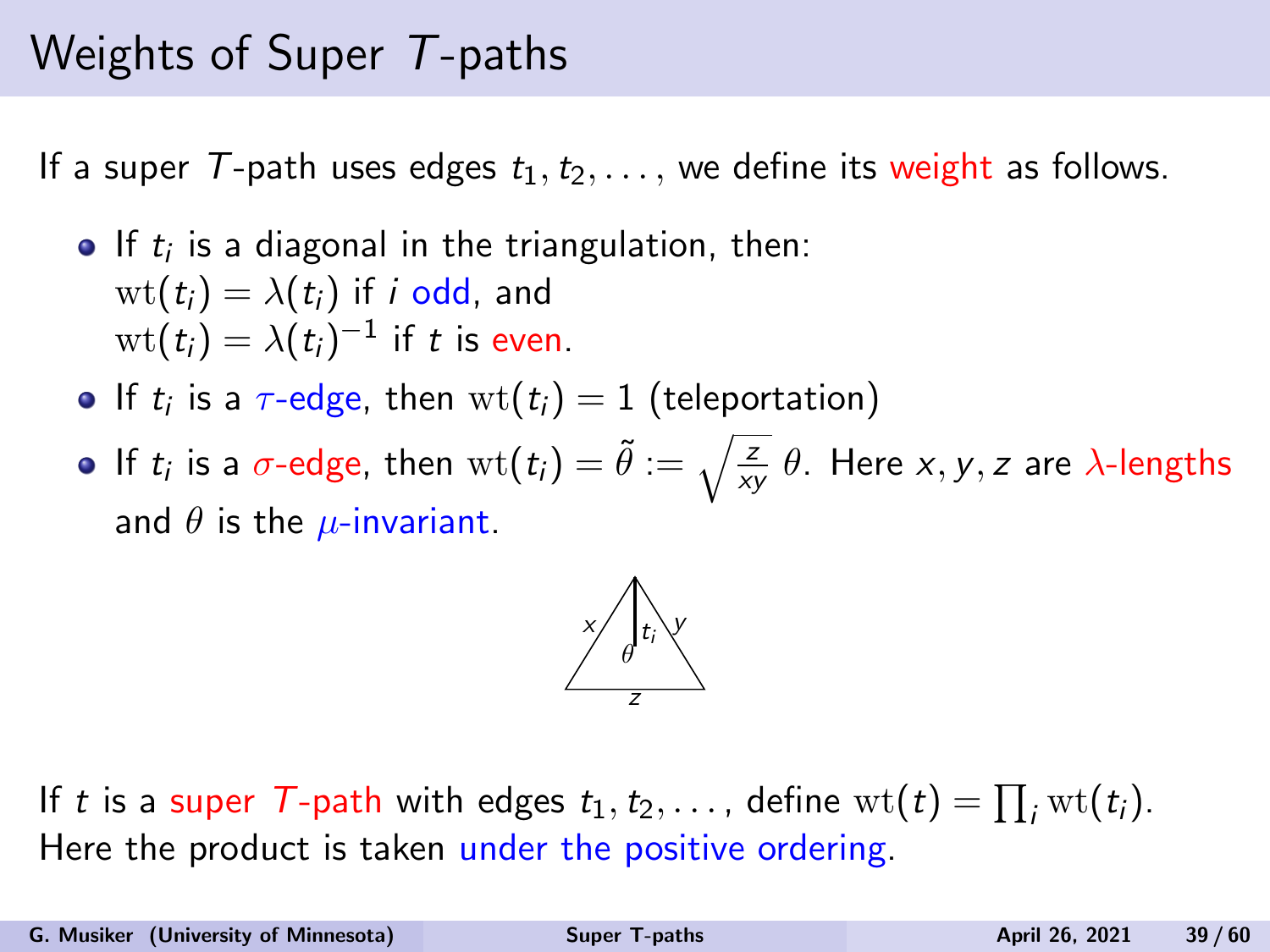## Main Theorem

### Theorem (M-Ovenhouse-Zhang 2021)

Under default orientation, the super  $\lambda$ -length of the arc  $(a, b)$  (assuming to be the longest arc in  $T$ ) is given by:

$$
\lambda(a,b)=\sum_{t\in \tilde{\mathcal{T}}_{a,b}}\mathsf{wt}(t)
$$

With the following lemma, we can apply the main theorem for triangulations with arbitrary orientation.

### Lemma (M-Ovenhouse-Zhang 2021)

In the equivalence class of any spin structure, there exists (at least) one default orientation. (In other words, up to possibly negating boundary edges, or negating a  $\mu$ -invariant and its three incident edges, we can transform any orientation on T into the default orientation.)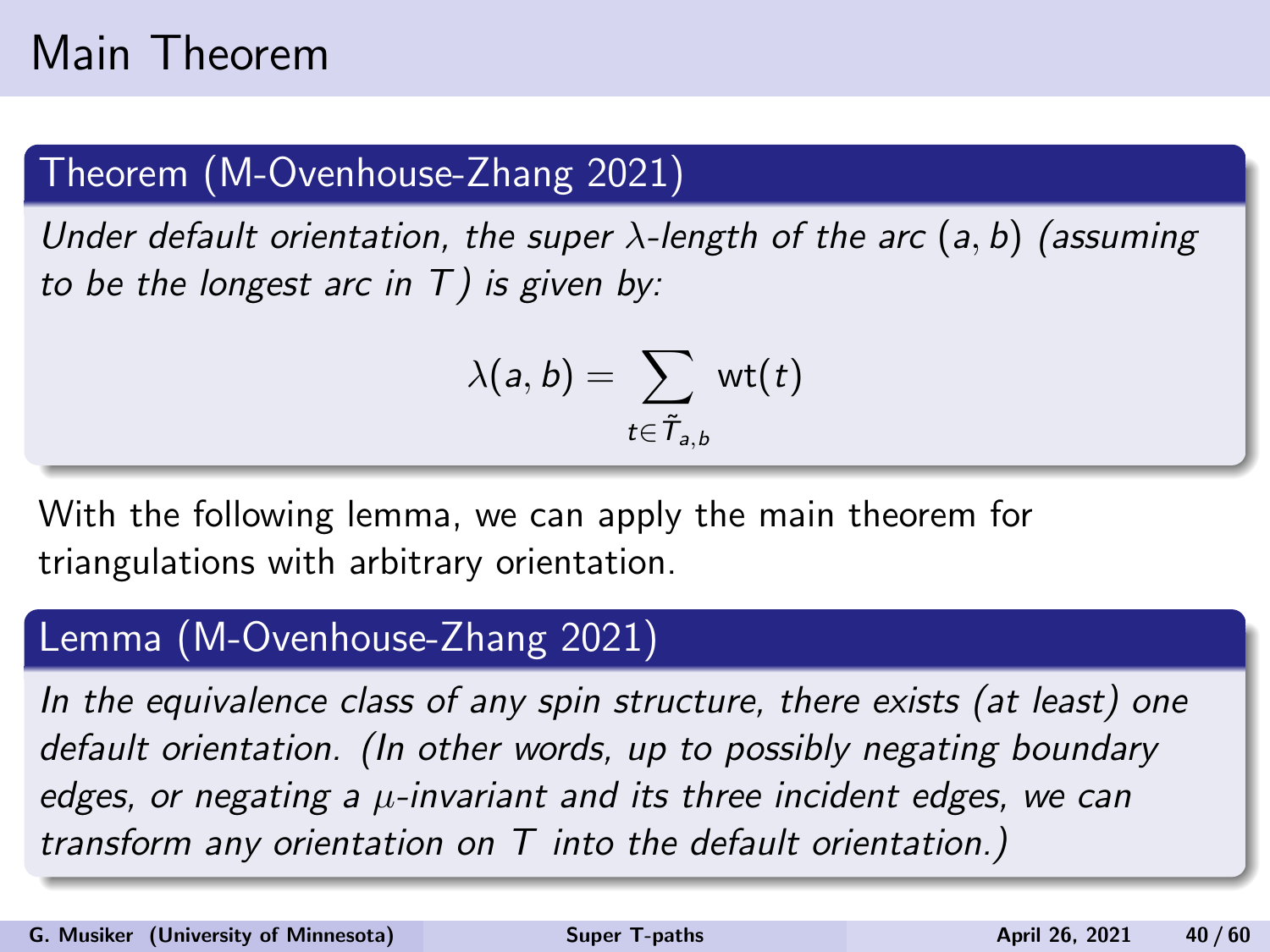# Formula for λ-lengths: Example

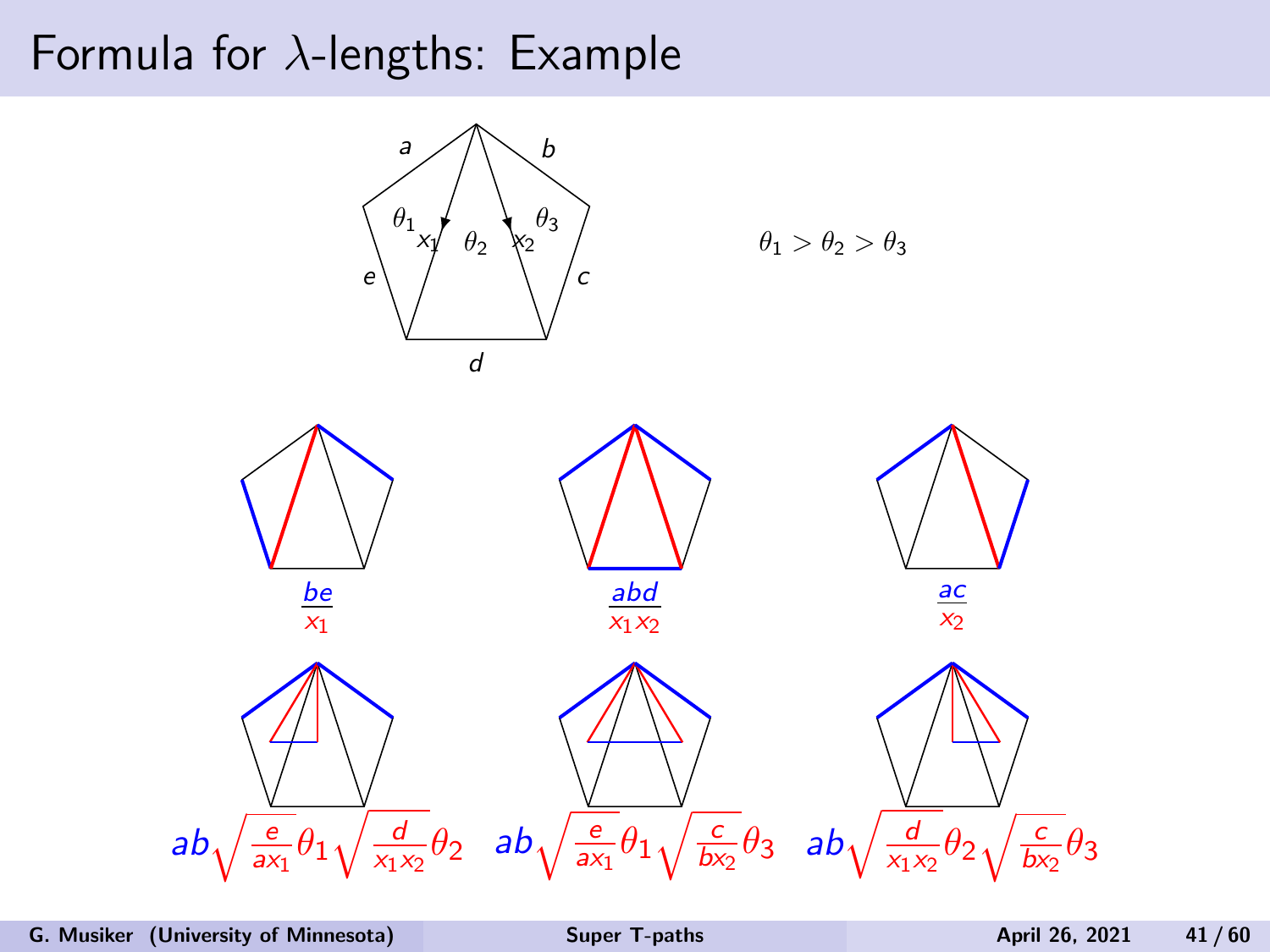# Formula for  $\mu$ -invariants

### Theorem (M-Ovenhouse-Zhang 2021)

Let T be a triangulation with  $a = c_0, c_1, \dots, c_{n+1} = b$  its fan centers. Let  $\Theta$  denote the set of all internal vertices in  $\mathsf{\Gamma}^{a,b}_\mathcal{T}$  $T^{\mu}$ . Then

$$
\sqrt{\frac{\lambda(a,b)\lambda(b,c_1)}{\lambda(a,c_1)}}\boxed{abc_1} = \sum_{\theta \in \Theta} \textsf{wt} \{ \textsf{'partial'} \textsf{~super~} \mathcal{T}\textsf{-path from a to }\theta \}
$$

Here wt means the weighted sum, and a partial super T-path satisfies all axioms except that they have an even number of edges.

#### Remark

Note that the above theorem only covers a special family of triangles. The  $\mu$ -invariants themselves don't have simple expansions, because the  $\lambda$ -lengths in the term  $\sqrt{\frac{\lambda(a,b)\lambda(b,c_1)}{\lambda(a,c_1)}}$  are not always in the triangulation.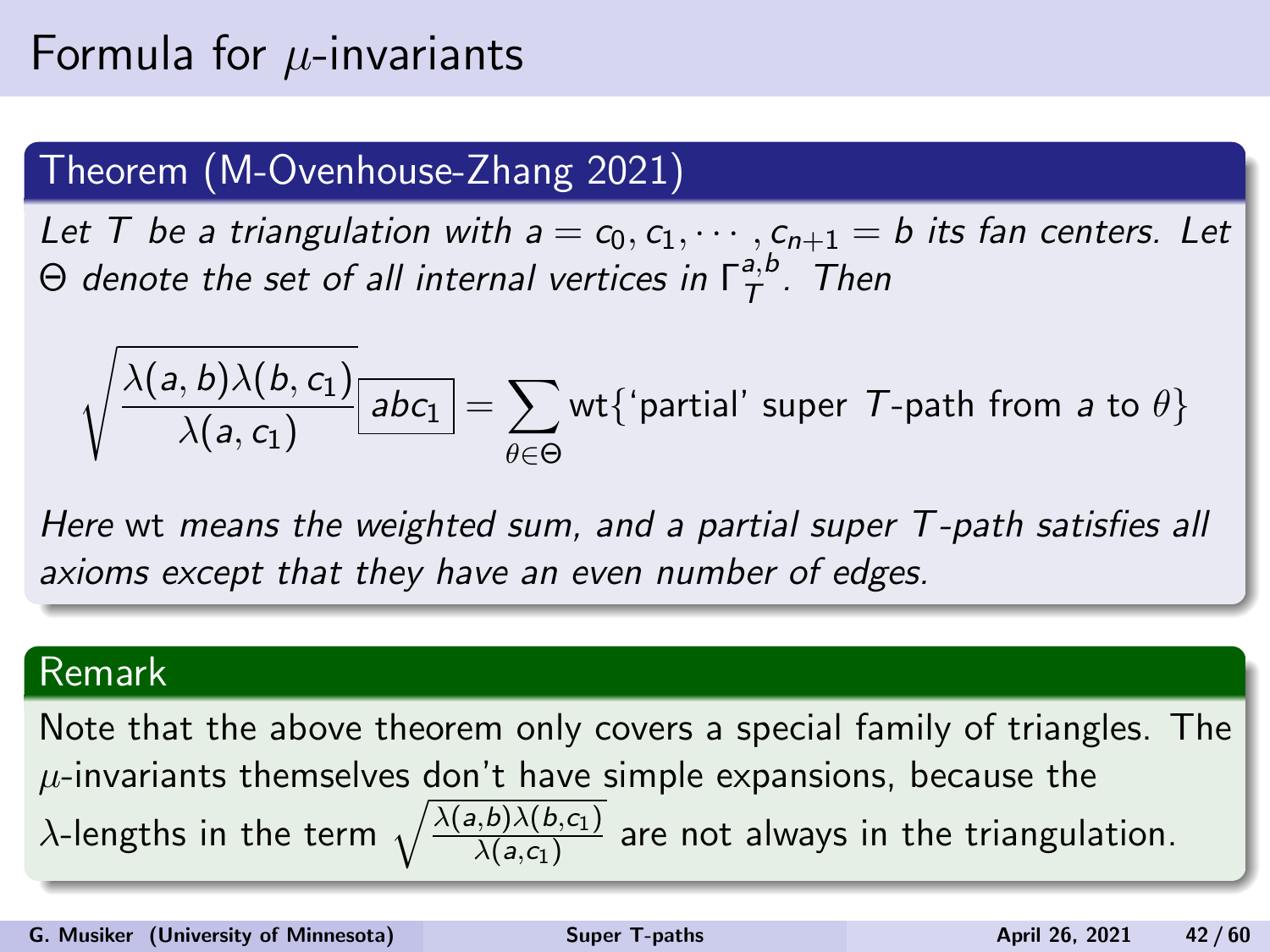## Formula for  $\mu$ -invariants: Example



$$
\sqrt{\frac{b\lambda_{25}}{a}}\boxed{125} = \sqrt{\frac{ae}{x_1}}\theta_1 + a\sqrt{\frac{d}{x_1x_2}}\theta_2 + a\sqrt{\frac{c}{bx_2}}\theta_3
$$

G. Musiker (University of Minnesota) [Super T-paths](#page-0-0) April 26, 2021 43/60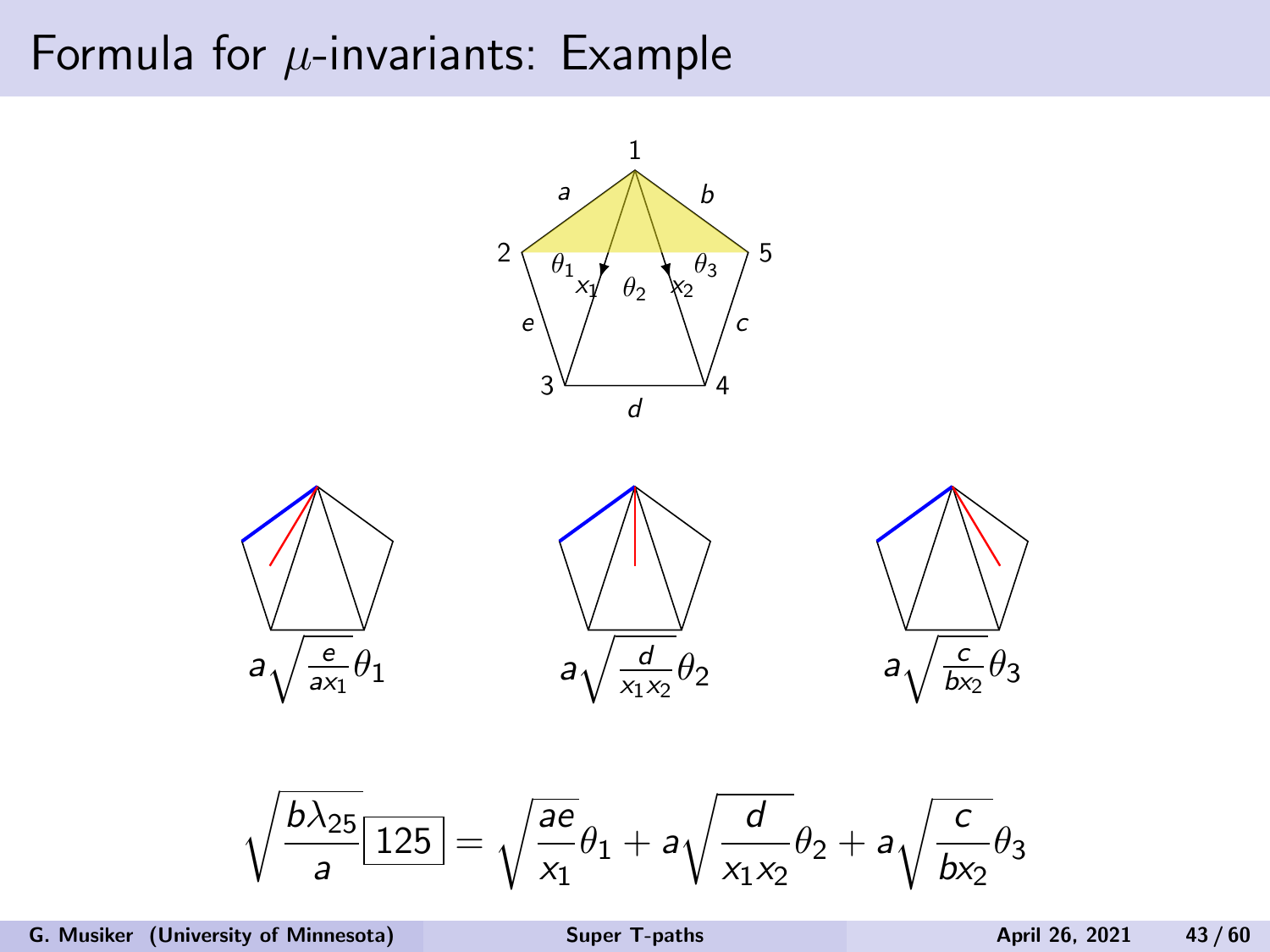## Proof Sketch - Three Steps

- We first prove our theorems for triangulations that consist of a single fan.
- Next, we prove them for triangulations consisting exclusively of a zig-zag. (We call this a zig-zag triangulation.)
- Finally, we prove in full generality by combining the above two cases. We flip the interior edges of each fan (counter-clockwise around fan centers) to reduce to a zig-zag triangulation.

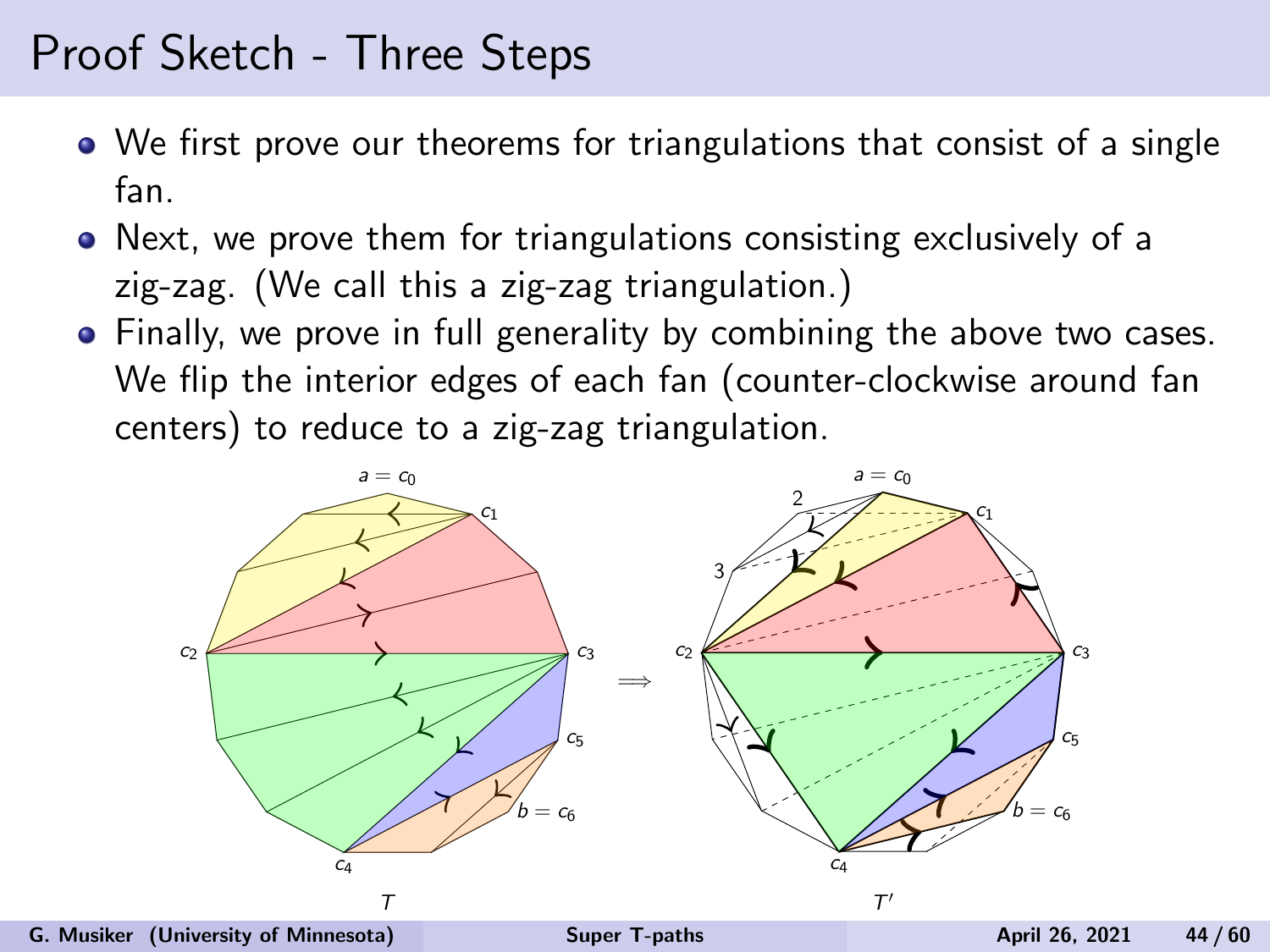## Proof Sketch - Double Helix Induction



$$
\boxed{12n}\sqrt{\frac{\lambda_{1n}\lambda_{2n}}{\lambda_{12}}} = \underbrace{\boxed{23n}\sqrt{\frac{\lambda_{3n}\lambda_{2n}}{\lambda_{23}}}}_{1\text{st term}} + \underbrace{\boxed{123}\sqrt{\frac{\lambda_{13}}{\lambda_{12}\lambda_{23}}}\lambda_{2n}}_{2nd \text{ term}}
$$

1st term: (by induction hypothesis) all partial super  $T$ -paths starting from  $n$  and ending at one of  $\theta_2, \theta_3, \cdots$ .

2nd term: all complete super T-paths from n to 2 plus an  $\sigma$ -edge to  $\theta_1$ .

1st  $+$  2nd: partial super T-paths from *n* to one of  $\theta_1, \theta_2, \theta_3, \cdots$ .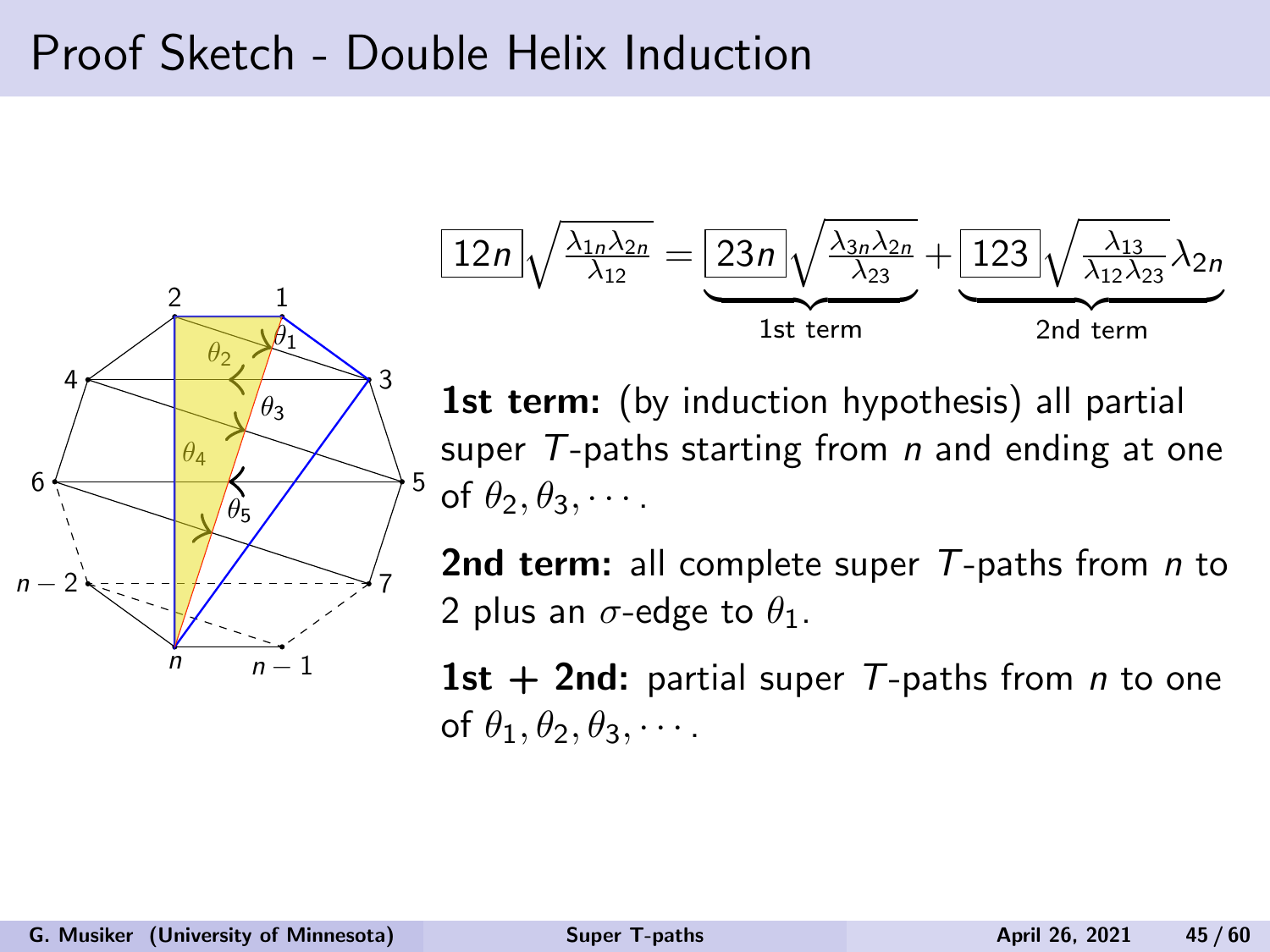## Proof Sketch - Double Helix Induction



part  $1+2+3$ : Together gives all super T-paths from 1 to  $n$ .

 $n - 1$ 

2 1

 $\theta_4$ 

 $\partial_2 \rightarrow 0$  $\theta_3$ 

 $\theta_5$ 

4

6

 $n-2$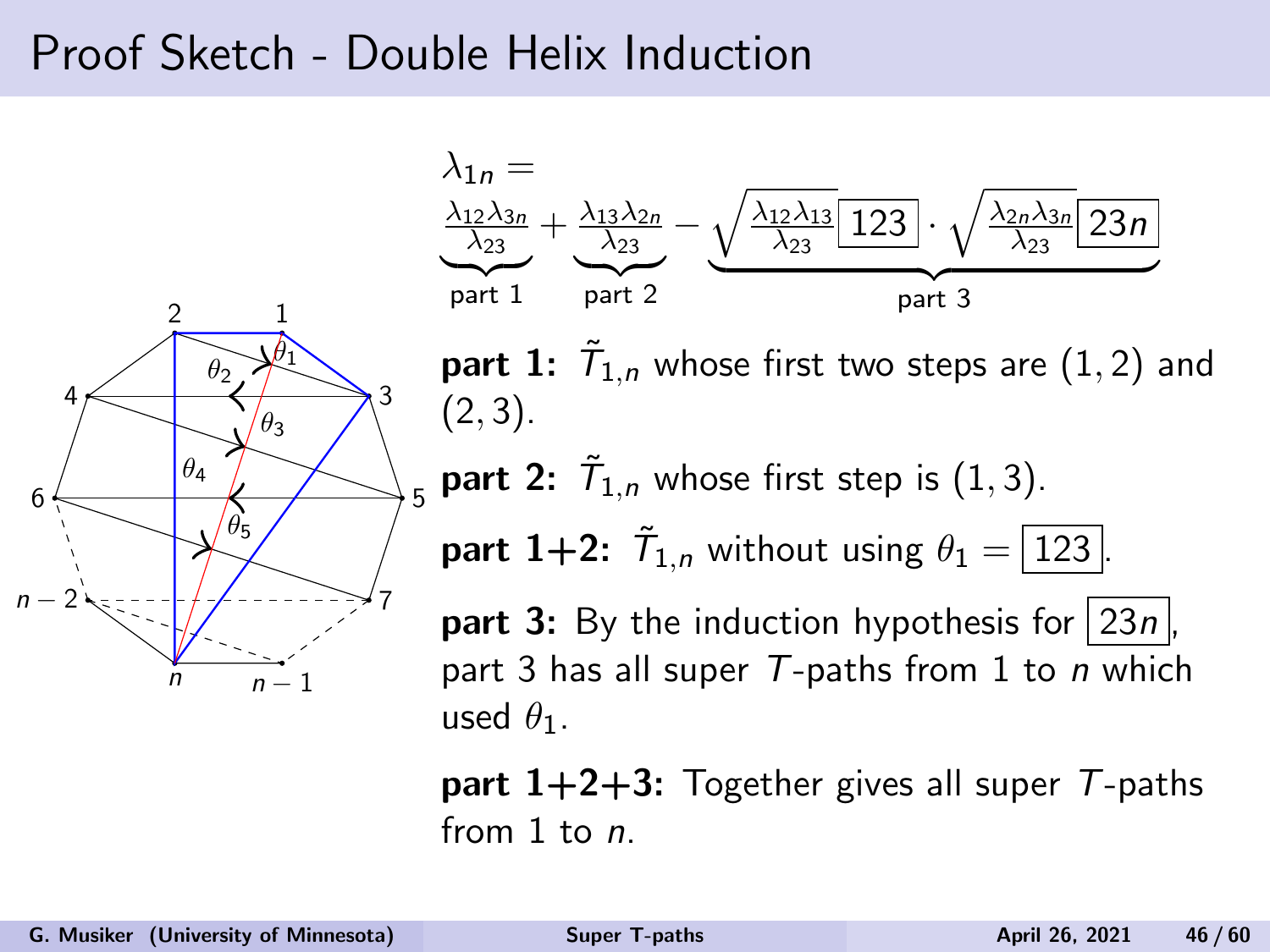# Superfriezes

Supersymmetric frieze patterns are introduced by Morier-Genoud, Ovsienko, and Tabachnikov. They are the following array of numbers

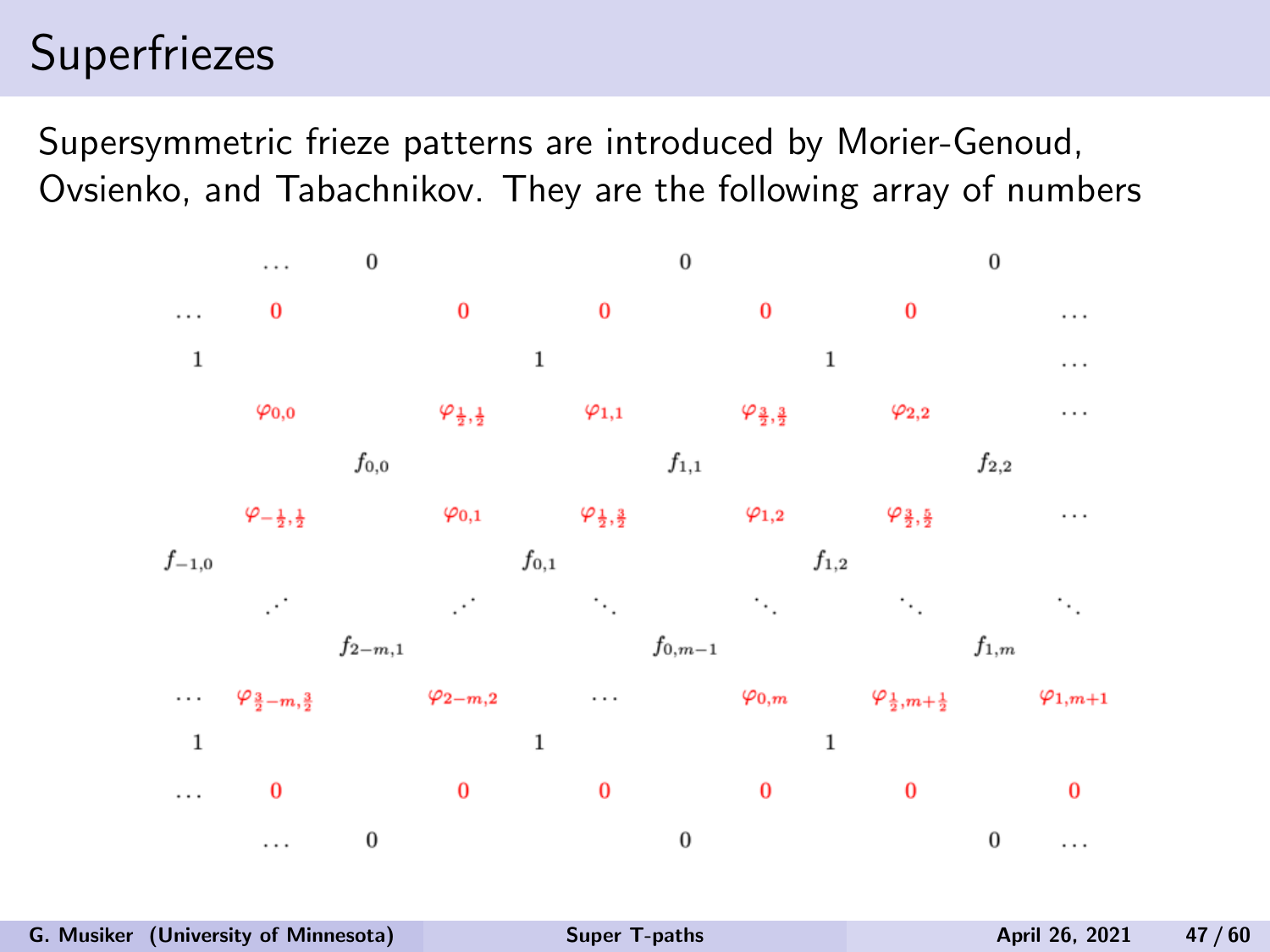# Super Diamond

A super frieze is built up out of super diamonds.



Every super diamond is a matrix in  $OSp(1|2)$ , satisfying the following frieze rules:

> $AD - BC = 1 + \Sigma \Xi$  $A\Sigma - C\Xi = \Phi$  $B\Sigma - D\Xi = \Psi$  $B\Phi - A\Psi = \Xi$  $D\Phi - C\Psi = \Sigma$  $Σ=$   $=$   $ψΦ$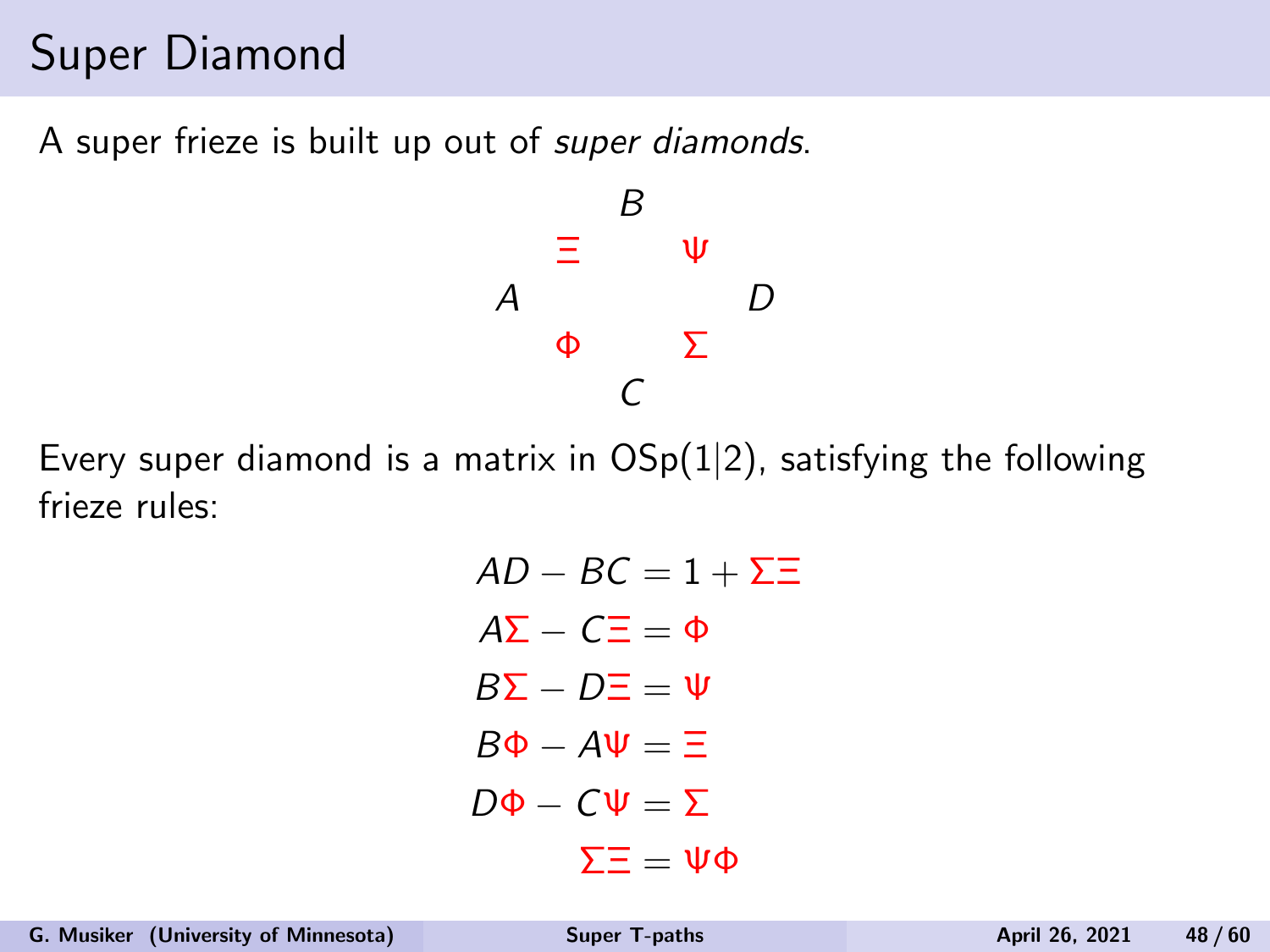### Super Diamonds as Ptolemy Relations

Consider quadrilateral flips as follows where two of the edges have length 1.



 $\mathbf{r}$ 

The Ptolemy relation is equivalent to the superfrieze relation of the following diamond:

$$
\theta\sqrt{be} \qquad \sigma'\sqrt{bf}
$$
  
  $e$   
  $\sigma\sqrt{ed} \qquad \theta'\sqrt{df}$   
  $d$   
Set  $\tilde{\theta} = \theta\sqrt{be}$ ,  $\tilde{\sigma} = \sigma\sqrt{ed}$ ,  $\tilde{\theta}' = \theta'\sqrt{df}$ , and  $\tilde{\sigma}' = \sigma'\sqrt{bf}$ .

G. Musiker (University of Minnesota) [Super T-paths](#page-0-0) April 26, 2021 49/60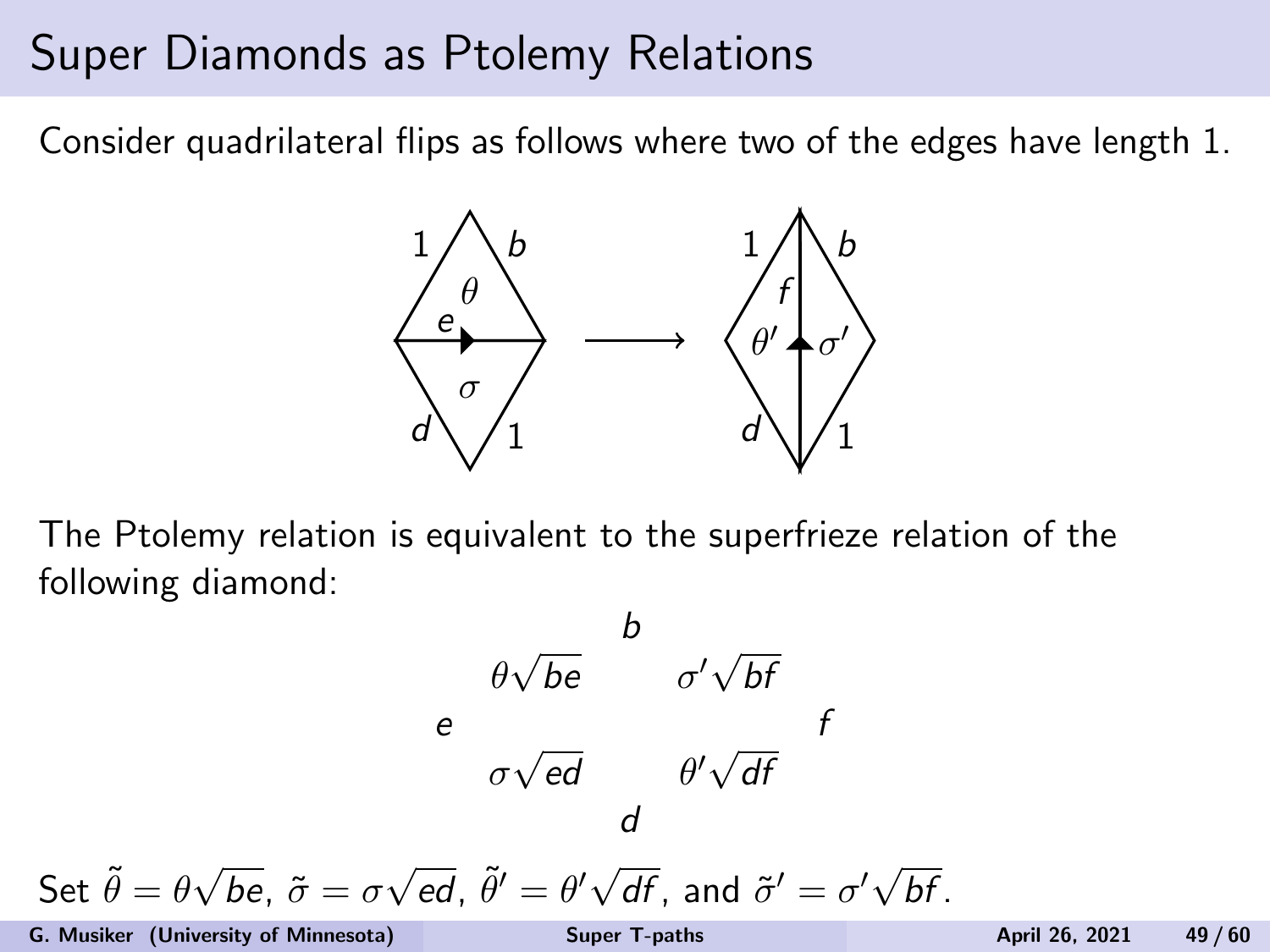As a corollary of the previous slide, we have

### Theorem (M-Ovenhouse-Zhang 2021)

Every (finite) superfrieze pattern come from the super  $\lambda$ -lengths and µ-invariants of a marked disk.

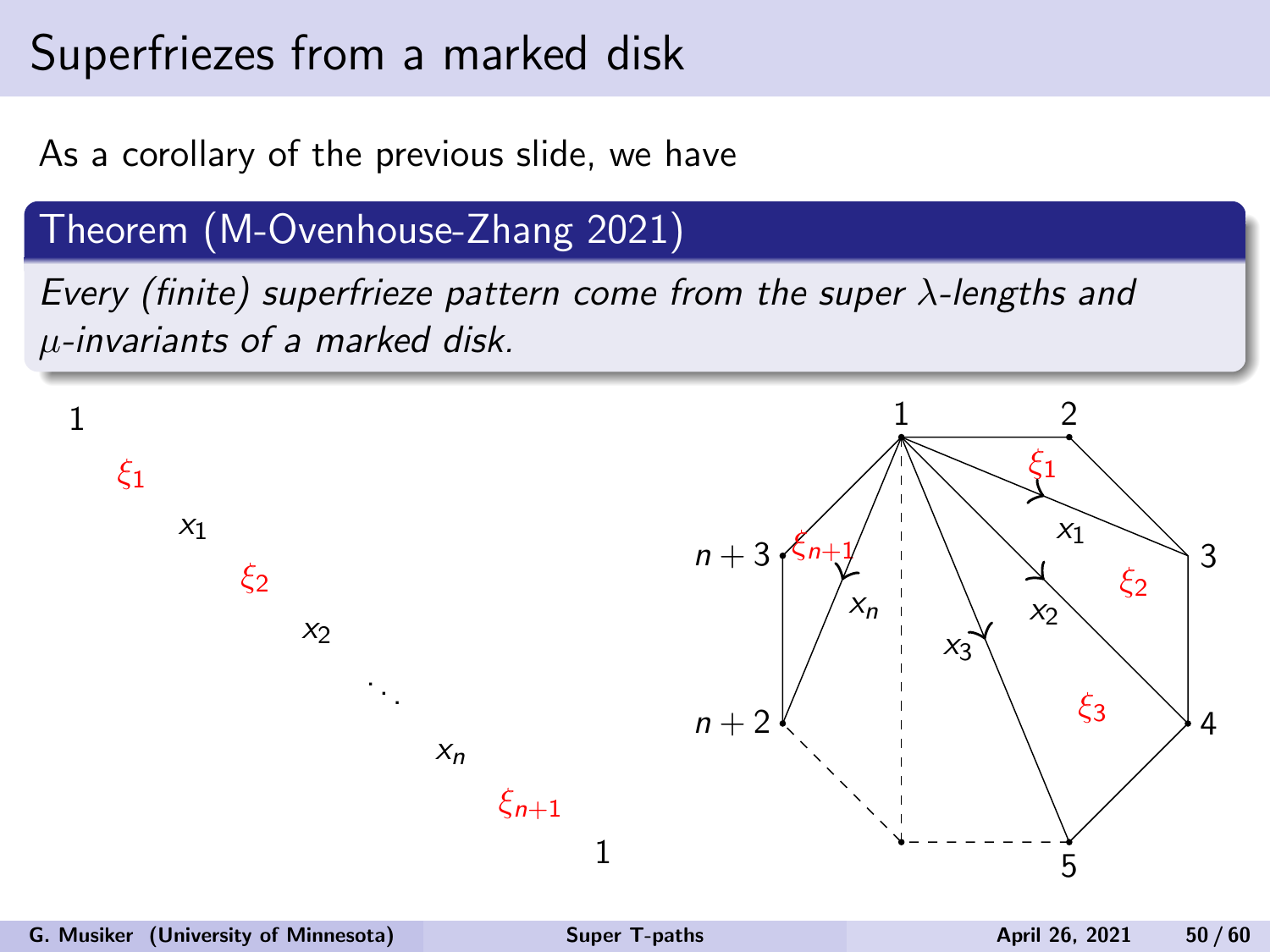By Proposition 2.3.1 of [\[MGOT15\]](#page-59-1), the first non-trivial row of  $\mu$ -invariants repeats every-other entry.

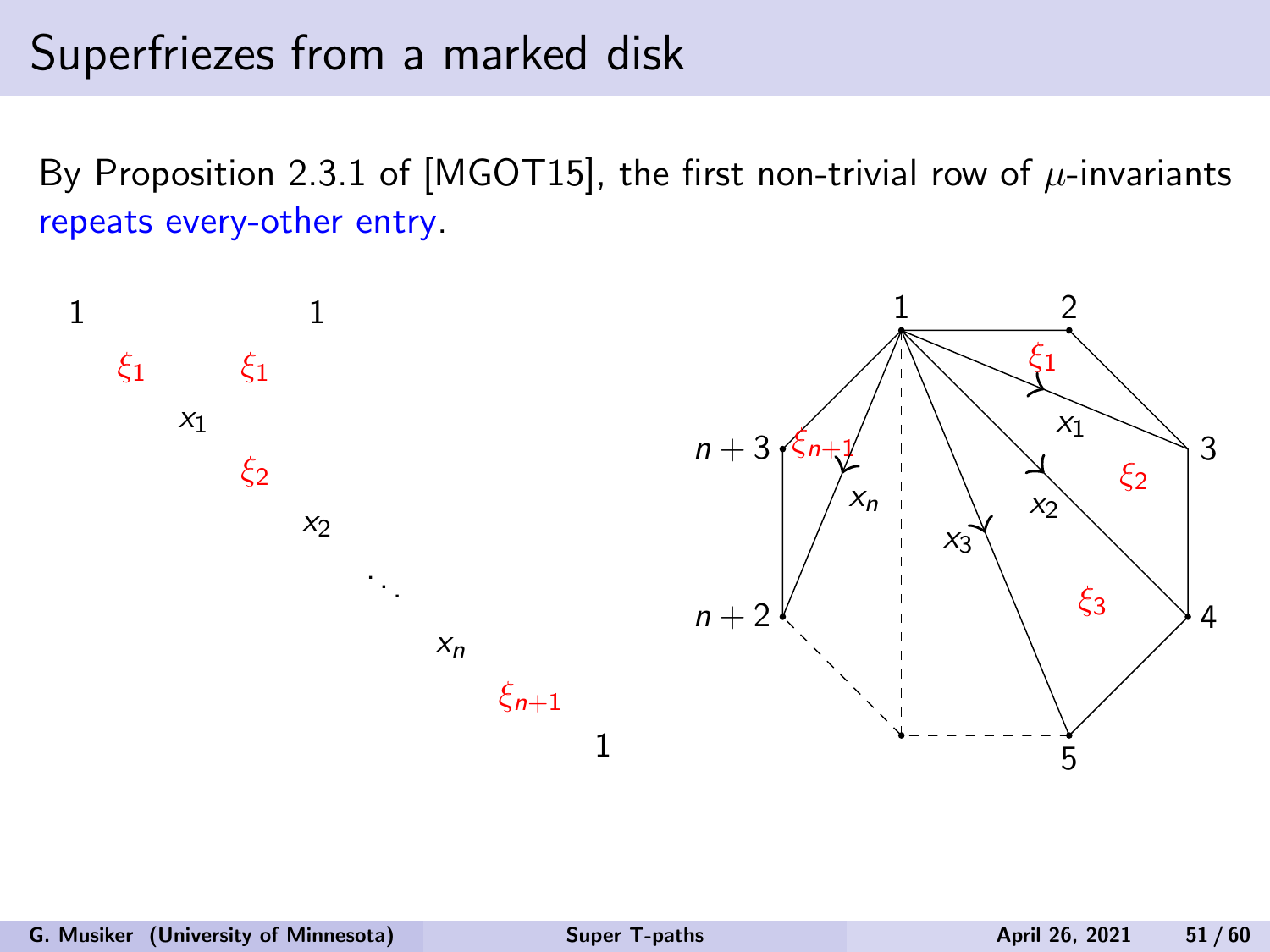By Proposition 2.3.1 of [\[MGOT15\]](#page-59-1), the first non-trivial row of  $\mu$ -invariants repeats every-other entry. Using this, as well a super-flip of  $x_1$ , we can extend the superfrieze (as below):

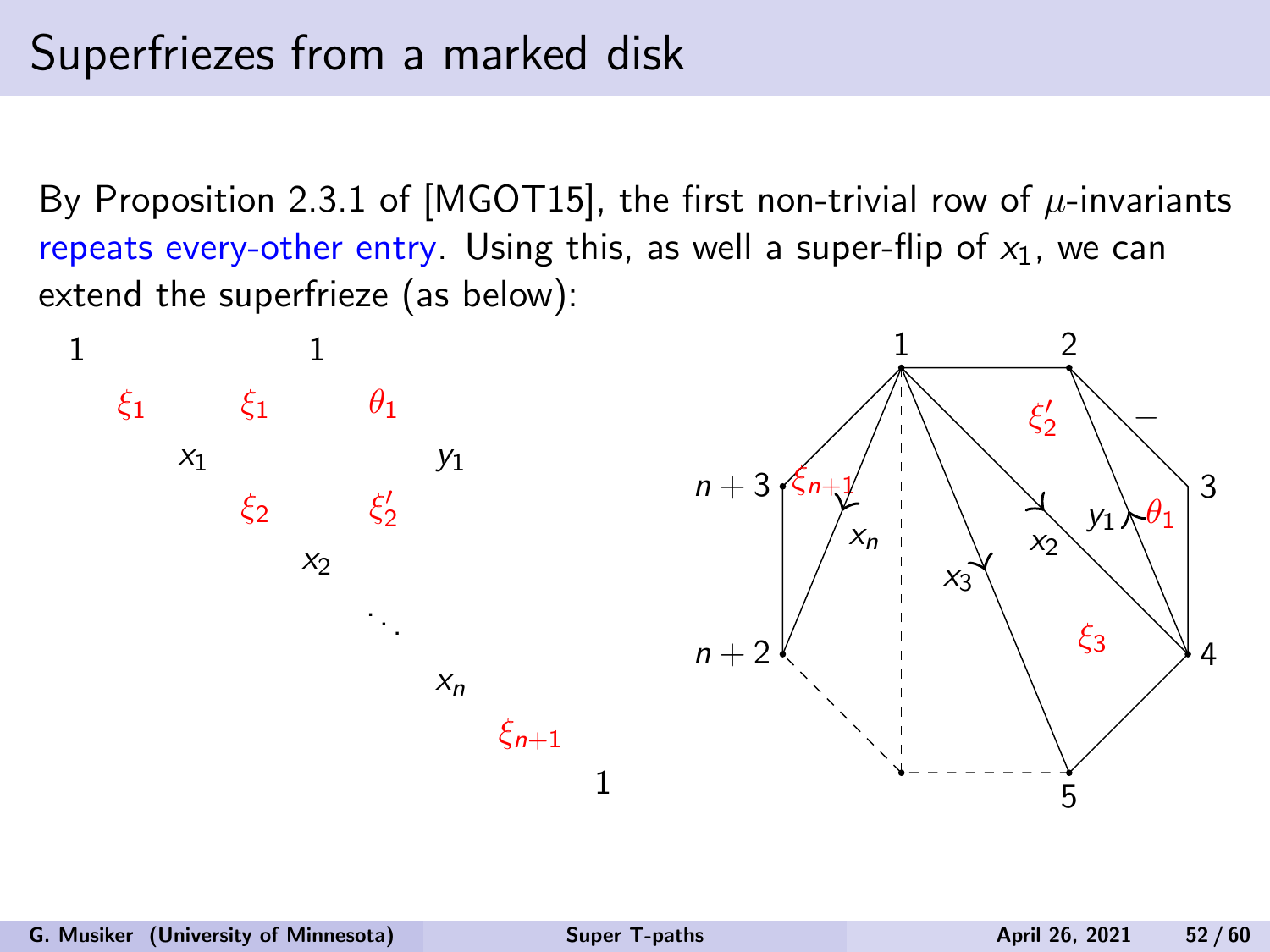

Observe, for  $2 \leq k \leq n$ , that each super-flip of  $x_k$  also negates the orientation on edge  $y_{k-1}$ .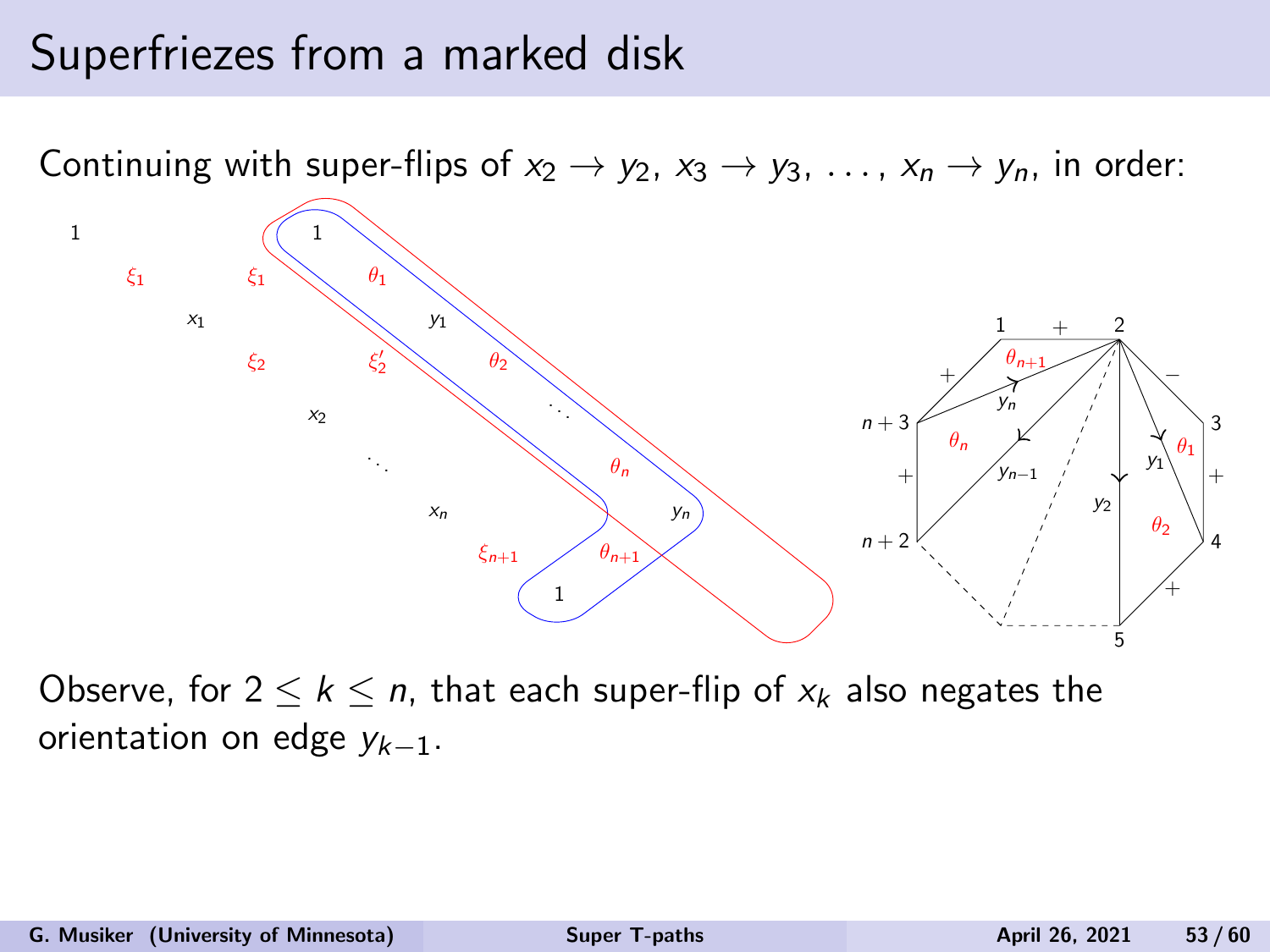Continuing with super-flips of  $x_2 \rightarrow y_2$ ,  $x_3 \rightarrow y_3$ , ...,  $x_n \rightarrow y_n$ , in order:



By Proposition 2.3.1 of [\[MGOT15\]](#page-59-1), the last non-trivial of  $\mu$ -invariants alternates every-other entry. This agrees with negating the  $\mu$ -invariant  $\theta_{n+1}$ , and its incident edges, without changing the spin structure.

Furthermore, we have simply rotated our fan triangulation clockwise such that the orientation on internal edges has stayed the same.

G. Musiker (University of Minnesota) [Super T-paths](#page-0-0) April 26, 2021 54 / 60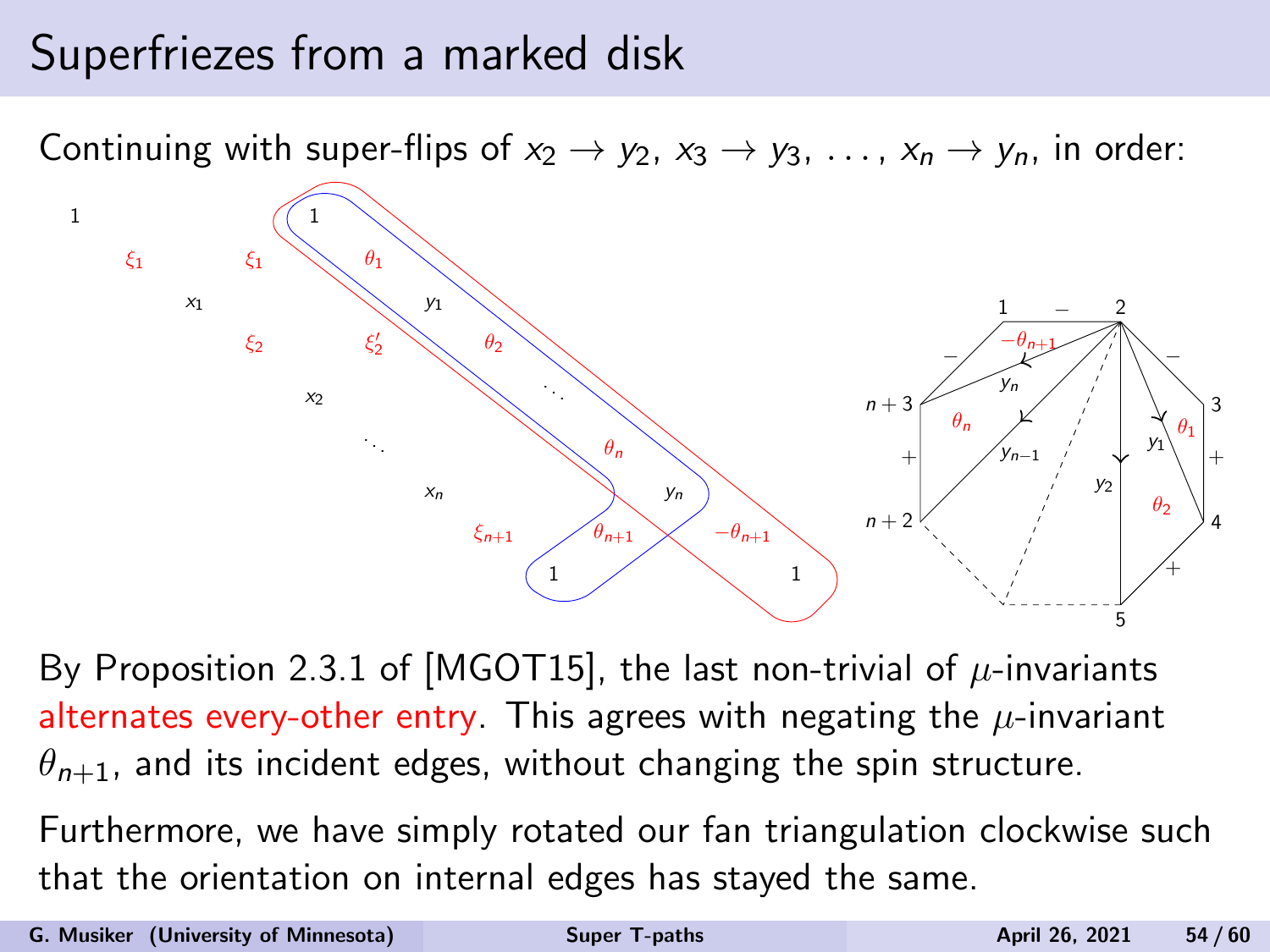## Relation to Ovsienko-Shapiro Cluster Algebra

Ovsienko and Shapiro [\[OS19\]](#page-59-5) proposed a Cluster superalgebra using extended quivers.

For every super diamond, associate an extended quiver:



Note that  $\widetilde{\theta}$  and  $\widetilde{\theta}'$  are not in the same triangulation!

#### Question

Can we add odd mutations  $\tilde{\sigma}\rightarrow\tilde{\theta}'$  and  $\tilde{\theta}\rightarrow\tilde{\sigma}'$ , turning the extended quiver mutation into Ptolemy transformation?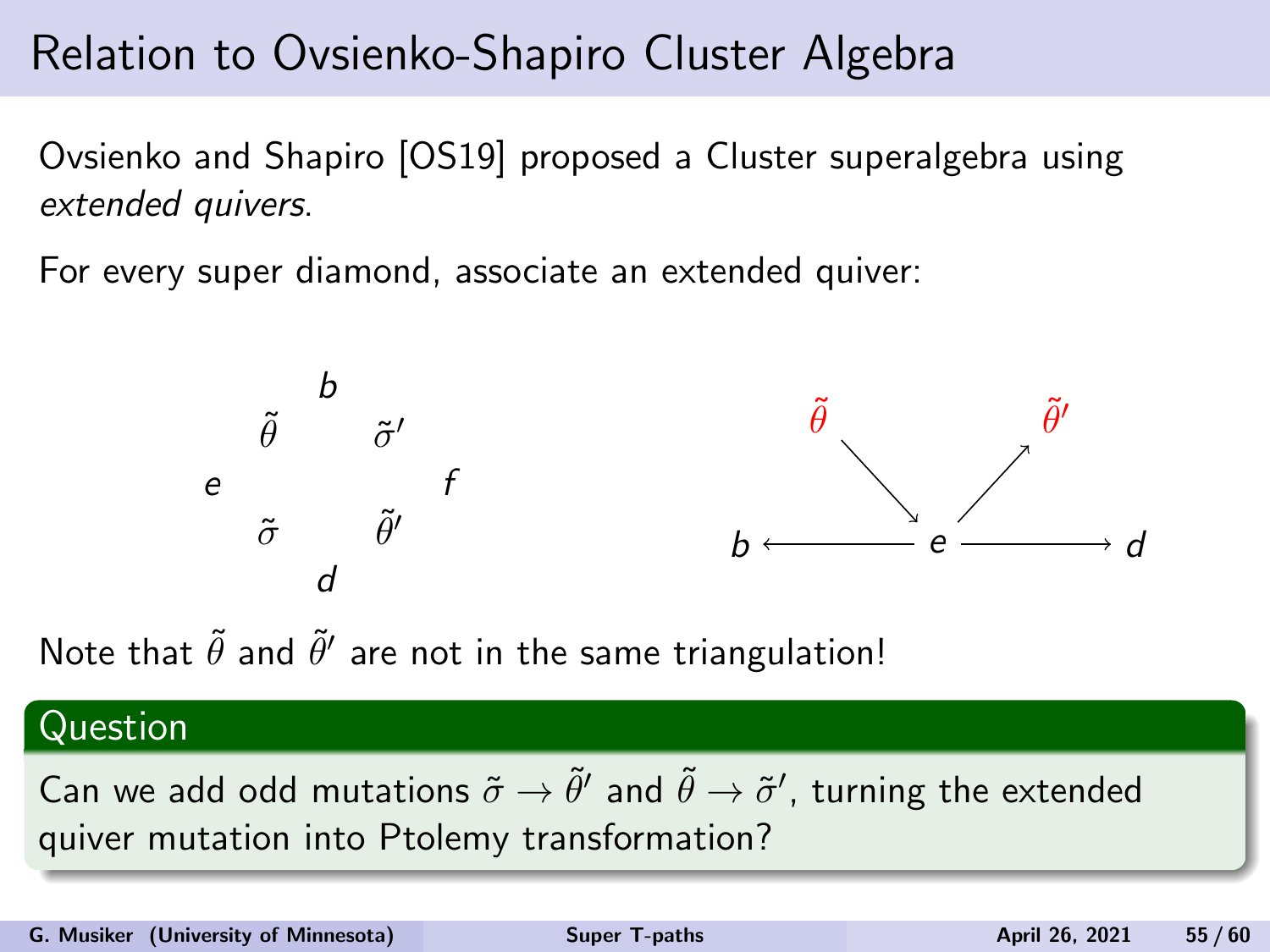## Work in Progress: A Second Combinatorial Interpretation



### Theorem (M-Ovenhouse-Zhang  $2021+$ )

Consider a triangulation as pictured as above, where f is the longest edge, and edges c, d are not necessarily in the triangulation. In particular, a and b are assumed to be boundary edges. We build the snake graph G corresponding to the arc f (following [M-Schiffler-Williams]). Then

$$
f = \frac{1}{\text{cross}(f)} \sum_{M \in D(G)} \text{wt}(M) \text{ where } D(G) \text{ is the set of double-dimens on } G.
$$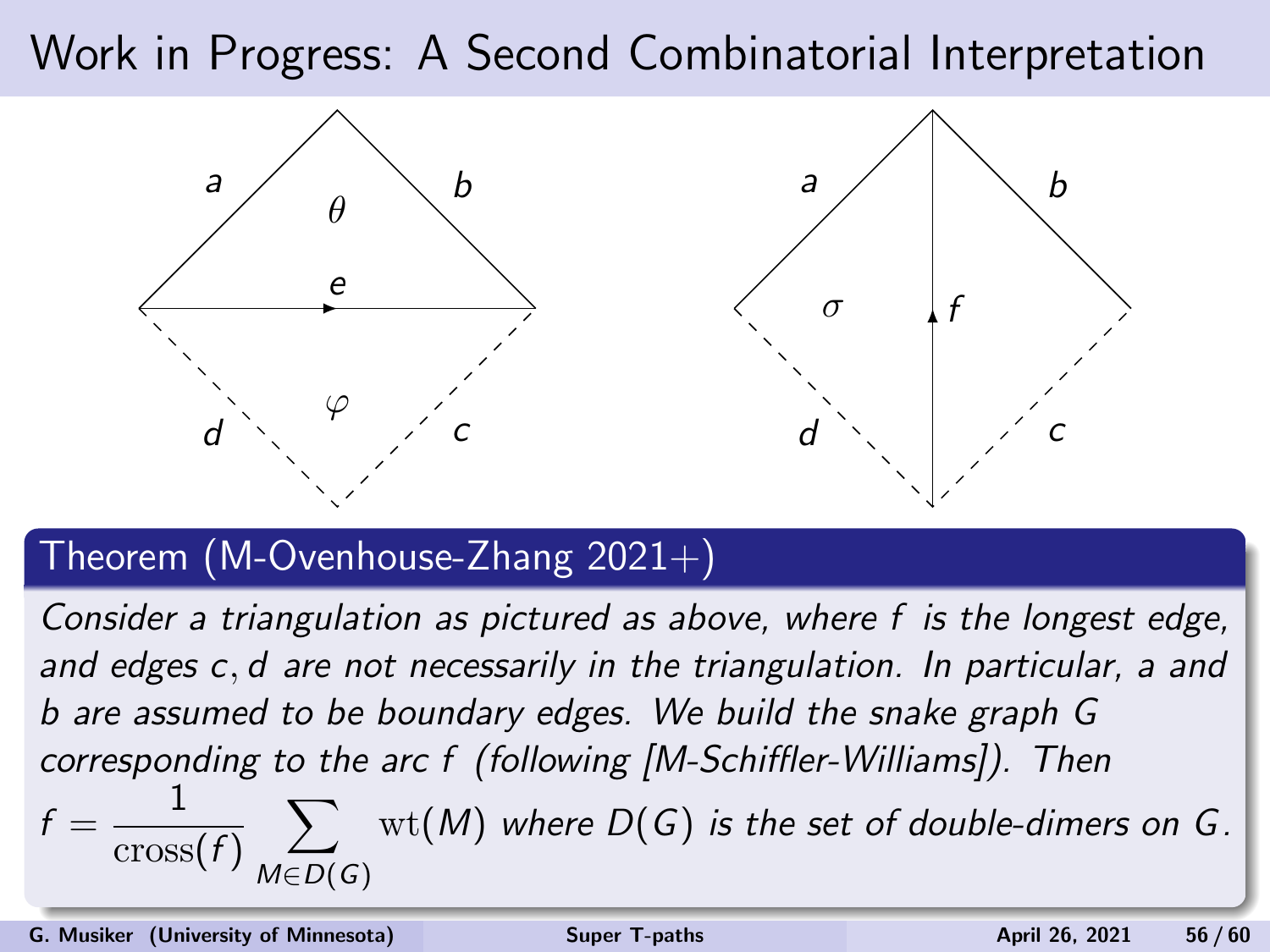### Theorem (M-Ovenhouse-Zhang  $2021+$ )

We build the snake graph G corresponding to the arc f. Then the super- $\lambda$ length for  $f$  is given as follows:  $\frac{1}{\mathrm{cross}(f)}\sum_{M\in D(G)}\mathrm{wt}(M)$  where  $D(G)$  is the set of double-dimers on G.

 $\csc(f)$  denotes the monomial given by the product of the edges crossed by the arc f .

We define  $wt = wt_xwt_\theta$ . The value of  $wt_x$  is the product of the weights of the edges in M with multiplicity, but the weight of each individual edge is given by a square-root.

Additionally each cycle around tiles appearing in M contributes a weight of  $\theta_i\theta_j$  to  ${\rm wt}_\theta$ , where  $\theta_i$  and  $\theta_j$  label the first and last triangles of that cycle in G, respectively.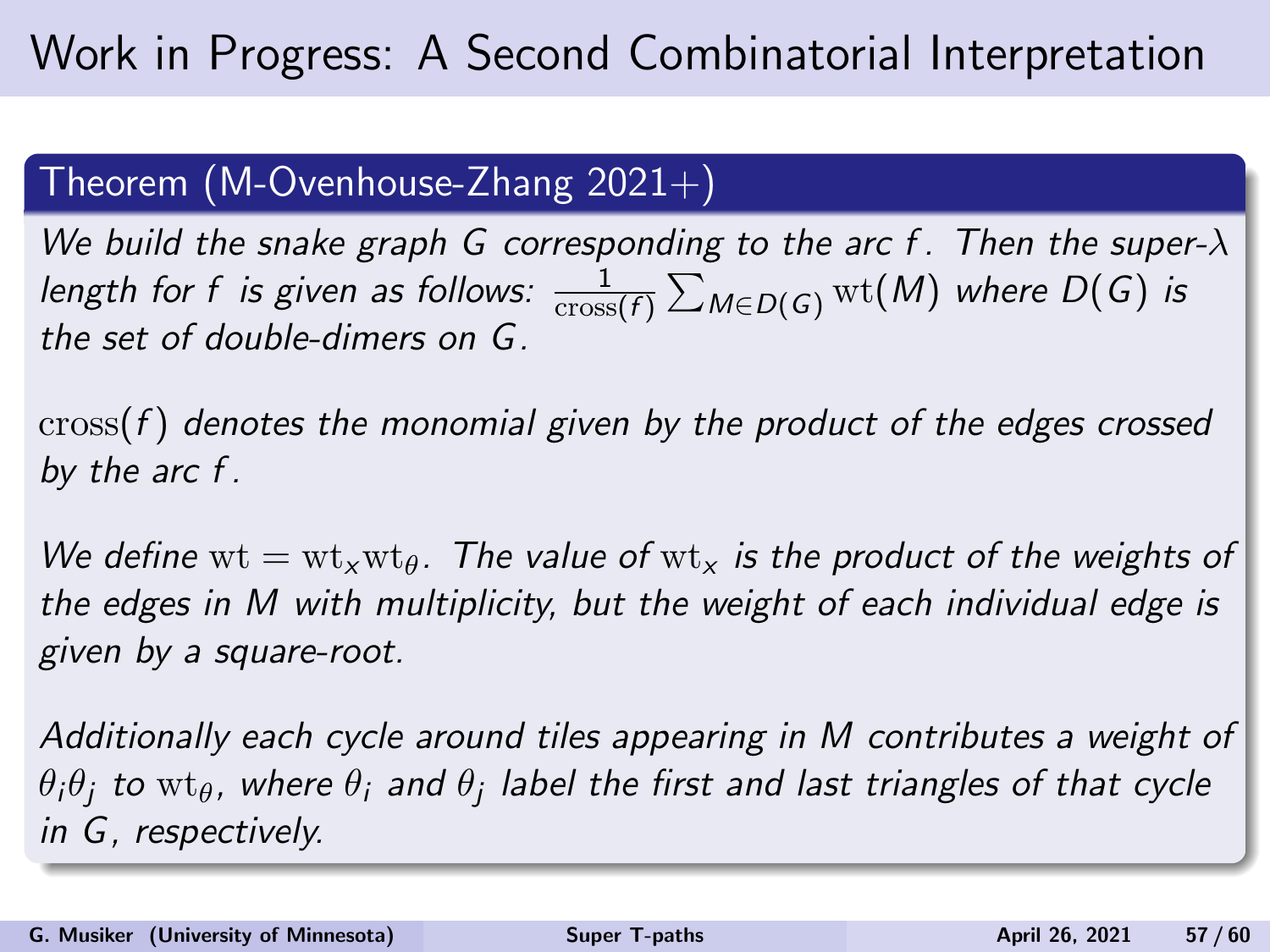### Work in Progress: A Second Combinatorial Interpretation

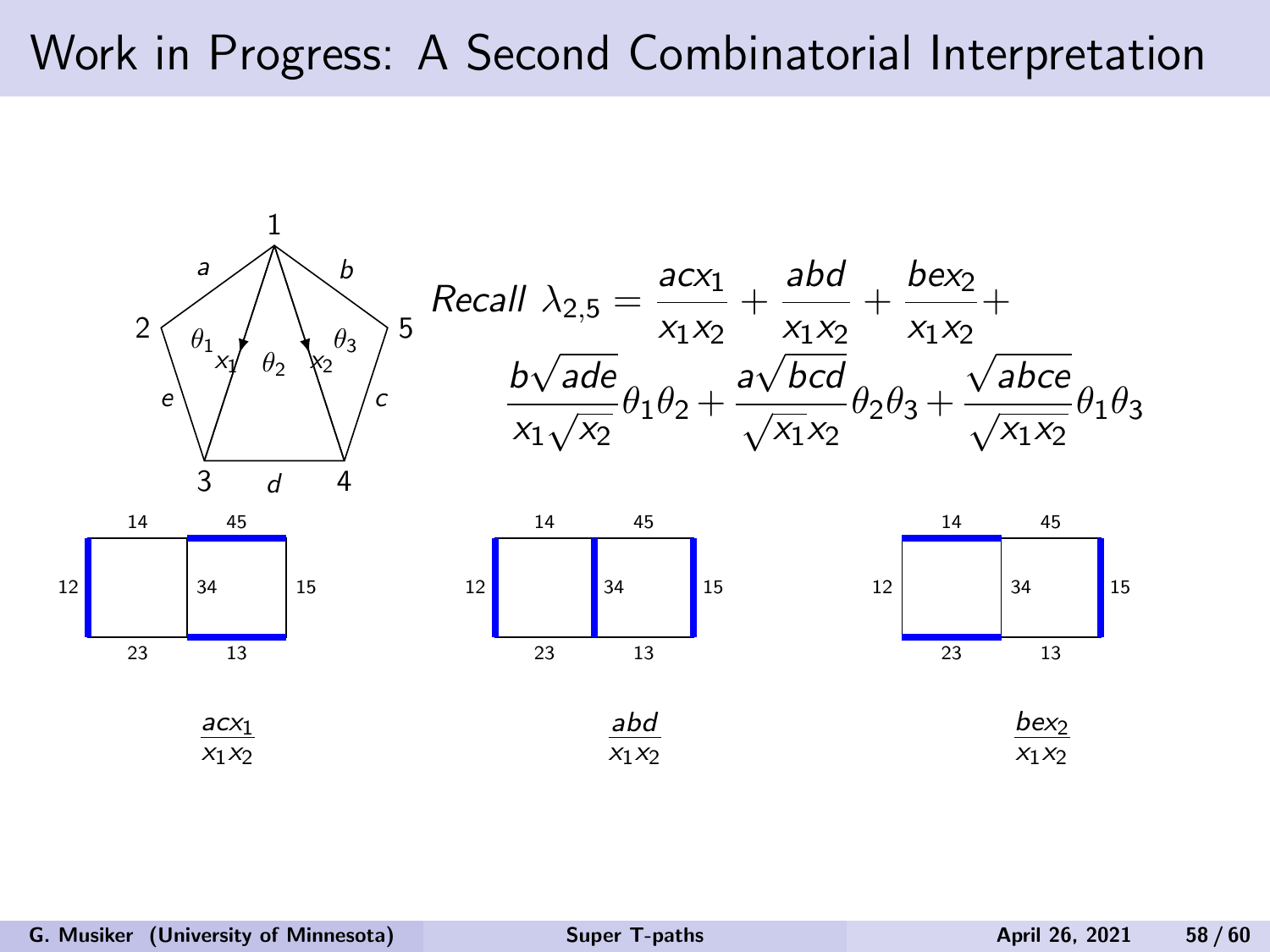### Work in Progress: A Second Combinatorial Interpretation